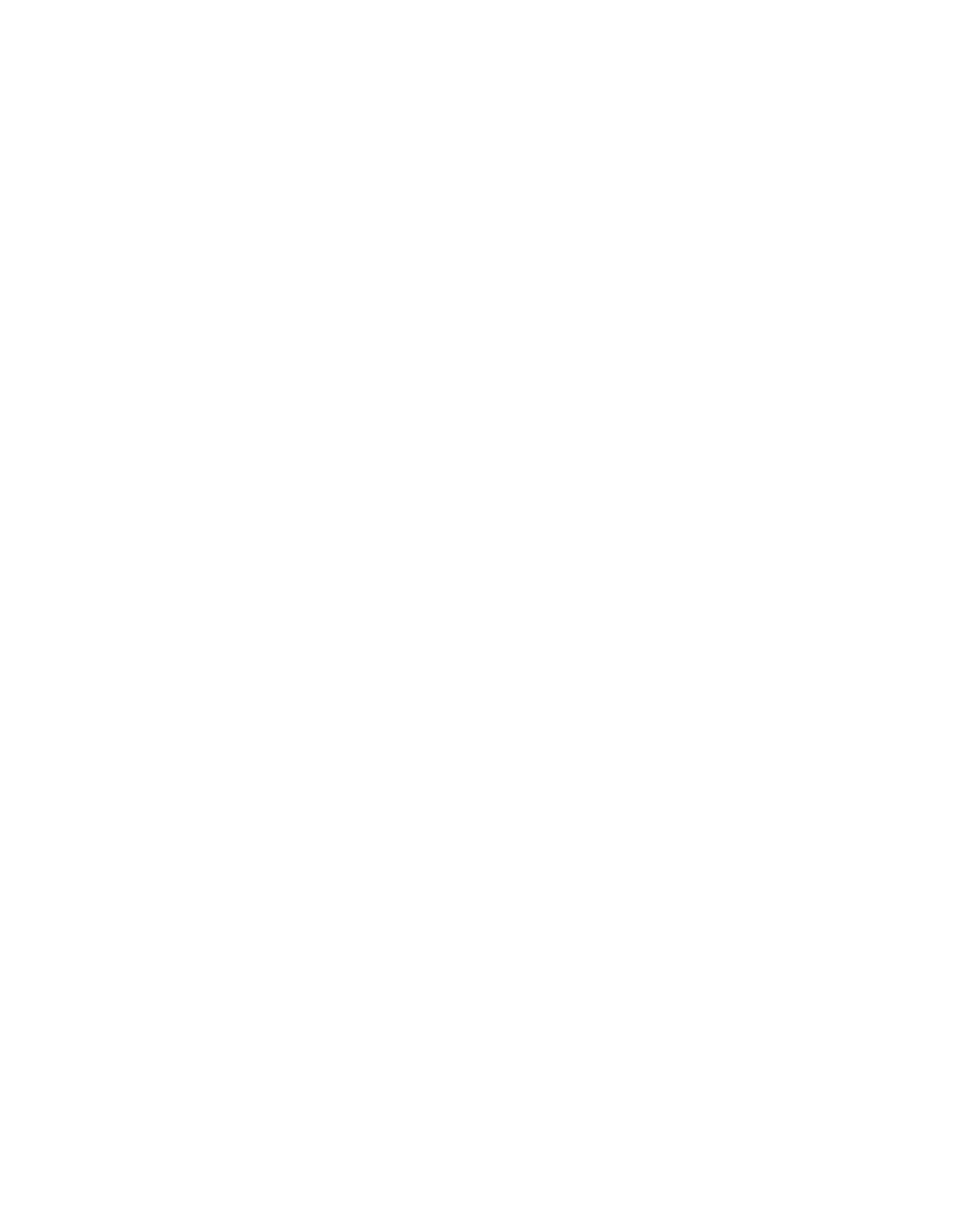

## PUBLISHER'S NOTICE

Natus Medical Incorporated DBA Excel-Tech Ltd. (XLTEK) 2568 Bristol Circle Oakville, ON L6H 5S1 Canada phone: +1 401.773.2600 fax: +1 401.732.7097 toll-free: 1.877.472.7779 (USA only), 1.855.554.3184 (Canada only) email: grass@natus.com www.natus.com

 $|REF|$ EC

EUROPEAN AUTHORIZED REPRESENTATIVE: Natus Europe GmbH Robert-Koch-Str. 1 82152 Planegg Germany

 $C \in$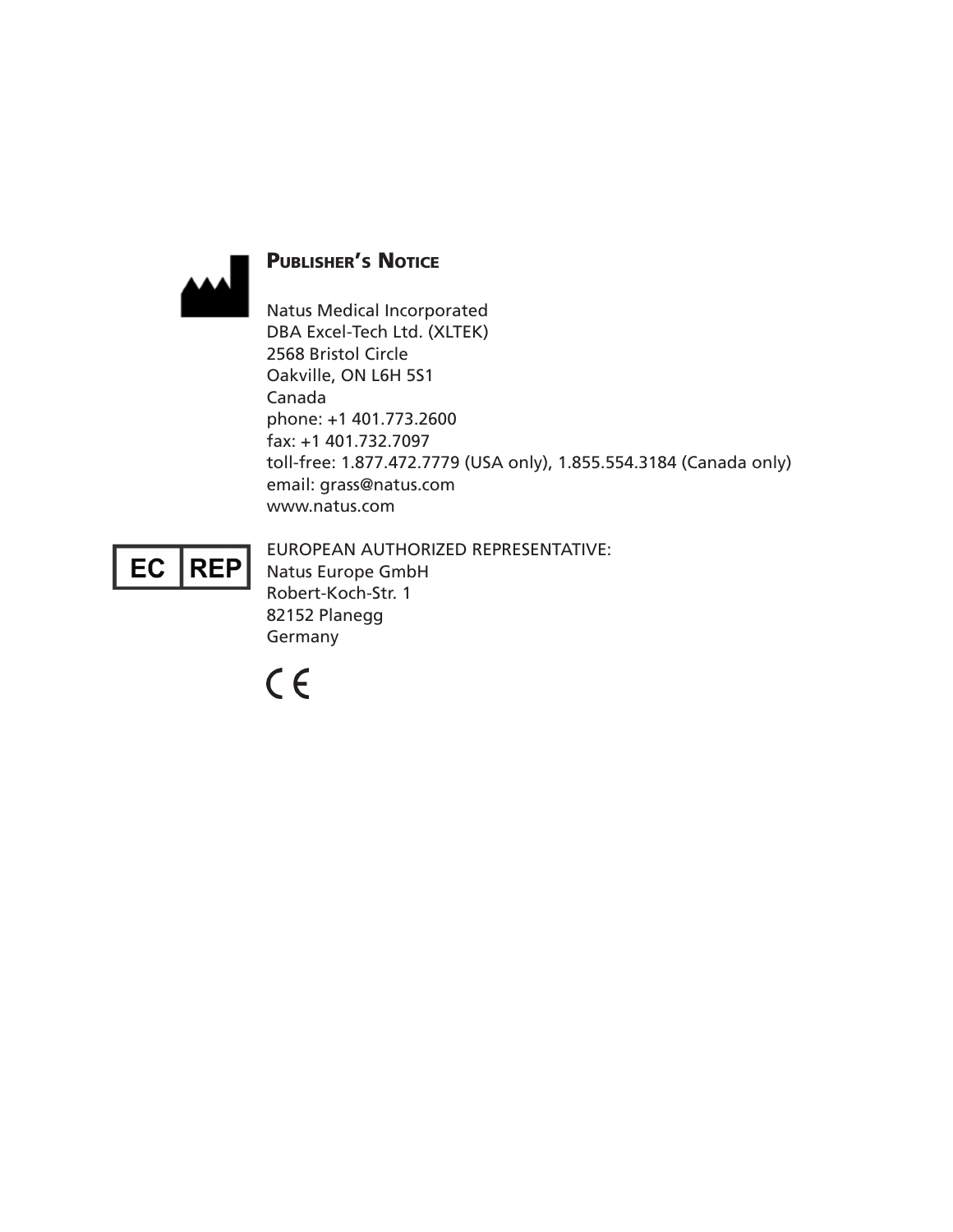## © Copyright 2013 by Excel-Tech Ltd. (XLTEK)

The information in this publication is provided for reference only. All information contained in this publication is believed to be correct and complete. Excel-Tech Ltd. shall not be liable for errors contained herein nor for incidental or consequential damages in connection with the furnishing, performance, or use of this material. All product specifications, as well as the information contained in this publication, are subject to change without notice.

This publication may contain or reference information and products protected by copyrights or patents and does not convey any license under the patent rights of Excel-Tech Ltd., nor the rights of others. Excel-Tech Ltd does not assume any liability arising out of any infringements of patents or other rights of third parties.

All rights reserved. This document contains confidential or proprietary information of Excel-Tech Ltd. No part of this document may be reproduced or transmitted in any form or by any means without the written permission of Excel-Tech Ltd.

Excel-Tech Ltd. makes no warranty of any kind with regard to this material, including but not limited to the implied warranties of merchantability and fitness of a particular purpose.

## **TRADEMARKS**

AURA®, Comet-PLUS®, EC2®, FASS®, Grass®, Grass Technologies®, Neurotrac®, Panorama®, SleepTrek®, SzAC®, TWin®, TWinLOOK® and TREA® are trademarks of Natus Medical Incorporated.

Other brand and product names are trademarks or registered trademarks of their representative holders.

Printed in the United States of America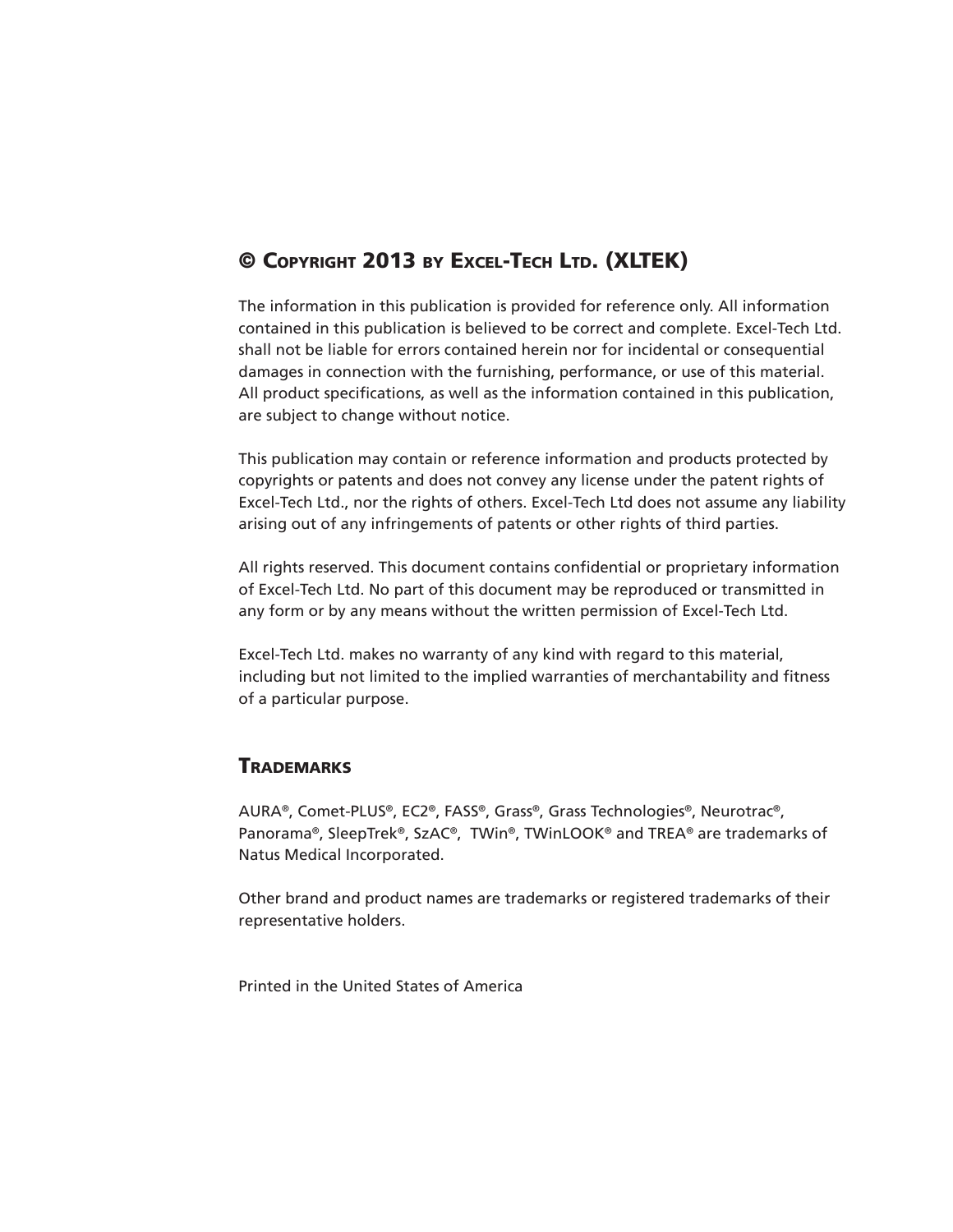#### Important

This manual is subject to periodic review, update, and revision. Customers are cautioned to verify that the manual's information applies to the software and hardware present in the equipment.

This product performs as described in this manual, and in accompanying labels and/or inserts, when assembled, operated, maintained, and repaired in accordance with the instructions provided.

This product must be cleaned and checked periodically. Do not use a defective product. Parts that are broken, missing, worn, or contaminated should be replaced immediately. If repair or replacement becomes necessary, call or write to request service advice from Grass.

This product must not be altered without the prior written approval of Grass. The user of this product shall have the sole responsibility for any malfunction that results from improper use, faulty maintenance, improper repair, unauthorized service, or alteration by anyone other than Grass.

The safety, reliability, and performance of this device can only be assured under the following conditions:

- If the device has been used according to the accompanying operating instructions.
- If changes or repairs have been carried out by Grass.
- If it is used in buildings having ground equalization wiring that complies with relevant UL, CSA, IEC or other local standards and regulations.

### **INTENDED USE**

The S88X Stimulator is a general purpose, electrical stimulator for nerve and muscle that has a wide range of parameters to satisfy a wide range of research applications.

#### FOR USE BY QUALIFIED PERSONS ONLY. NOT INTENDED FOR THERAPEUTIC PURPOSES.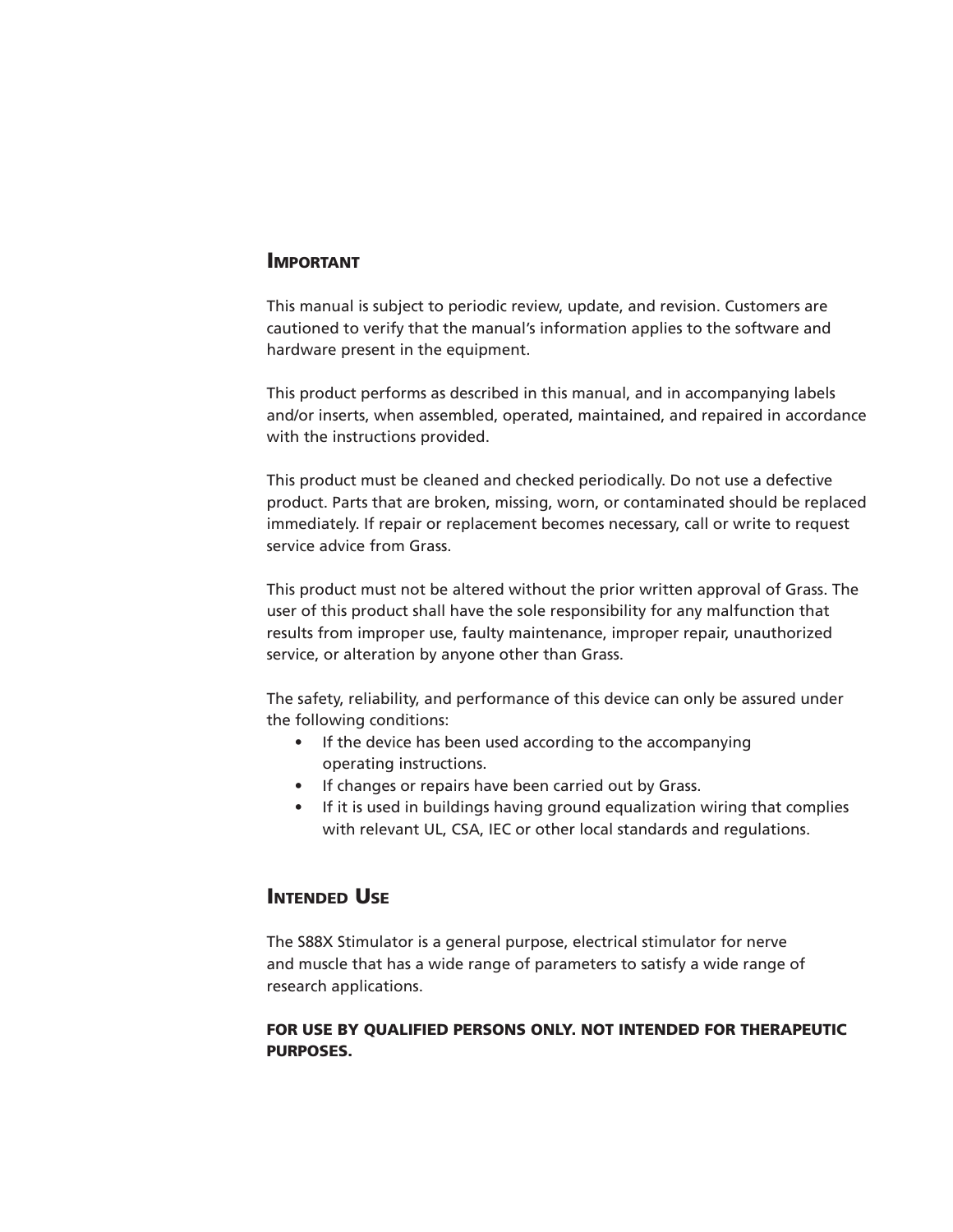#### **WARNINGS**

#### READ THIS BEFORE OPERATING S88X



The available voltage and current from this Stimulator may, under some conditions, be sufficient to be lethal or cause burns, particularly with high duration and/or high voltage settings.

It is the responsibility of the investigator/user, to determine for any given application, the maximum safe levels of stimulation, and assure that such stimulation levels will not be exceeded. In many applications, the mechanisms of safe stimulation are not completely understood.

Parameters that affect safe stimulation levels are:

- Pulse Repetition Rate
- Pulse Duration
- Pulse Duty Cycle
- Voltage and/or Current Intensity
- Biphasic vs Monophasic Operation
- Total Time Exposure
- Electrode Impedance, Geometry, Area and Material

The S88X OUTPUT is NOT ISOLATED. Do not use on humans.

#### CONSULT GRASS IF YOU HAVE ANY CONCERNS ABOUT SAFE APPLICATION, PARTICULARLY WHEN USED WITH OTHER EQUIPMENT.

NATUS MEDICAL INCORPORATED WAIVES THE RESPONSIBILITY WHATSOEVER FOR ANY INJURIES INCURRED TO THE OPERATOR OF THIS INSTRUMENT, OR TO ANY ANIMAL OR HUMAN SUBJECT AS A RESULT OF THE IMPROPER USE AND/OR ABUSE OF THIS STIMULATOR.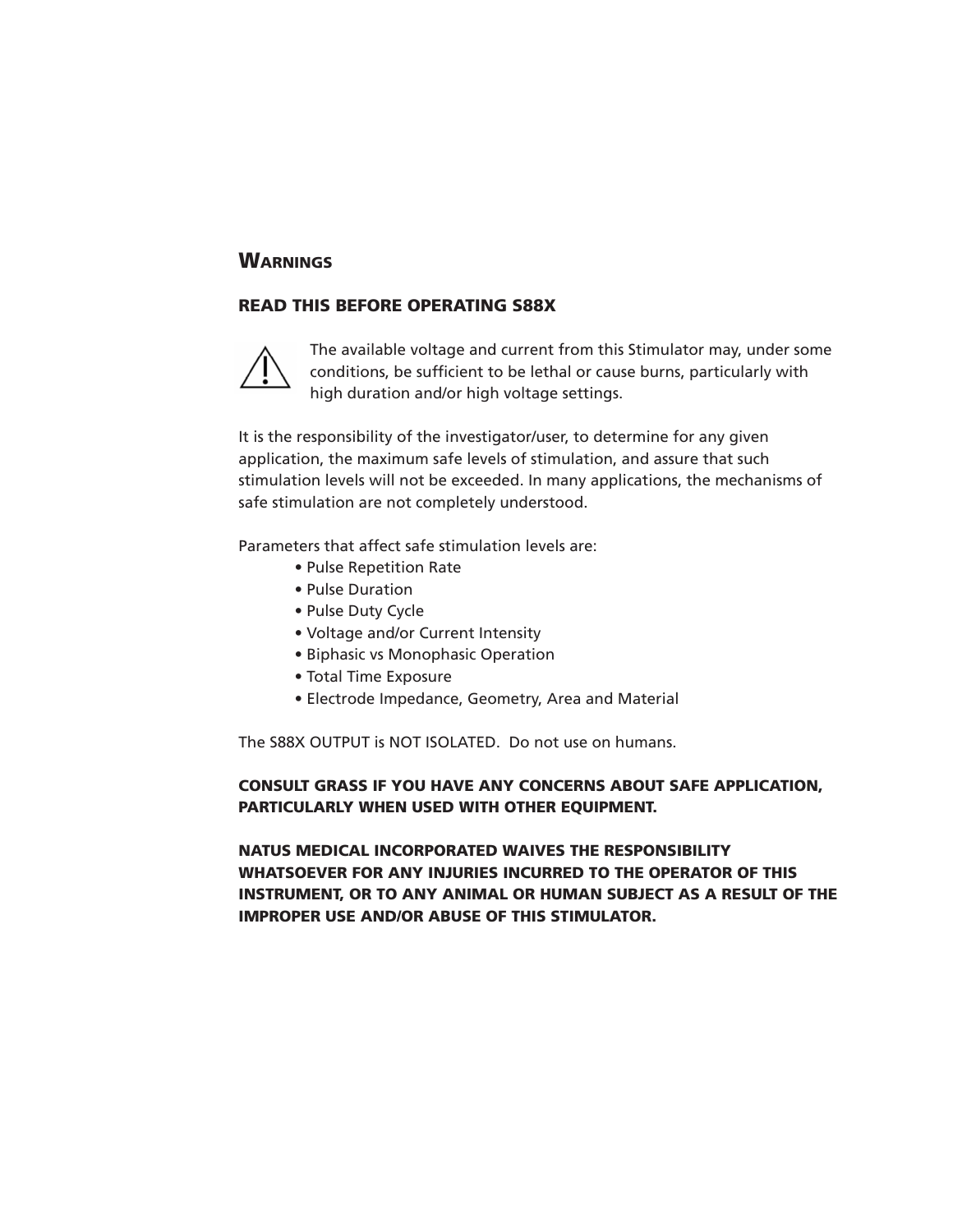# **Table of Contents**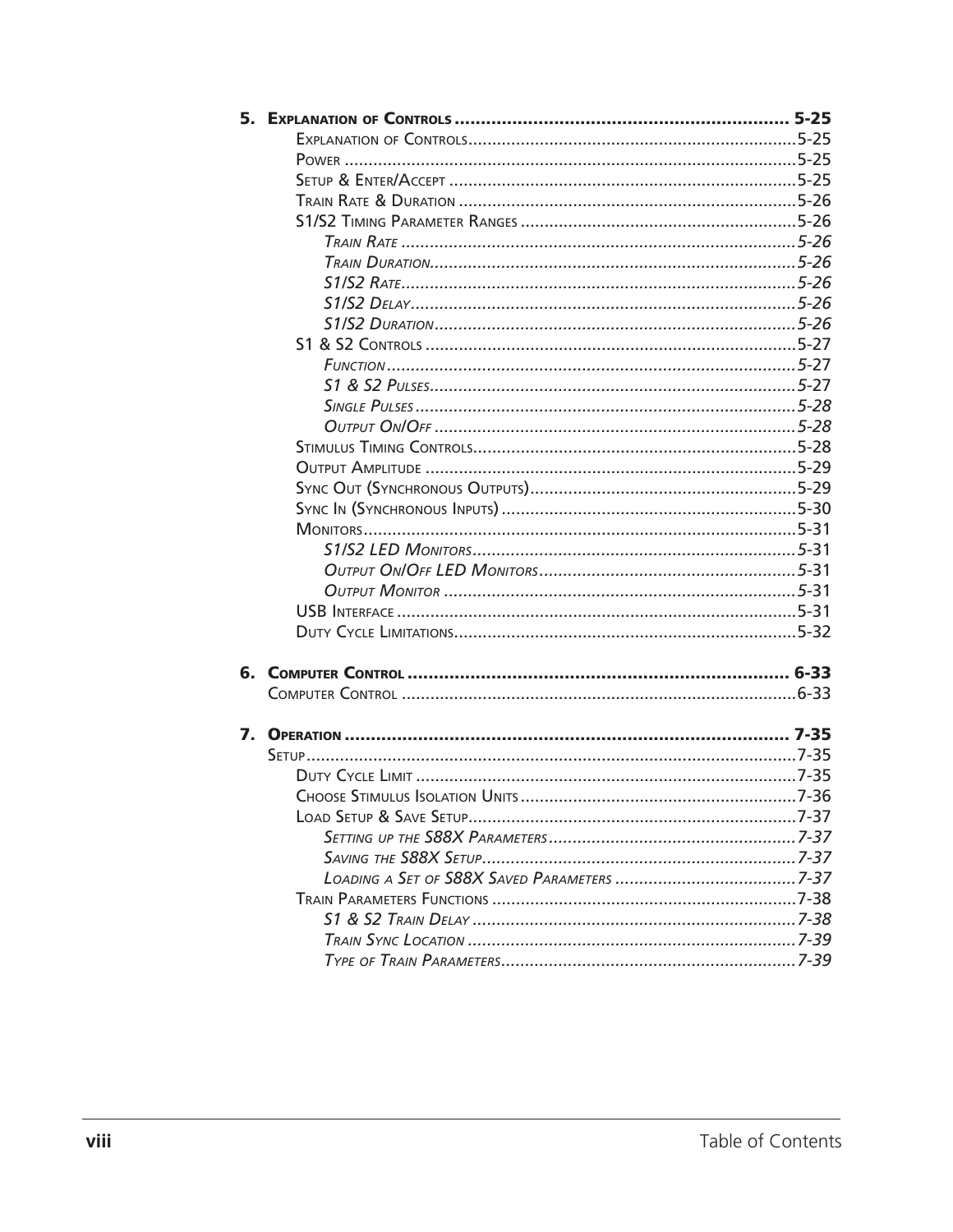| 8. ARTIFACT, STIMULUS ISOLATION & CONSTANT CURRENT  8-49 |  |
|----------------------------------------------------------|--|
|                                                          |  |
|                                                          |  |
|                                                          |  |
|                                                          |  |
|                                                          |  |
|                                                          |  |
|                                                          |  |
|                                                          |  |
|                                                          |  |
|                                                          |  |
|                                                          |  |
|                                                          |  |
| <b>CONSTANT VOLTAGE VS. CONSTANT CURRENT SOURCES</b>     |  |
|                                                          |  |
|                                                          |  |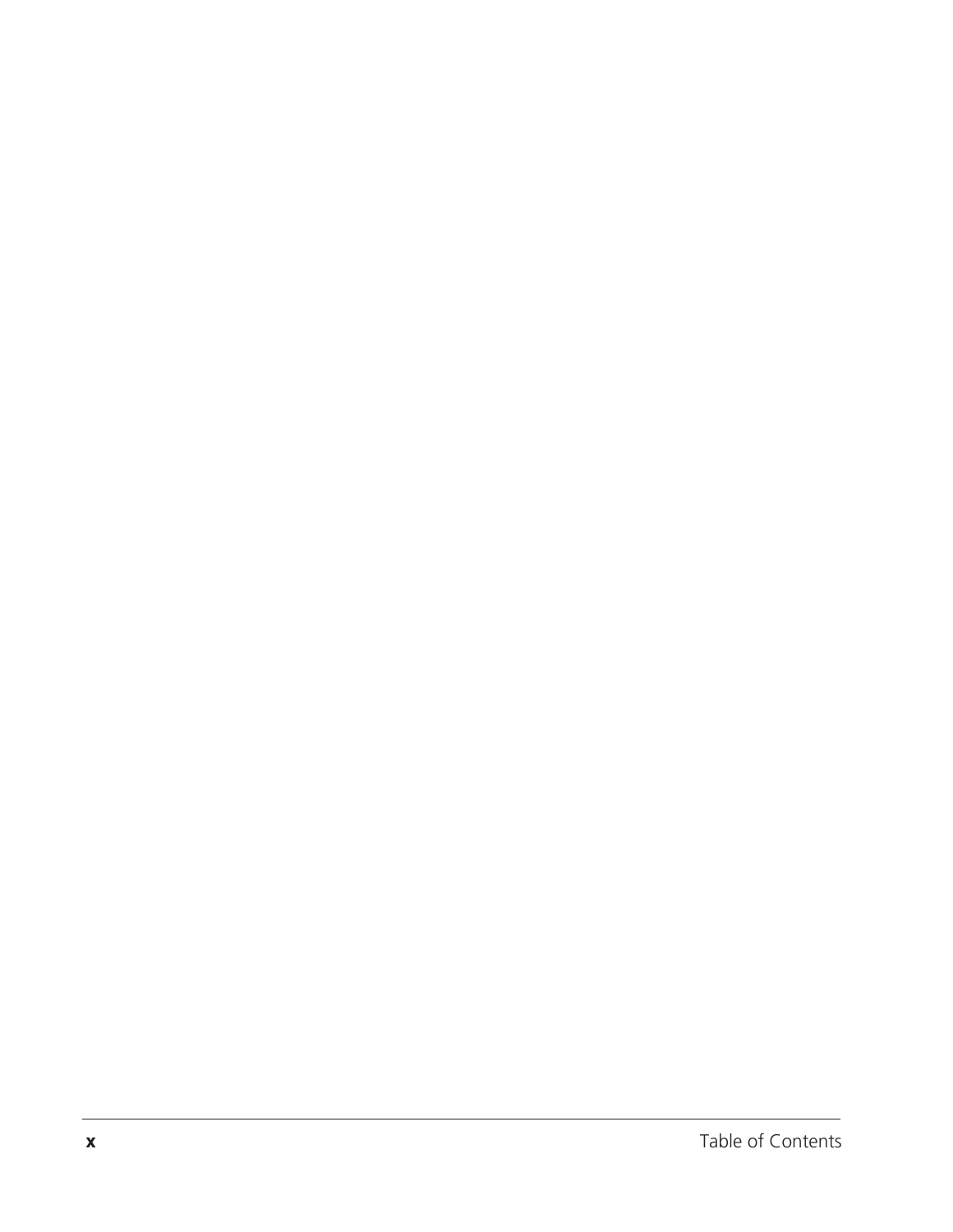

# **Specifications & Symbols Glossary**

## **Specifications**

| <b>Train Rate (S1 and S2)</b> ______ 1/100 sec to 99 TPS |                                                                          |
|----------------------------------------------------------|--------------------------------------------------------------------------|
| Train Duration<br>1 msec to 99 sec                       |                                                                          |
| <b>Rate (S1 and S2)</b> 1/100 sec to 1000 PPS            |                                                                          |
| Pulse Delay (S1 and S2) __ 10 µsec to 99 sec             |                                                                          |
| Pulse Duration (S1 and S2) _ 10 µsec to 99 sec           |                                                                          |
|                                                          | <b>Synchronous Outputs (TTL)</b> _ S1, S2, S1 Delay, S2 Delay, Train;    |
|                                                          | Front panel BNC connectors, 50 ohm,                                      |
|                                                          | 10 µsec pulses,                                                          |
|                                                          | can source/sink 20 mA peak                                               |
|                                                          | <b>Synchronous Inputs (TTL)</b> Train Duration, S1 Delay, S2 Delay;      |
|                                                          | Front panel BNC connectors,                                              |
|                                                          | 4.75 kohm pullup to 5 volts                                              |
|                                                          | <b>Stimulus Output</b> 250 mV to 24 volts (monophasic)                   |
|                                                          | 250 mV to ±12 VDC (biphasic)                                             |
| Peak Output Current _______ 1 A                          |                                                                          |
|                                                          |                                                                          |
| <b>Output Impedance</b> ________ <2 ohms                 |                                                                          |
| <b>Maximum Power Out</b> _______ 24 W peak               |                                                                          |
|                                                          | <b>AC Power</b> _____________________ 115/230 volts, 50/60 Hz, 100 watts |
|                                                          | maximum                                                                  |
|                                                          |                                                                          |
|                                                          | (48.3 cm x 13.4 cm x 31.8 cm)                                            |
|                                                          |                                                                          |
|                                                          |                                                                          |
|                                                          | CSA C22.2 No. 1010.1-92                                                  |
|                                                          | EMC: FCC Part 15, Subpart B, Class B,                                    |
|                                                          | EN 61326:1998 Class B                                                    |

(All specifications subject to change without notice.)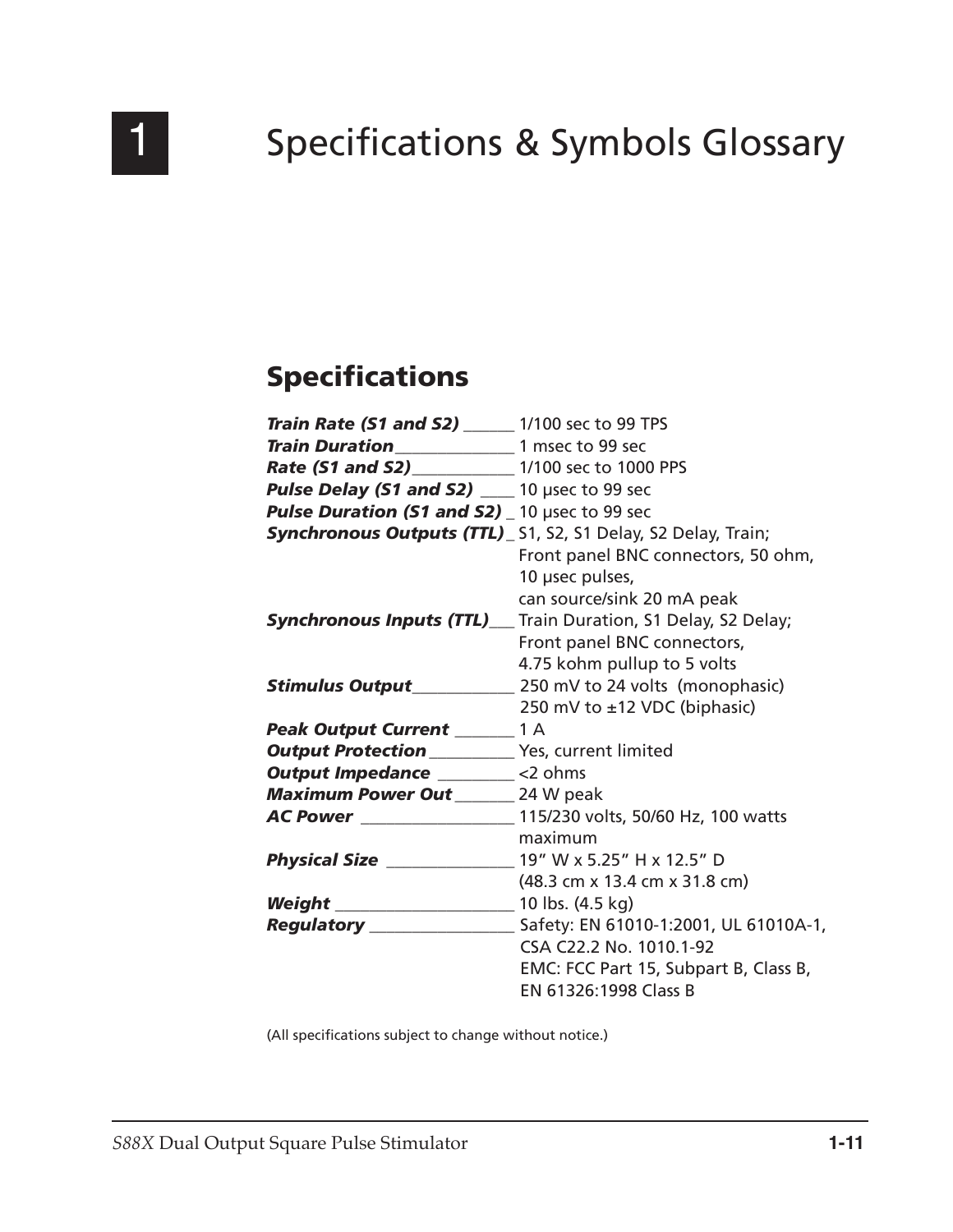## **Glossary of Symbols**



Warnings & Cautions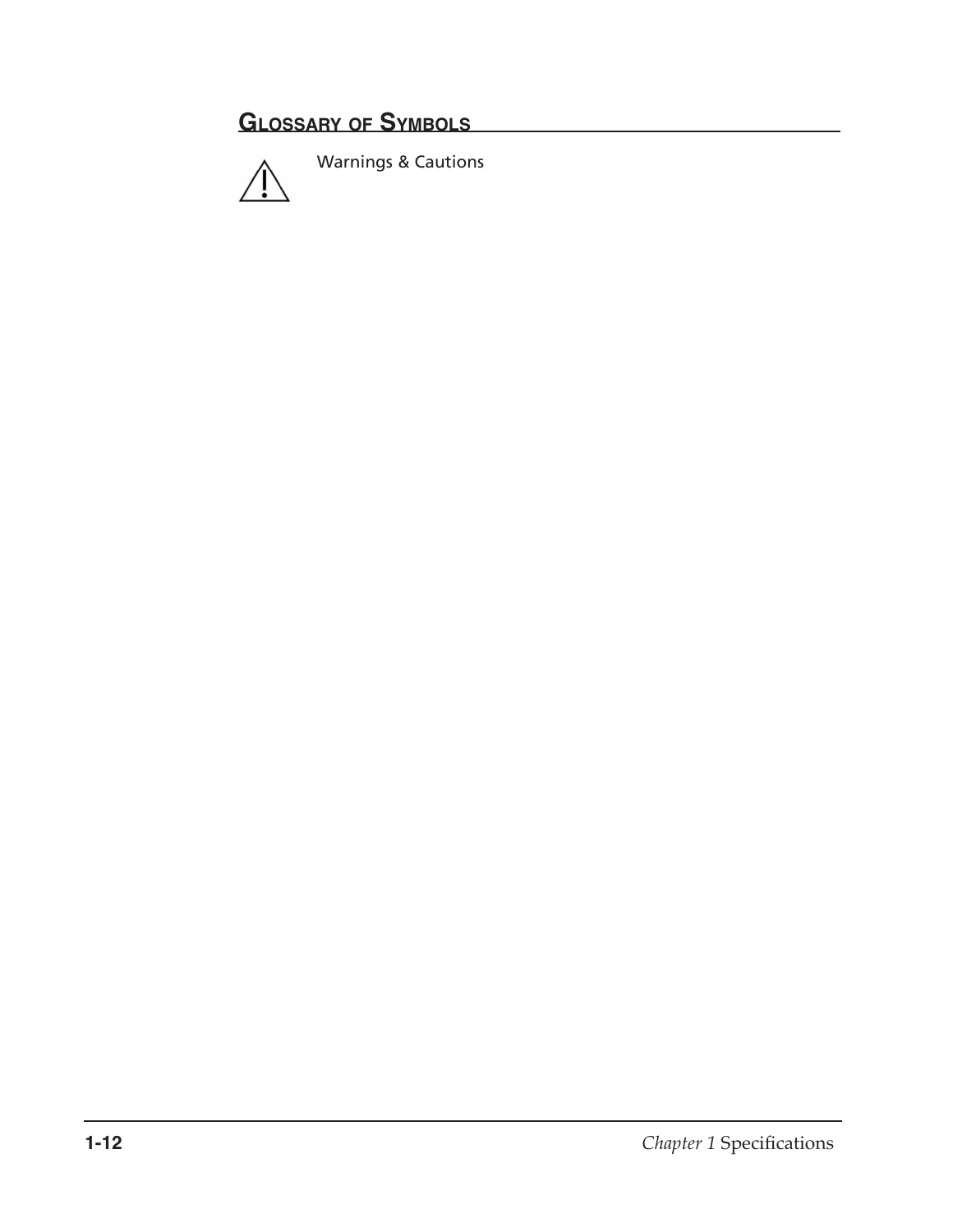

# 2 Introduction

## Safety Information



### **CAUTION**

Misuse of this product may constitute a safety hazard. Please review the following.



### **WARNING**

The S88X output is not isolated. Do not use on humans.

- 1. For use by qualified persons only.
- 2. Removal of the S88X Stimulator cover may expose you to lethal voltages and other hazards. Observe labels and caution notices.
- 3. Never drop or push objects into the stimulator through cabinet slots, as it is possible to come in contact with hazardous voltages or cause damage.
- 4. If the cabinet is damaged, a shock hazard may exist. Unplug the stimulator and have it checked by a qualified person or contact Grass.
- 5. Never expose the stimulator to rain or moisture as this can be a potential cause of fire or shock hazard. If the S88X is exposed to moisture, unplug it and have it checked by a qualified person.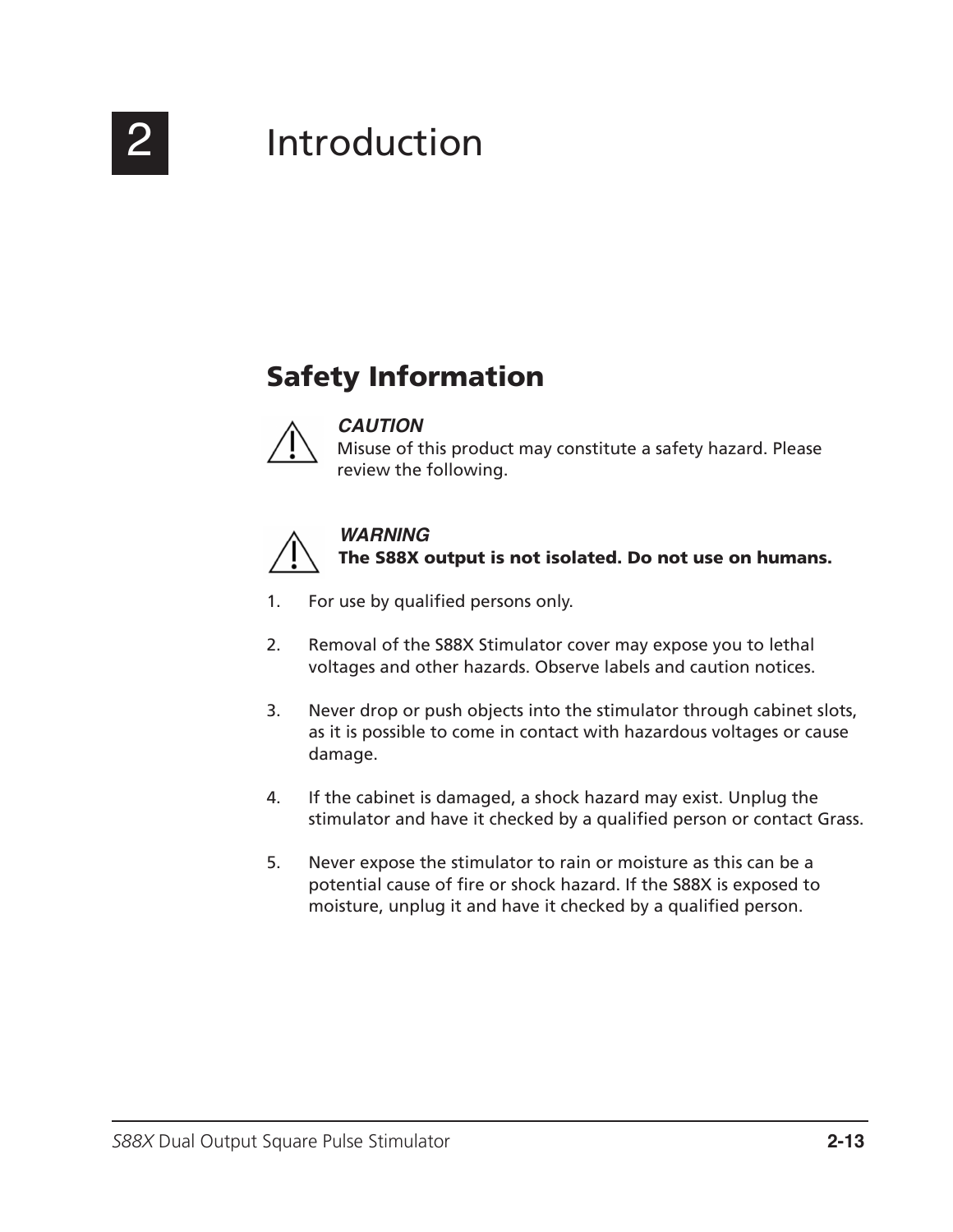- 6. The S88X cabinet has slots for ventilation purposes to prevent component overheating.
	- a. Never cover the slots with cloth or any other material.
	- b. Avoid placing the S88X over radiators or heat registers.
	- c. Never place the stimulator in an enclosure unless proper ventilation is provided and all other related precautions taken.
- 7. Operate the S88X only on the power sources as printed on the panel. Damage may result from incorrect voltage.
- 8. The voltage/current output of this general purpose stimulator can be lethal or cause tissue damage if not used properly by persons trained in the application intended for this instrument.
- 9. Note the output of this general purpose stimulator is referenced to ground, i.e., one terminal of the output is ground. Also all sync inputs and outputs are also referenced to ground. To obtain stimulus potentials isolated from ground choose the appropriate Grass isolation unit.
- 10. If this stimulator is to be used with an isolation output, use the proper Grass isolation unit accessory. Contact Grass for application information in writing.
- 11. Determination of the safe levels of the stimulation for each application is the responsibility of the investigator in charge.
- 12. The investigator in charge is responsible for assuring safe stimulation levels will not be exceeded.

## **Electromagnetic Compatibility Information**

The included ferrite EMI suppression cores are required for compliance with EN61326. These should be attached to each output cable by opening the split core, then snapping it together over the cable so that the cable runs through the ferrite core. These should be placed near the output connector on the S88X.





*Figure 2-1: Ferrite EMI Suppression Core*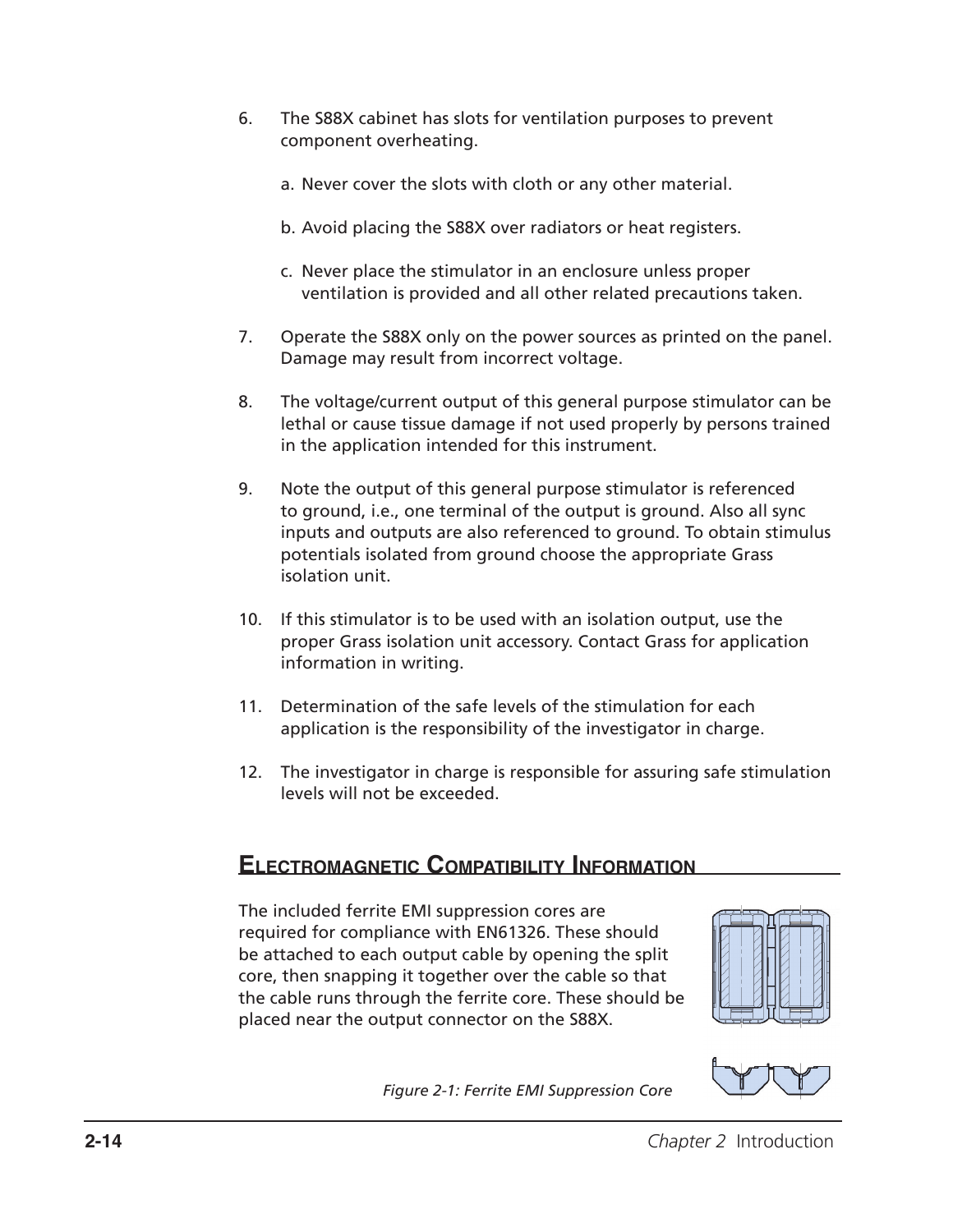## Applications & Capabilities

The S88X is a dual output general purpose electrical stimulator for nerve and muscle stimulation procedures. Following in the tradition of Grass quality and reliability, the S88X is the next generation of the Grass stimulator line.

New Features Include:

- Digital controls—precise timing accuracy
- Bright display simplifies setup
- Independent or synchronous channel operation
- Monophasic and biphasic modes
- Dual train output
- High current output facilitates field stimulation
- New companion isolation units
- Software replacement

The built-in versatility of the S88X Stimulator makes it suitable for unlimited stimulation protocols. The S88X has four parameter control of the two independent outputs. In addition to single, repetitive, twin pulses, biphasic pulses, monophasic pulses, pairs of unlike pulses, trains of pulses, and post train pulses, continuous or trains of pulses are available at one output with continuous or discontinuous operation at the other output. The two outputs can be connected to the same preparation site providing the outputs are isolated from ground using the SIU-C, SIU-V, SIU-BI or the PSIU6X Stimulus Isolation Units. The S88X also includes the capability to introduce an arrhythmic pulse within a cycle of pulses, especially useful for research by cardiophysiologists studying atrial and ventricular fibrillation.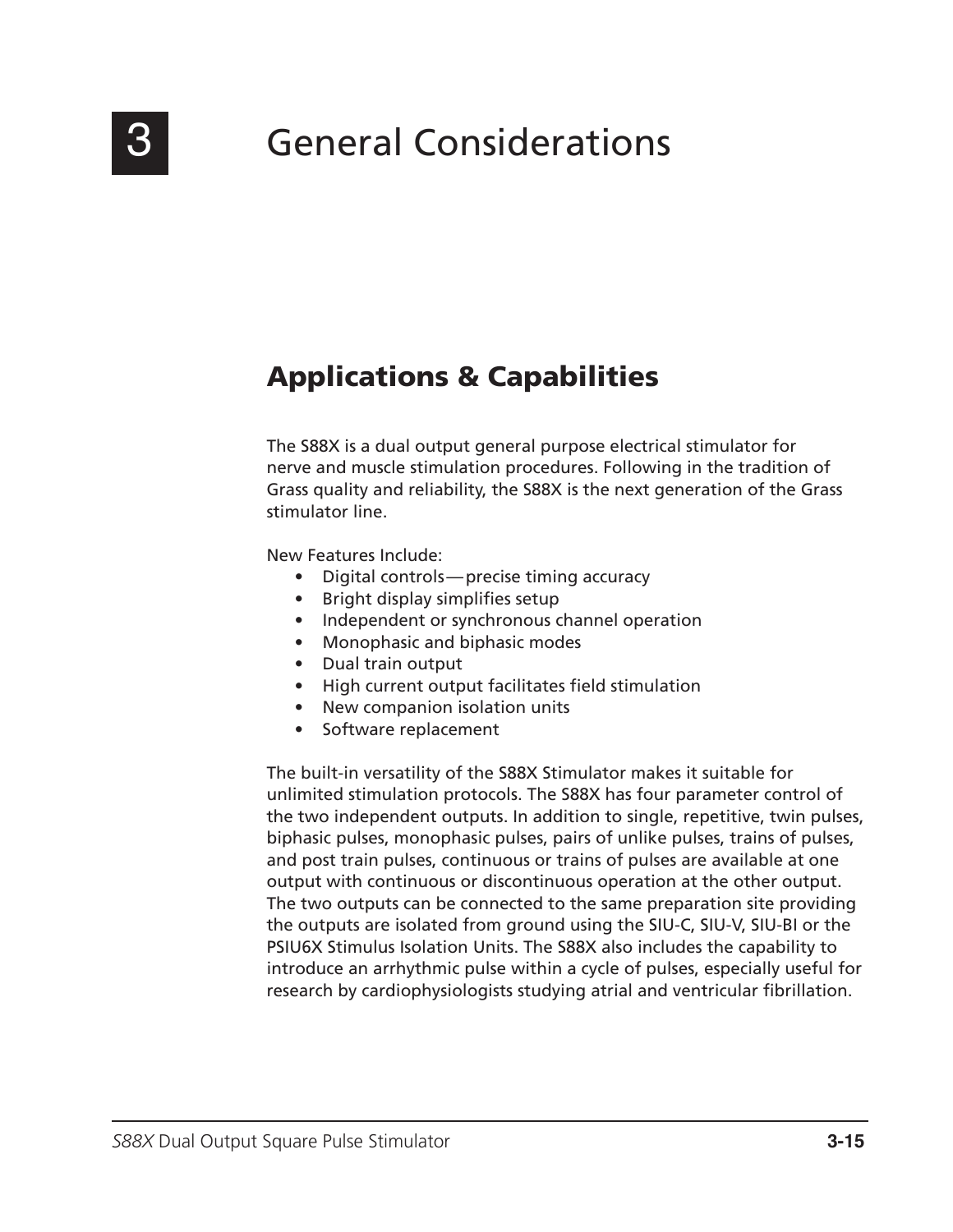The S88X makes use of current technology in it's design. A DAC (Digital Analog Converter) is used to generate the output pulses, and a FPGA (Field Programmable Gate Array) to reduce the size.

Software can be updated via the USB interface connector located on the rear chassis. See Chapter 7 Explanation of Controls for instructions.

The S88X is a general purpose stimulator and not intended for human stimulation procedures. The S88X is not designed for electroshock therapy, for the creation of localized brain lesions or for electroanesthesia.

The design includes Fail-Safe shutdown circuitry which limits the output current and prevents component damage in response to overload or accidental short circuiting of either output.

### The S88X can provide three types of pulses; *monophasic, biphasic,* and *twin*.

See Figure 3-1a, b, and c. As shown in Figure 3-1b, the biphasic mode provides equal and opposite amplitude phases. This mode is especially suited to applications where relatively long-term stimulation of implanted electrodes is anticipated and minimization of ion transfer from metal electrodes to tissue is desired.

All modes and timing parameters are displayed on the Vacuum Fluorescent Display. In general, the following steps are used to set parameters.



*Figure 3-1a: Monophasic Waveform*



*Figure 3-1b: True Biphasic Waveform*



*Figure 3-1c: TWin Waveform*

- 1. Select S1 or S2 FUNCTION, then use the TIMING thumbwheel dial to select the function.
- 2. Select appropriate PULSES and use the TIMING thumbwheel dial to select the pulse type.
- 3. Select the TIMING RATE, DELAY, and DURATION values and the TRAIN RATE and DURATION values using the TIMING left and right arrow keys and the thumbwheel dial.
- 4. Adjust the desired output voltage using the OUTPUT AMPLITUDE left and right arrow keys and the thumbwheel dial.

**Note:** To increase or decrease the rate, delay, duration or output

amplitude use the left and right arrow touch-pad controls to select Ł the digit to be changed. The number that is flashing is the number that is selected. Then use the thumbwheel control to increase or decrease that number.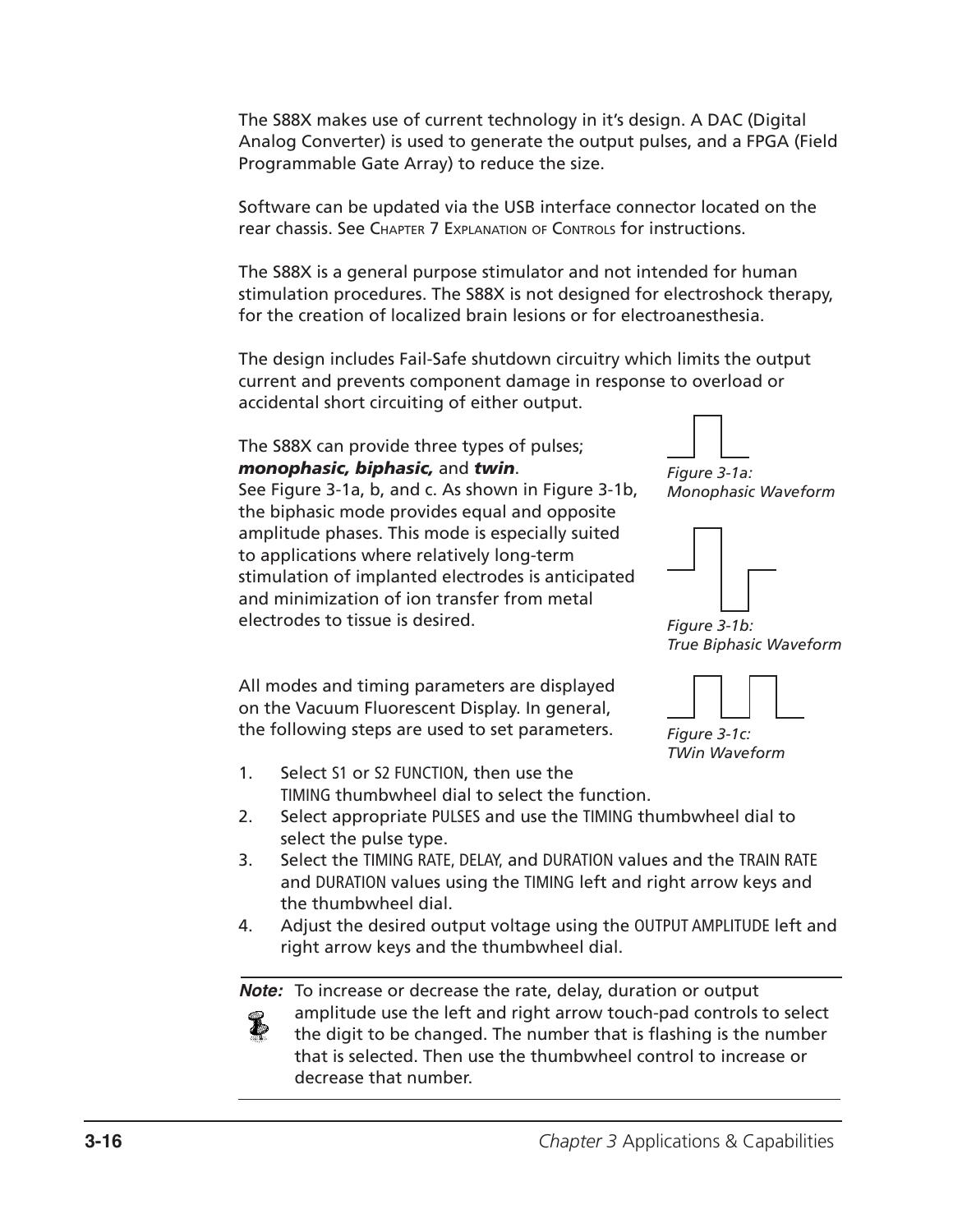The display is divided vertically. The left side displays the selected channel, S1 or S2, function, type of pulses; monophasic, biphasic, or twin, and the output amplitude (volts). The right side of the display is used for displaying the Delay, Duration, Rate, Train Rate and Train Duration. The graphical symbols accompanying the timing values indicate how the values apply to the waveforms. The right side of the display is also used for any error messages.



*Figure 3-2: Vacuum Florescent Display*

|              | Several stimulus isolation units are available for use with the S88X: |
|--------------|-----------------------------------------------------------------------|
| Model SIU-V  | Isolated constant voltage                                             |
| Model SIU-C  | Isolated constant current                                             |
| Model SIU-BI | Isolated biphasic constant current                                    |
| Model PSIU6X | Isolated battery-operated constant current                            |

Selection of the isolation unit is made in the SETUP screen. (SETUP > CHOOSE STIMULUS ISOLATION UNITS)

Non-isolated stimuli can be delivered from the S88X directly. To facilitate connecting the S1 and S2 outputs in this mode, two special cables, CAB-21891 are provided with orders that do not include stimulus isolation units.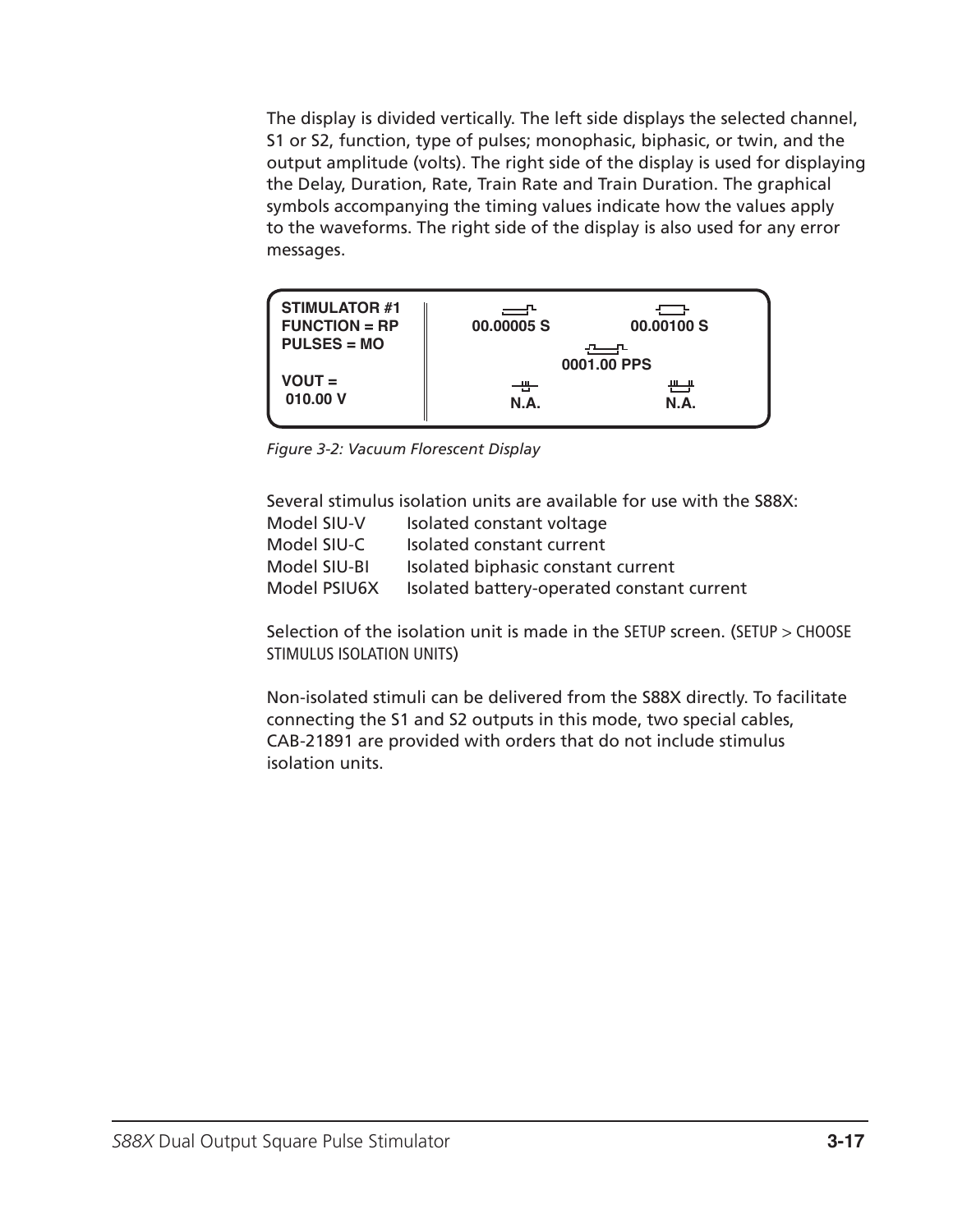## **Accuracy & Waveform**

All timing parameters are crystal controlled and are accurate to within ±0.00005%. This feature provides repeatability for the most demanding applications.

Both the rise and fall times of the S88X output pulses are approximately 4 microseconds. Calibration of the duration is based on the average width of the pulse. Figure 3-3 illustrates the pulse waveform at a duration of 10 microseconds.





Because of this high accuracy, it is seldom necessary to monitor the stimulus. However, when complex pulse patterns are produced and until all basic modes of operation of the S88X are understood clearly, monitoring the output with an oscilloscope is advised. Figure 3-4 shows typical pulse waveforms obtainable with the S88X.



*Figure 3-4: Typical Stimulus Waveforms*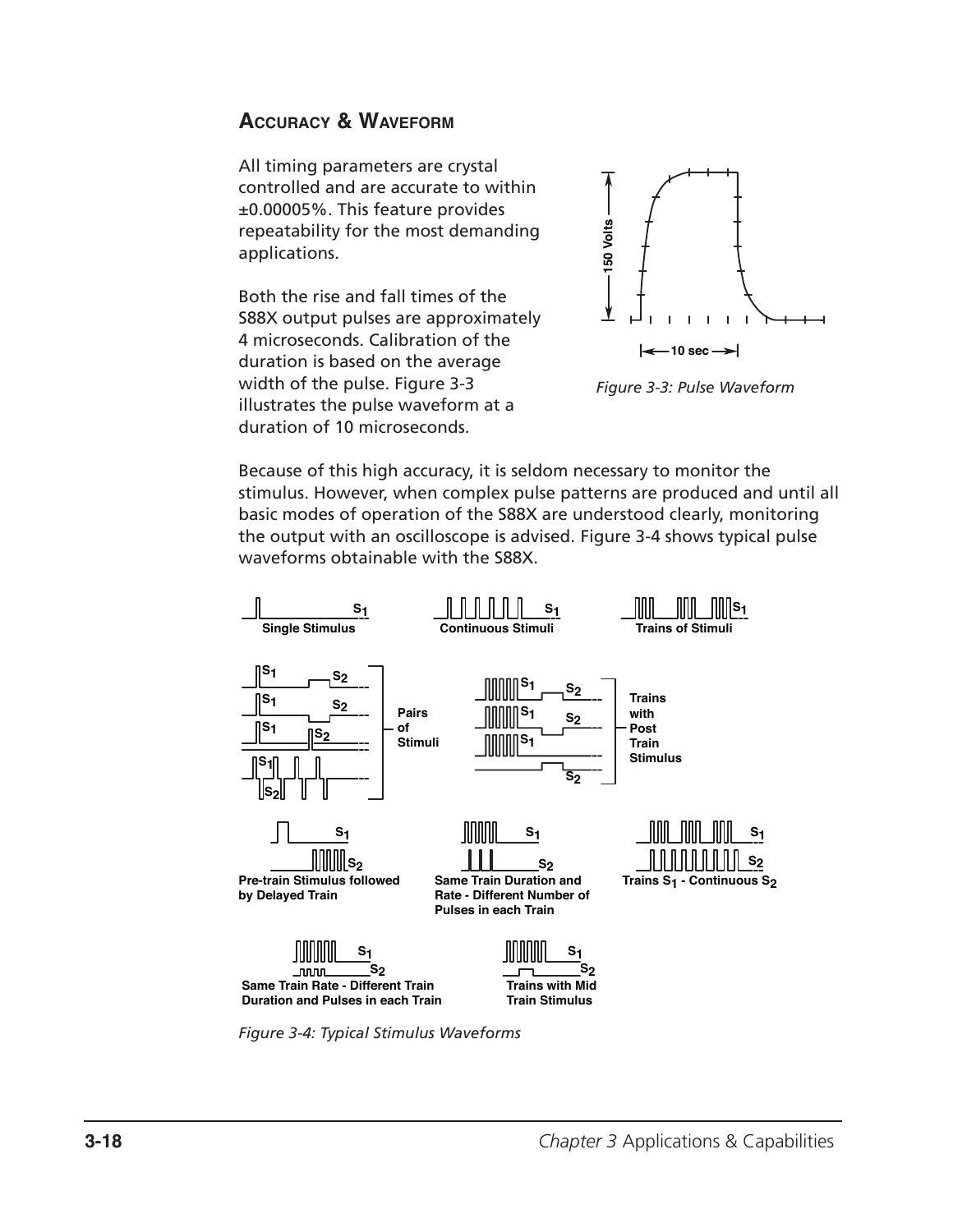## **Line Voltage Requirements**

The S88X has an IEC320 Power inlet for a standard 3-wire AC cable. The unit accepts 115 to 230 volts, 50/60 Hz. The maximum power is 100 watts. The S88X power inlet accepts a standard 3-wire AC Power cord. The input is 115-220 volts, 50/60 Hz and 100 watts. Fusing is in the S88X power supply.

## **Duty Cycle**

Duty cycle is defined as the ratio of the time that the stimulus is *on* to the total period or interval. Since the time from the start of one pulse to the start of the next pulse in seconds is the reciprocal of the *frequency* or PPS (T=1/F), the DELAY and DURATION controls should not be set greater than T=1/2F which is equivalent to 50% duty cycle. 100% duty cycle occurs when a circuit is *on* continuously, as with DC.

**Note:** If TWIN or BIPHASIC PULSES are selected, the duty cycle is calculated as twice the pulse time divided by the period multiplied by 100. Ł

The S88X duty cycle limit can be set in the SETUP function. The default value is set to 50%. Values from 0 to 99% are selectable. The S88X display will *flash* and limit the value when the selected duty cycle is exceeded while making a selection with the OUTPUT ON/OFF on. During setup, with the OUTPUT ON/OFF in the off position, a duty cycle message will display if the duty cycle is exceeded. In these messages, the DCWL value is a percentage and is the Duty Cycle Warning Level. When the output is initially turned on, all parameters will be checked against the duty cycle limit. If the limit is exceeded, a message will be displayed. The output will not be turned on until the output is below the duty cycle limit.

## *Example #1:*

50% duty cycle occurs if there is *on-off* symmetry, as with a symmetrical square wave, where the *on* time (or pulse duration) is equal to the *off* time (or time between pulses) for one cycle. See Figure 3-5.



*Figure 3-5: 50% Duty Cycle*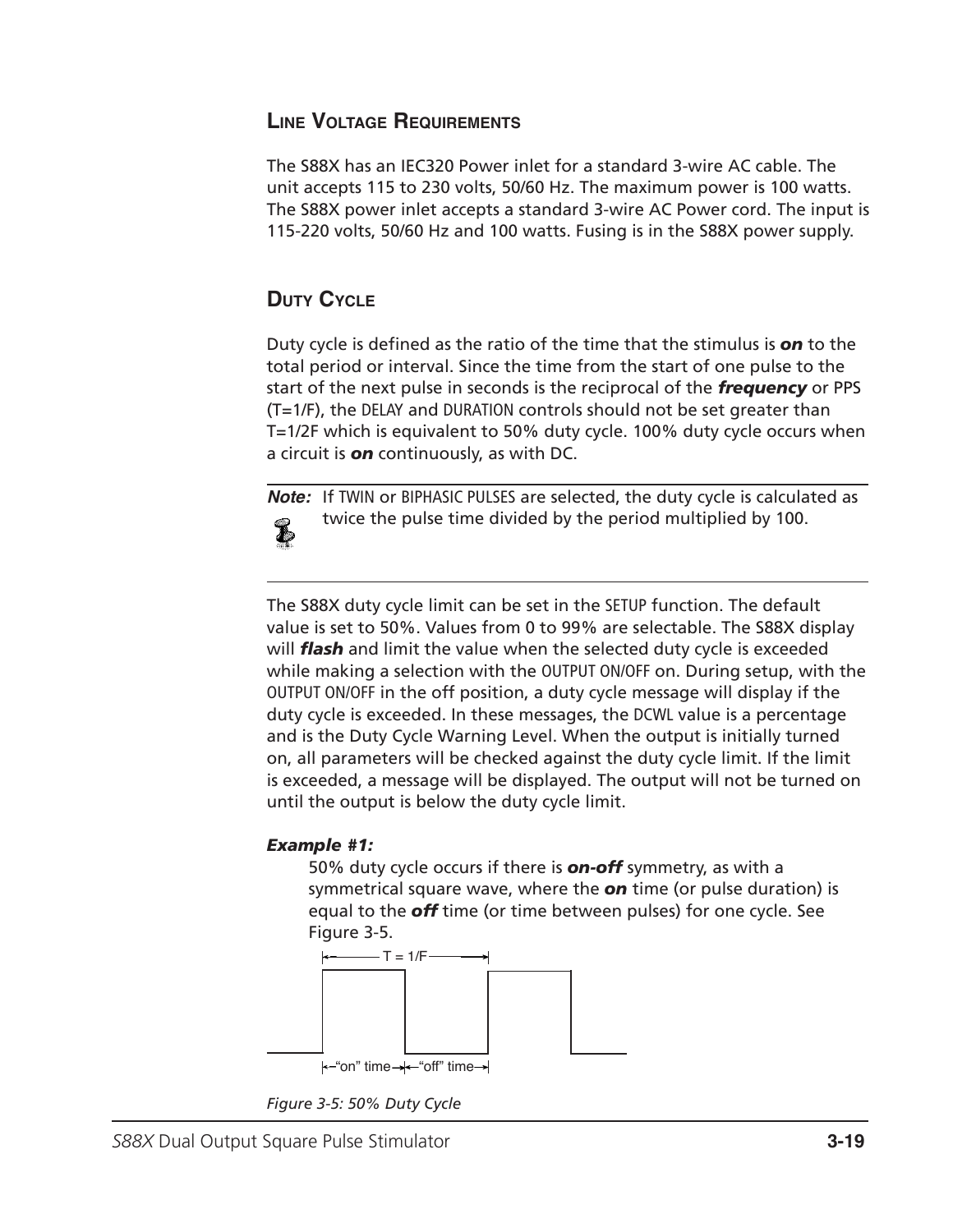The 50% duty cycle can never be exceeded if the DELAY and DURATION controls are set for less than 500 µs. If the DELAY circuit is not being used, always set the DELAY controls for less than 500 µs.

Most triggered circuits, such as those in the S88X, cannot be driven satisfactorily over 90% of their duty cycle. Although the stimulator will not be harmed if the duty cycle is exceeded, the stimulator calibration may be affected if operated above a 50% duty cycle.

The train duration should not exceed 50% of the TRAIN RATE settings.

## **Mounting & Installation**

The S88X is housed in a compact cabinet 9" W x 5.25" H x 12.5" D (48.3 cm x 13.4 cm x 31.8 cm) and can simply be placed on a laboratory table. An optional Model S88XBT adjustable bench-top stand to mount one stimulator is also available. The S88X can also be rackmounted in a standard 19" equipment rack with the optional Model S88XRK rackmount brackets. When rackmounting, be sure to provide adequate spacing around the S88X for ventilation. Do not cover the ventilation holes in the S88X cabinet.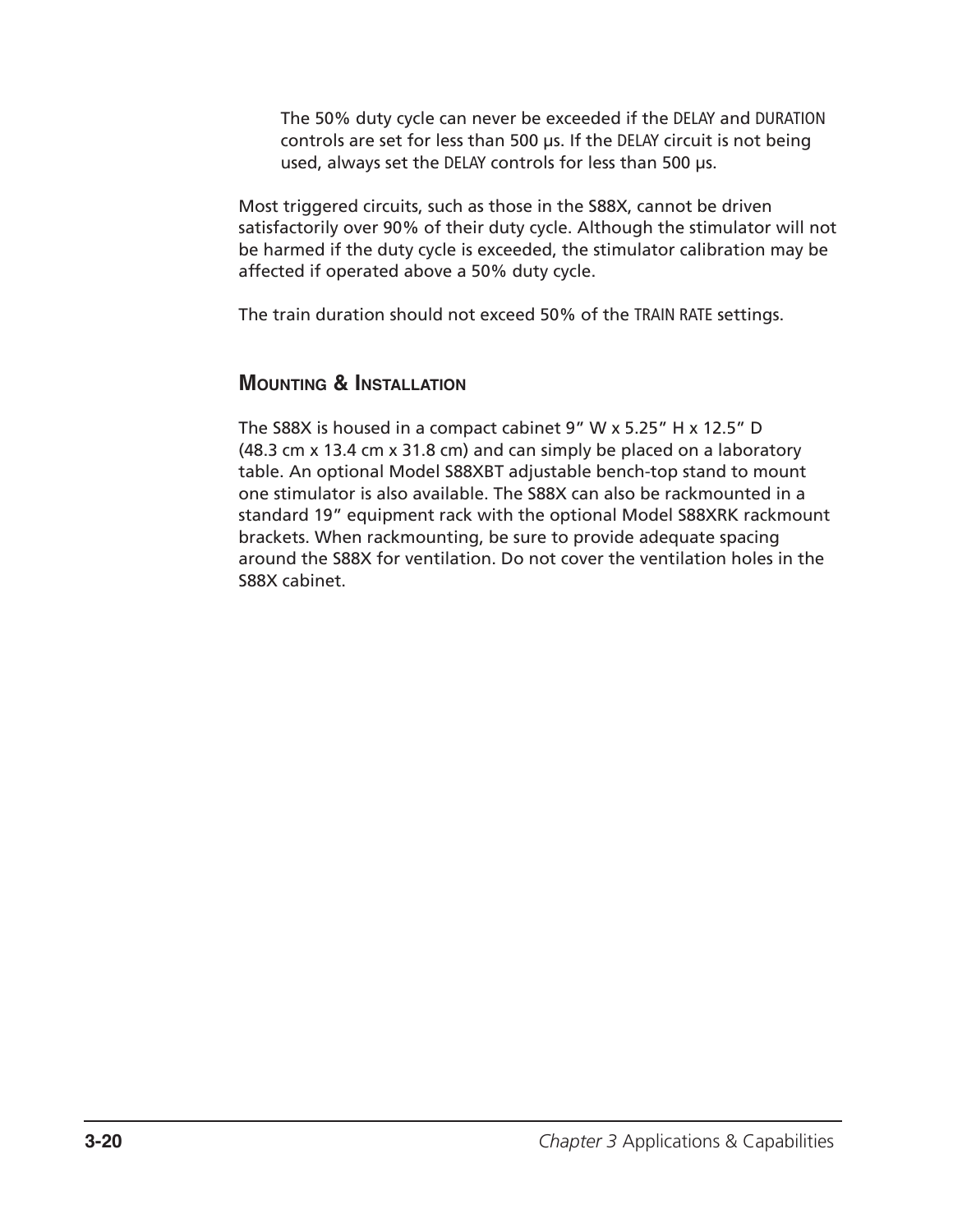

# 4 Description of Circuits

## General

To distinguish the various functions of the S88X, color coding has been used.

| S1 functions             | $=$ Blue   |
|--------------------------|------------|
| S <sub>2</sub> functions | $=$ Green  |
| RATE, DELAY and DURATION | $=$ Yellow |
| <b>SYNC terminals</b>    | $=$ Gray   |

Most switches are membrane touch-pad type offering extreme reliability. Settings are displayed on the front panel, bright, vacuum florescent display.

## Power Supply

The S88X power supply provides highly regulated DC voltages for circuit operation. No adjustments are required. The following DC regulated voltages are generated:

+27 volts DC +12 volts DC +5 volts DC +3.3 volts DC +2.5 volts DC -15 volts DC VREF 2.5 volts DC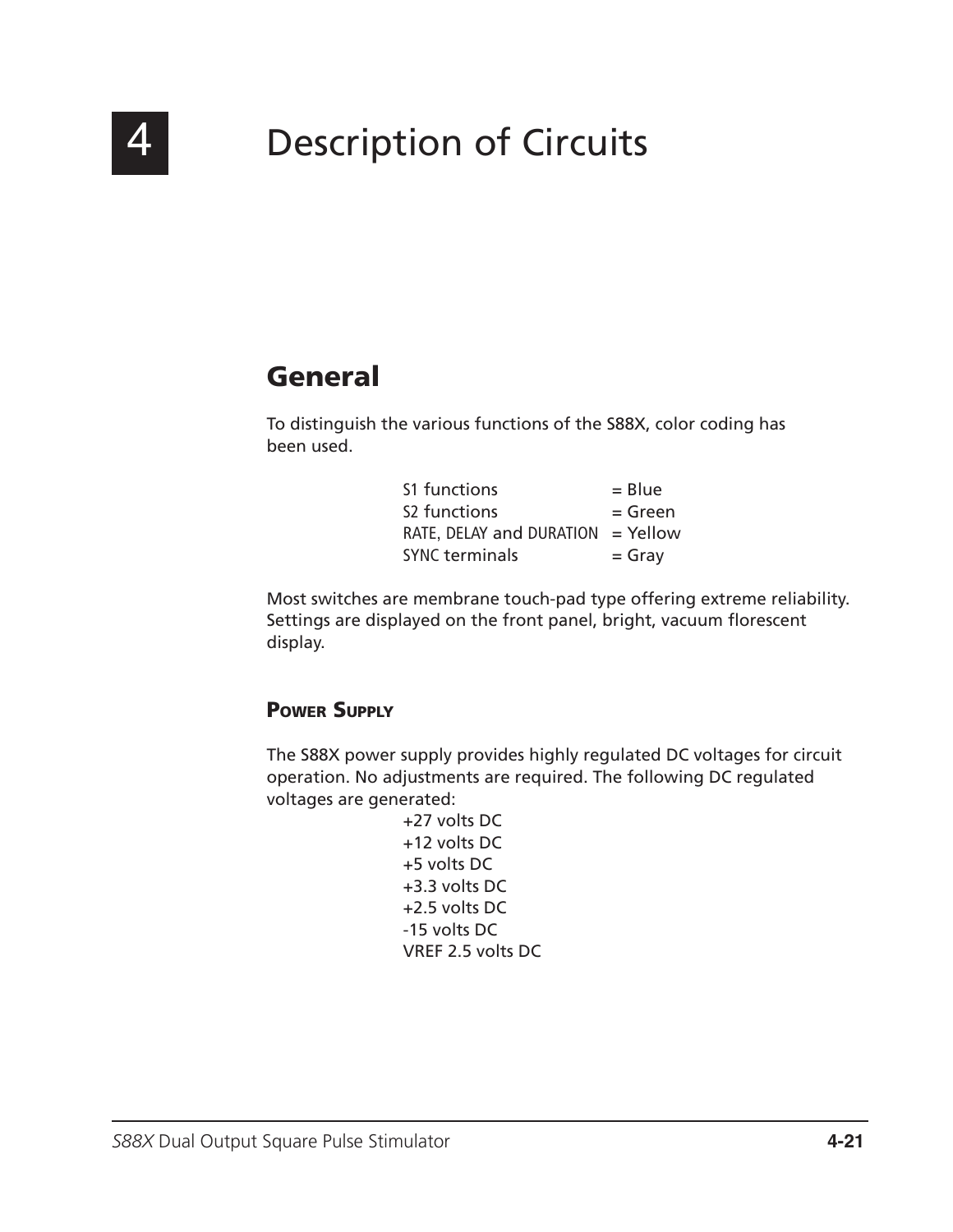## **OUTPUT CIRCUIT**

The S88X is driven by a Digital Signal Processor (DSP). To create the output waveforms the DSP writes 16-bit binary values to a Digital to Analog Converter (DAC). The DAC puts out a voltage that corresponds to each value. The DSP can write a new value to the DAC every 10 µs. By varying the binary value written to the DAC the DSP can vary the output over time to produce the desired waveform. The DAC output is then multiplied by a factor of 10 and sent to the output of the S88X.

The output of each amplifier is monitored to detect an over-temperature condition. The DSP monitors the output of this circuit to detect the overtemperature condition.

At initialization, the output circuits are disconnected from the output of the S88X. This prevents the output from generating outputs inadvertently. When the DSP gets to a particular point in the code, it connects the output circuits to the output of the S88X.

The output circuit also contains a low power section that takes as an input the amplified signals and puts out a composite signal used to monitor the output.

## S1 & S2 Output Amplitude

The S88X S1 and S2 outputs are low impedance constant voltage outputs. Both outputs are current limited and short circuit protected. The maximum output current from each output is 1.1 amperes. The voltage can be varied from 0.25 to 24 volts. Accuracy is 0.1% of reading  $±1$  mV.

Amplitude is set by the OUTPUT AMPLITUDE thumbwheel dial. The output can swing between +24 volts and –12 volts maximum. For monophasic and twin pulses, the output is 24 volts maximum. When in the biphasic mode, the output is between –12 volts and +12 volts.

The available high output current can be used for special applications. Field stimulation of isolated tissue in tissue baths can be achieved. Vessel rings, strips of muscle and other preparations can be stimulated using field stimulation techniques. These setups typically utilize parallel plate electrodes submersed in various solutions for various drug testing and experimentation.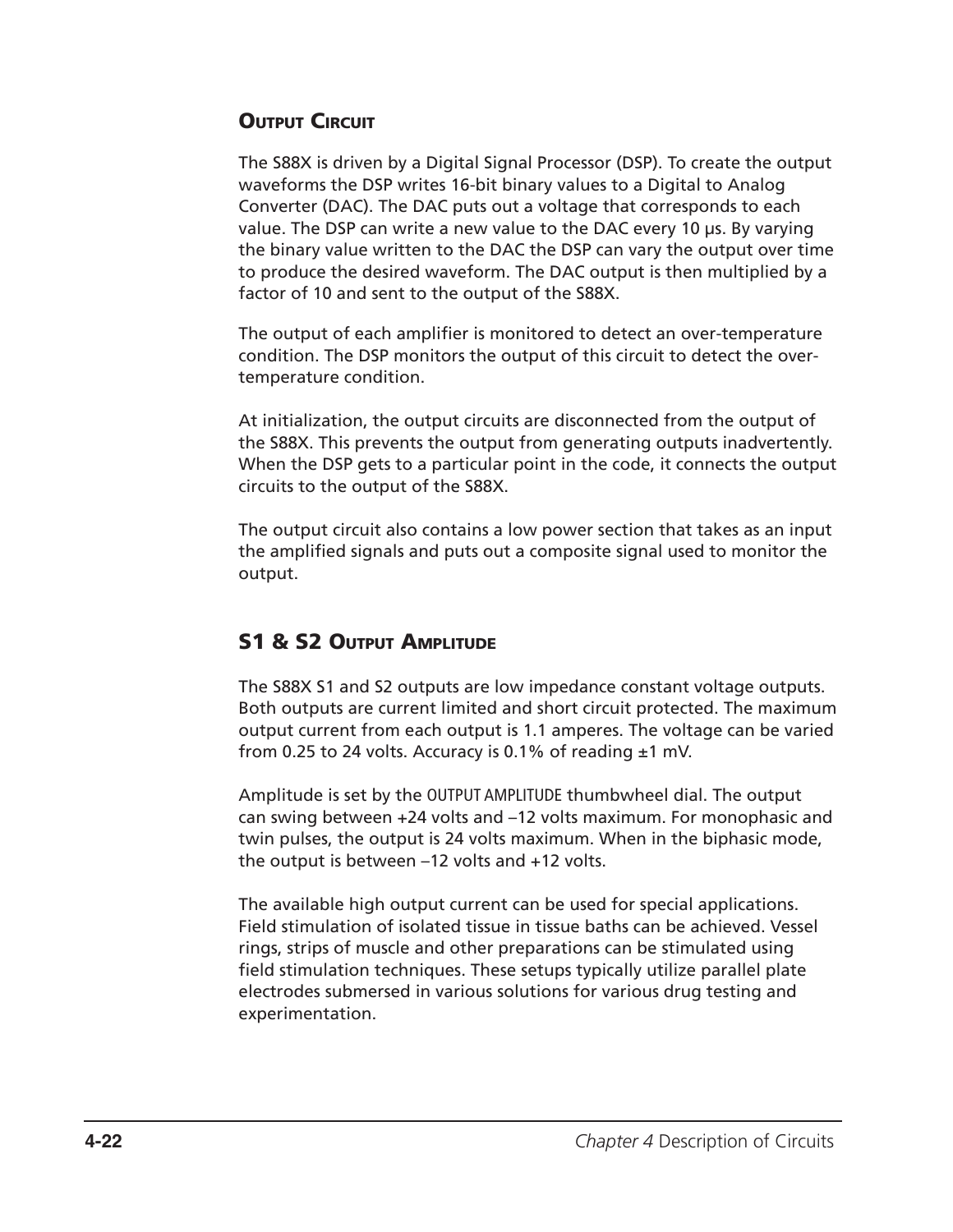These applications with this type electrode submerged in baths present a very low resistance circuit load to the stimulator output requiring the stimulator to deliver large amounts of current. Most stimulators are not capable of driving large currents and tend to overload when used for this application. Additionally, the waveform becomes distorted and does not represent the normal output from the stimulator.

The high output current available is capable of stimulating multiple baths. The amount of current required by a bath depends on several factors. Bath size, type of bath solution, electrode size and spacing can determine the amount of current required. Monophasic and Biphasic pulses are selectable at the S88X.

To facilitate stimulating multiple baths, an output manifold, Model CEM simplifies connection from the S88X to the baths. This device has two inputs for connection from the S88X, S1 and S2 outputs. Four outputs are available for connection to up to four tissue baths.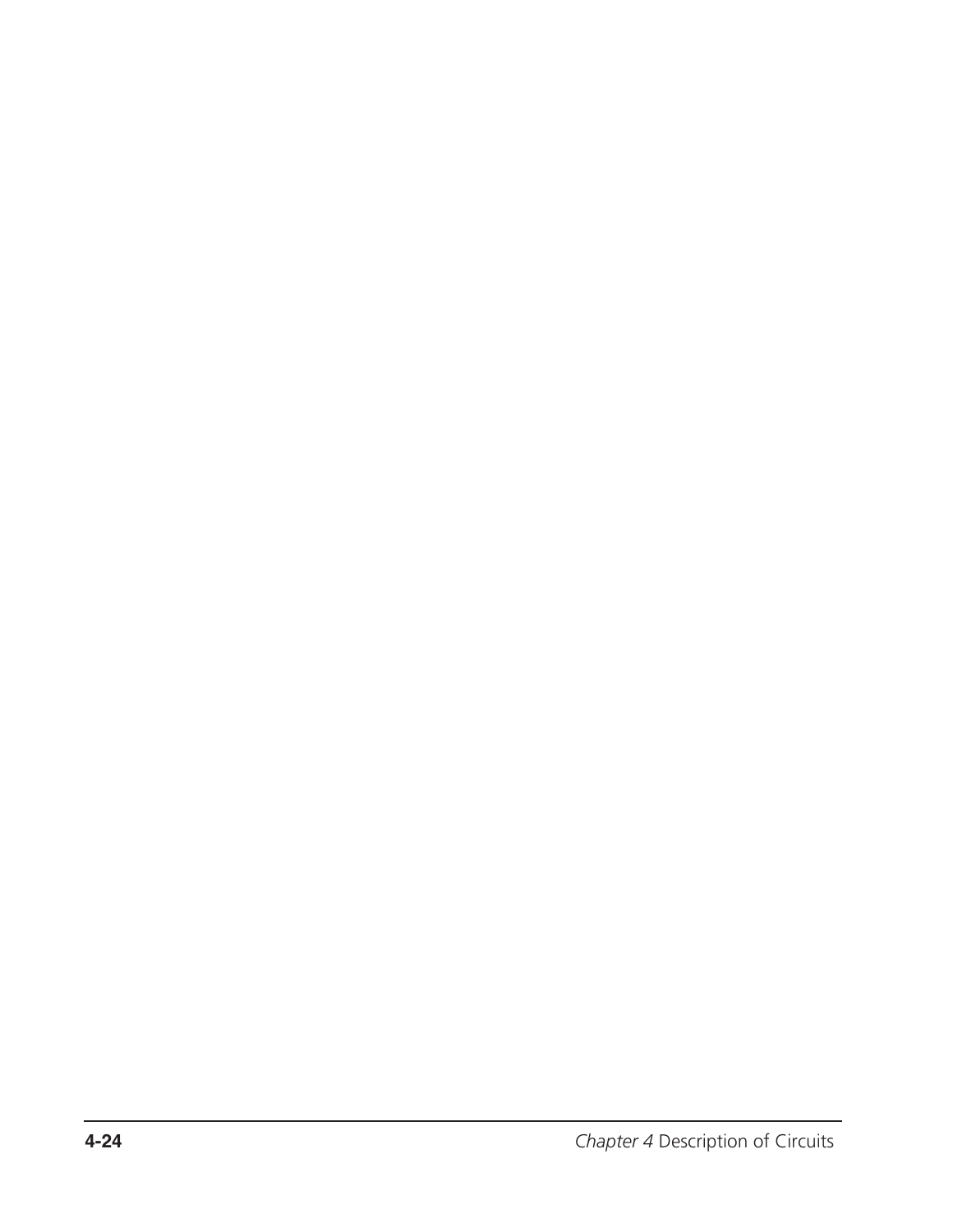

# 5 Explanation of Controls

## Explanation of Controls

The following section describes the S88X controls and their function.

### **POWER**

POWER is a rocker switch to control the AC power supplied via the AC cable assembly. This switch turns the S88X on or off.

## Setup & Enter/Accept

The SETUP touch-pad control sets several modes as seen on the display. These are:

- DUTY CYCLE LIMIT
- CHOOSE STIMULUS ISOLATION UNITS
- LOAD SETUP
- SAVE SETUP
- TRAIN PARAMETERS FUNCTIONS

The ENTER/ACCEPT touch-pad control is used to enter and accept changes made in the SETUP.

See CHAPTER 7, OPERATION for more information.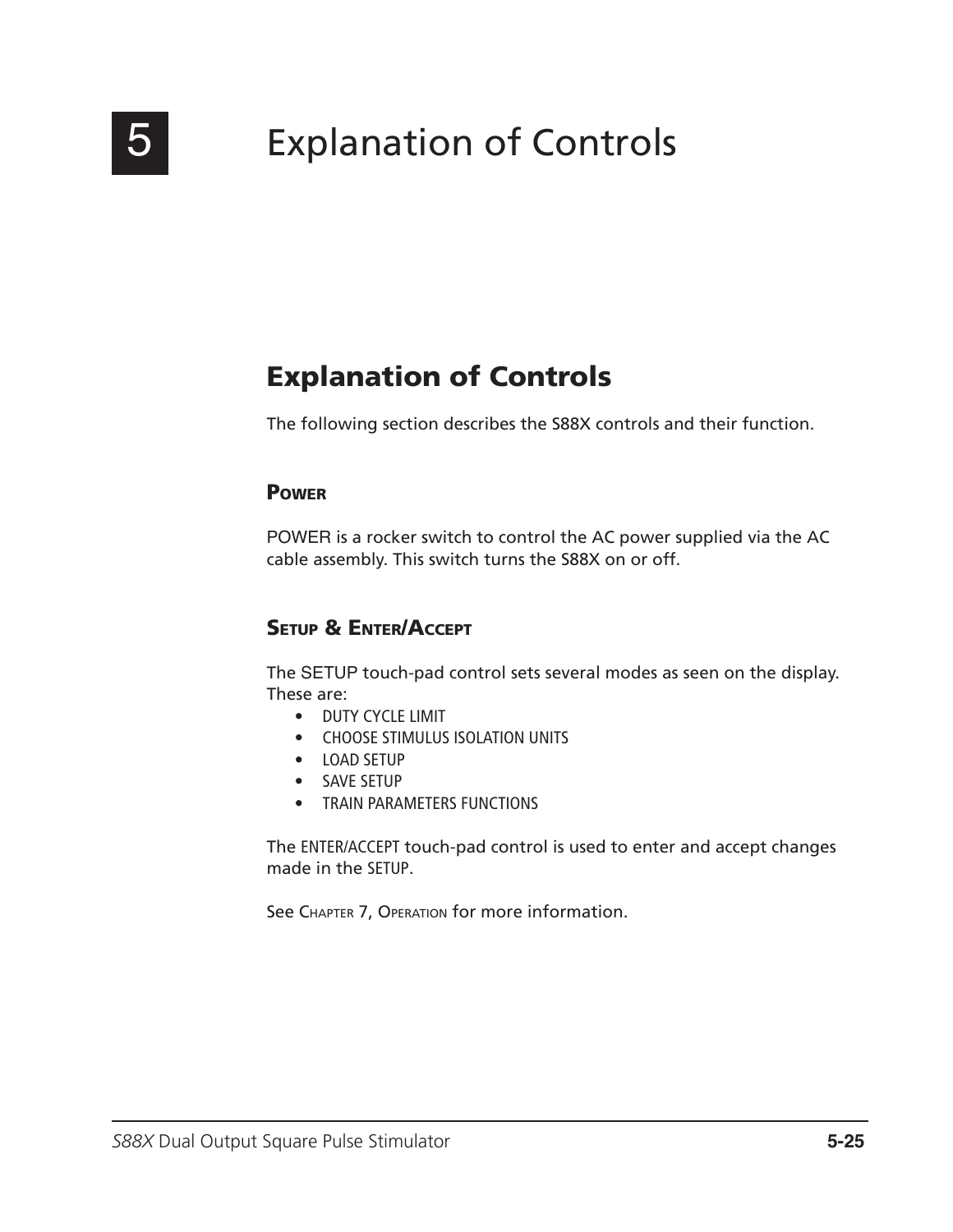## Train Rate & Duration

The TRAIN RATE touch-pad control displays the current value. The TRAIN RATE is set with the TIMING left and right arrow touch-pad controls and the thumbwheel control.

TRAIN DURATION touch-pad control displays the current value. The TRAIN DURATION is changed with the TIMING left and right arrow touch-pad controls and the thumbwheel control.

**Note:** The left and right arrow touch-pad controls to select the digit to be changed. The selected digit will flash. Use the thumbwheel control  $\tilde{\bm{v}}$ to increase or decrease that number.

## S1/S2 Timing Parameter Ranges

#### *Train Rate*

The Train Rate is adjustable from 00.00 to 99.99 trains per second (TPS).

### *Train Duration*

The Train Duration is adjustable from 00.000 to 99.999 seconds.

### *S1/S2 Rate*

The S1/S2 Rate is adjustable from 0000.00 to 1000.00 pulses per second (PPS).

### *S1/S2 Delay*

The S1/S2 Delay is adjustable from 00.0000 to 99.99999 seconds.

### *S1/S2 Duration*

The S1/S2 Duration is adjustable from 00.00000 to 99.99999 seconds.

**Note:** Setting the TRAIN RATE, S1/S2 RATE, or S1/S2 DURATION to zero will produce zero output. $\bf{z}$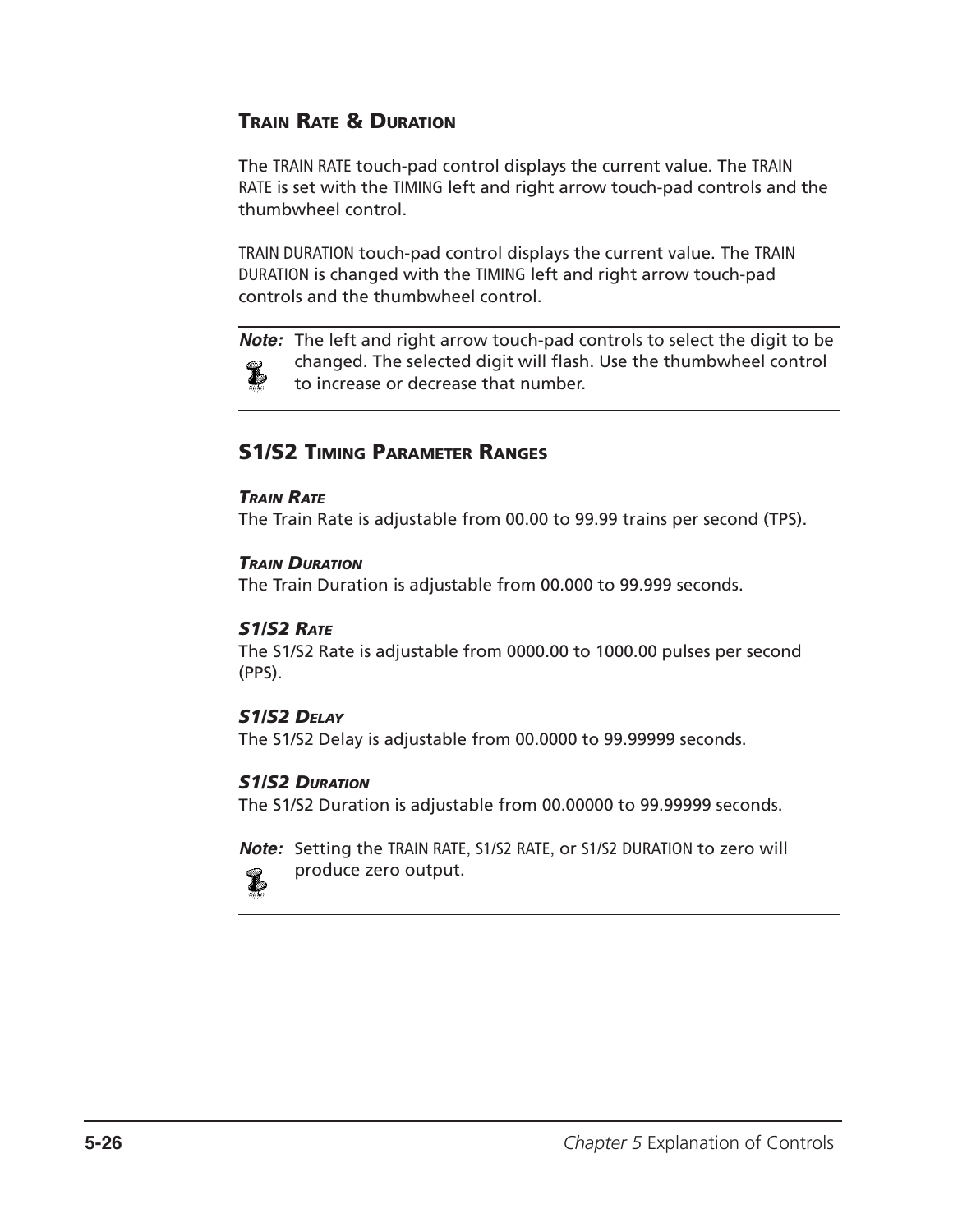## S1 & S2 CONTROLS

#### *Function*

The FUNCTION touch-pad control is used in conjunction with the TIMING thumbwheel control to select the S1 and S2 modes. The modes are listed below.

#### S1 Modes:

These four modes allow S1 and S2 to operate as completely independent stimulators.

- SINGLE PULSE (SP)
- REPEATING PULSE (RP)
- SINGLE TRAIN (ST)
- REPEATING TRAIN (RT)

The following two modes are externally controlled requiring an external trigger to the S1 DELAY SYNC IN or TRAIN DURATION SYNC IN terminal. (See SYNCHRONOUS INPUTS/OUTPUTS later in this chapter for more information.)

- EXT CONTROL FROM "S1 DELAY" (SD)
- EXT CONTROL FROM "TRAIN DUR" (TD)

#### S2 Modes:

The first four modes allow S2 to operate as a completely independent stimulator.

- SINGLE PULSE (SP)
- REPEATING PULSE (RP)
- SINGLE TRAIN (ST)
- REPEATING TRAIN (RT)

The following modes synchronize S2 to S1.

- SYNC WITH S1 (SS)
- POST S1 TRAIN (PT)
- SYNC TRAIN TO S1 (TS)
- SINGLE ARRHYTHMIC (SA)

The last mode is externally controlled via a trigger pulse applied to the S2 DELAY SYNC IN terminal.

• EXT CONTROL FROM "S2 DELAY" (SD)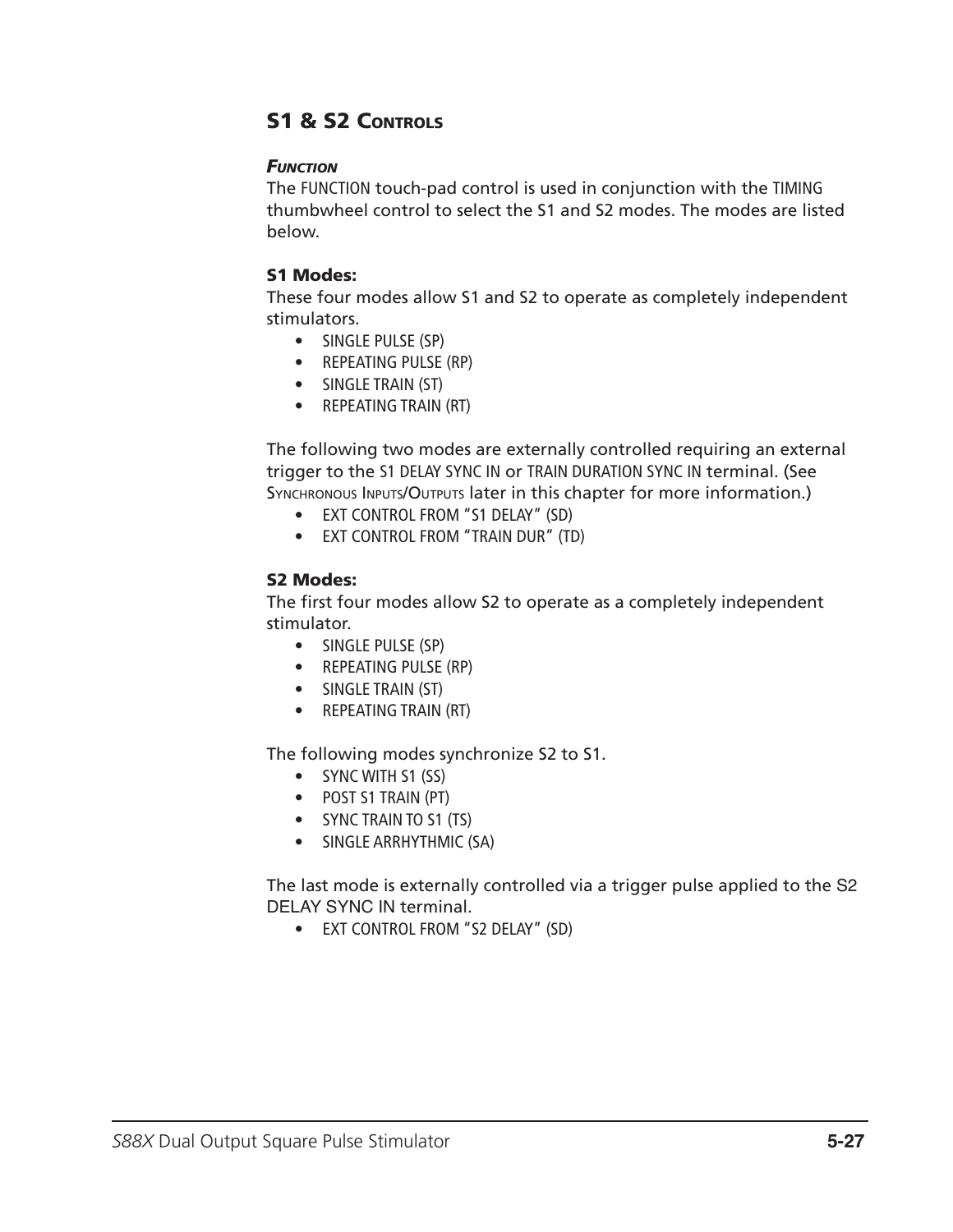## *S1 & S2 Pulses*

The S1 PULSES and S2 PULSES buttons allow selection of three types of stimulus waveforms; MONOPHASIC (MO), BIPHASIC (BI), and TWIN (TW) PULSES.

*Monophasic pulses* are single phase positive pulses starting at zero volts and rising to a preset voltage, then returning to zero.

*Biphasic pulses* provide a positive phase followed by a negative phase of identical duration and voltage.

*Twin pulses* offer two identical pulses separated by the S1 or S2 delay settings.

*Figure 5-1a: Monophasic Waveform*



*Figure 5-1b: True Biphasic Waveform*



*TWin Waveform*

#### *Single Pulses*

The S1 SINGLE and S2 SINGLE buttons deliver single stimulus pulses when these functions are selected using the S1 and S2 FUNCTION touch-pad controls.

#### *Output On/Off*

The OUTPUT ON/OFF buttons control the output stimulus. There is no stimulus output unless the OUTPUT ON/OFF is *on*. The output is on if the LED next to the touch-pad control is lit. All related synchronous output pulses are active.

## Stimulus Timing Controls

The cluster of TIMING controls include S1/S2 stimulus, RATE, DELAY, DURATION, right and left arrow buttons, and a thumbwheel dial. These controls allow precise timing parameter settings for S1 and S2 as indicated on the display.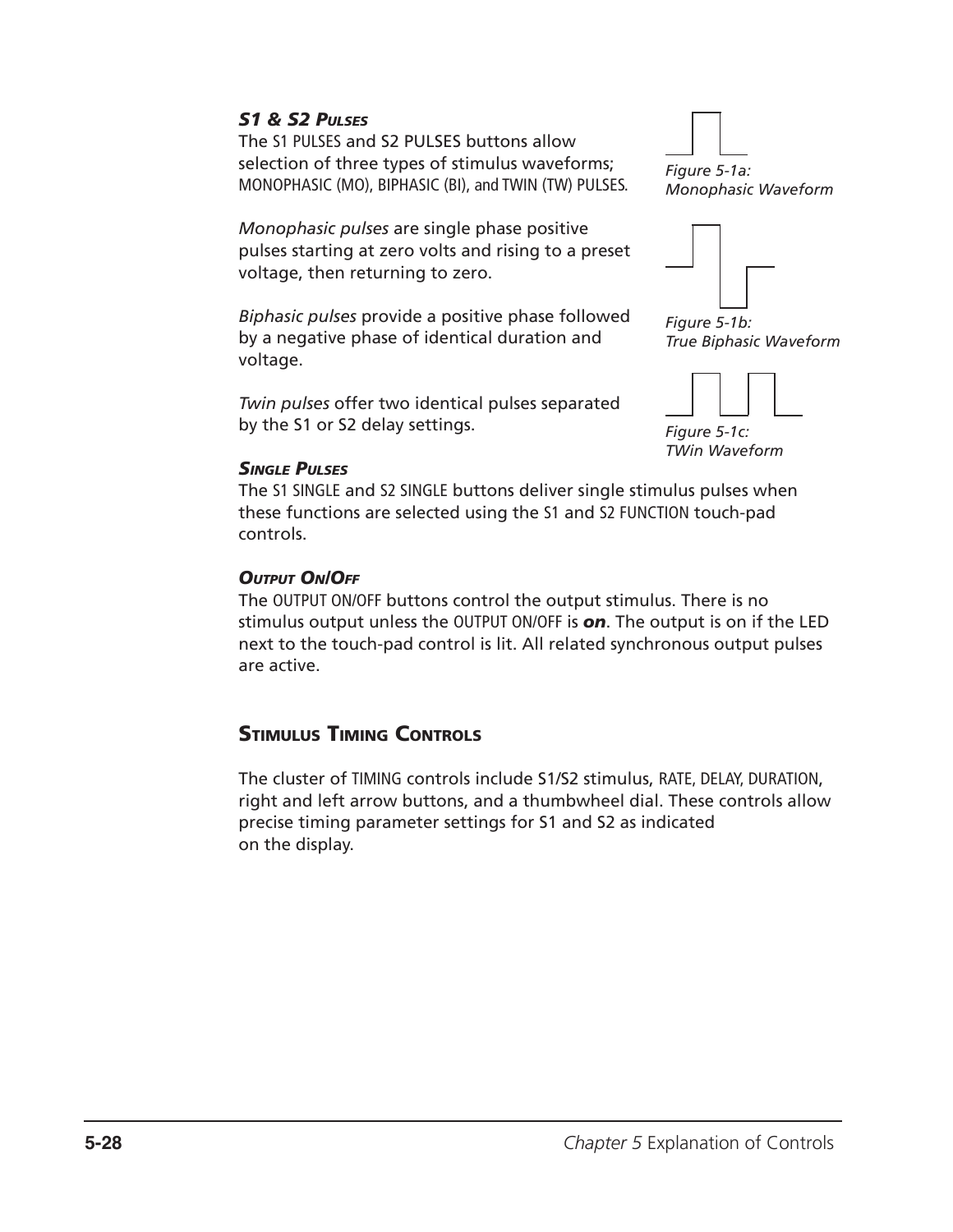## **OUTPUT AMPLITUDE**

A thumbwheel dial and right and left arrow buttons control the S1 and S2 stimulus amplitude (voltage) as displayed on the front panel. Values between 0.25 and 24 volts can be selected. A four-pin connector provides the output stimulus and supply voltages for the optional Grass Stimulus Isolation Units. Two CAB-21891 output cables are supplied with the stimulator for applications requiring direct output without a stimulus isolation unit. A four-terminal connector provides the output stimulus and supply voltages for the optional stimulus isolation units. The wiring is listed below:

Terminal # 1 Stimulus Output Terminals #2, 3 Ground Terminal  $#4$  +27 Volts (Power Supply)

The mating output connector can be ordered from Grass as part number CON-21917. Mating output cables of approximately 8 feet with tinned leads can be ordered as part number CAB-21891.

## Sync Out (Synchronous Outputs)

Five BNC connectors provide synchronous output pulses for synchronizing ancillary equipment. These pulses are +5 volts at 10 microseconds duration. The output impedance is approximately 50 ohms. These outputs are capable for driving up to approximately 20 milliamperes.

#### SYNC OUT:

| <b>TRAIN</b> | Coincident with the start of the train                 |
|--------------|--------------------------------------------------------|
| -S1          | Coincident with the start of each S1 Stimulus pulse    |
| -S2          | Coincident with the start of each S2 Stimulus pulse    |
| S1 DELAY     | Precedes the S1 Stimulus pulse by the S1 DELAY setting |
| S2 DELAY     | Precedes the S2 Stimulus pulse by the S2 DELAY setting |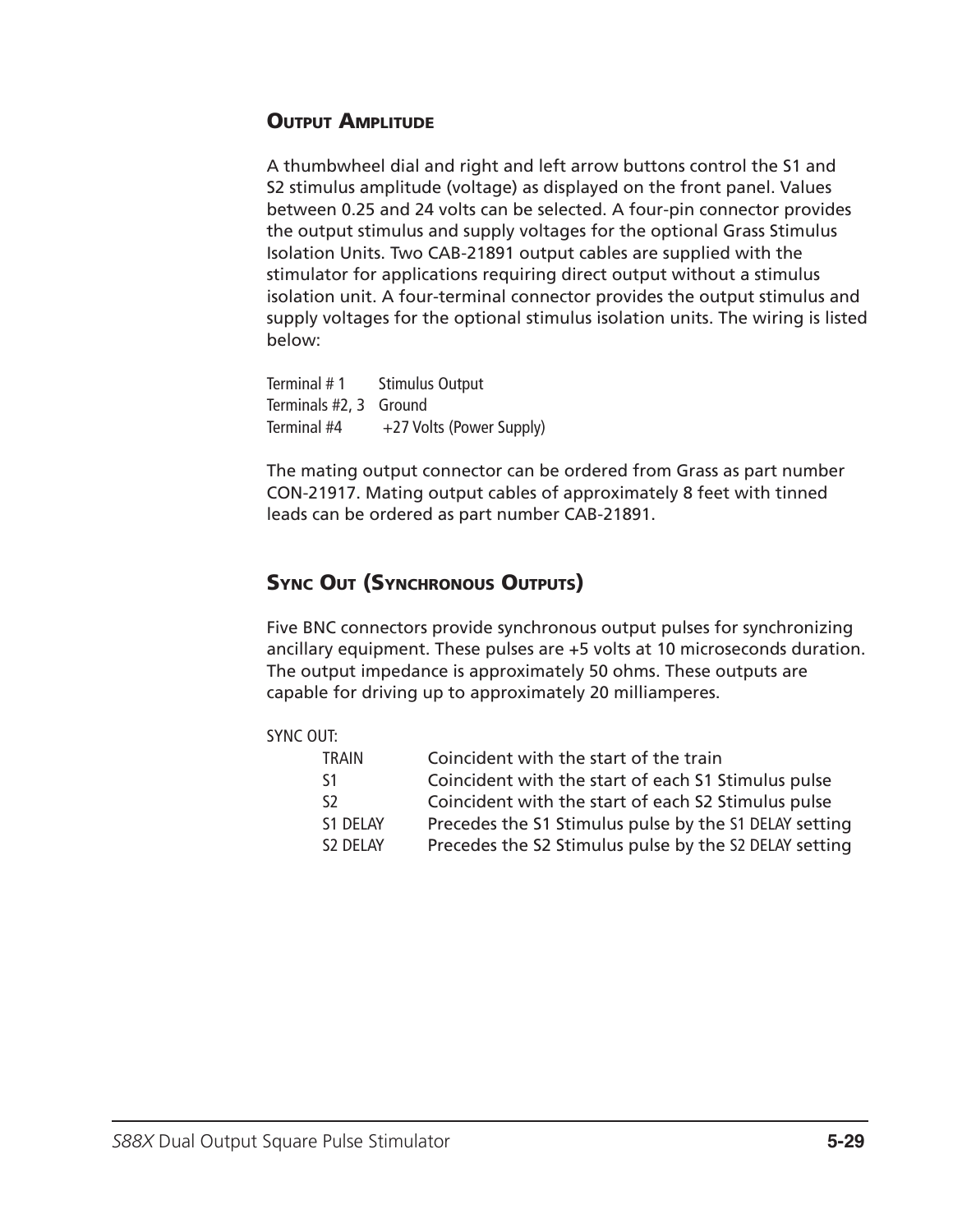## Sync In (Synchronous Inputs)

The Sync Inputs are set up as "pull down" inputs. Without any connection to them, they are at a +5 volt level. When a connection is made from an external device, the +5 volts is "pulled down" to "0" volts awaiting a +5 volt trigger. If the trigger is applied, the input is enabled and the output is activated according to the timing parameters selected. Note that contacts can be used to activate the Sync Inputs. Closed contacts will "pull down" the input to "0" volts, and opening the contacts will provide the return to +5 volts to trigger the input.

**Note:** Activation of the Sync In circuits requires selecting the desired<br>**All transfires for the circuit used.** For example, to trigger the S1 De function for the circuit used. For example, to trigger the S1 Delay Sync In circuit, the Function = EXT CONTROL FROM S1 DELAY (SD) must be selected.

Three BNC connectors provide external synchronization from ancillary devices. These inputs are "pulled" up to 5 volts and require a TTL trigger pulse to enable the synchronization. All Grass stimulators having TTL compatible synchronous outputs are compatible. Older Grass stimulators that do not have TTL synchronous outputs are not compatible.

### SYNC IN:

| TRAIN DUR | Generates a train from either S1 or S2 with the train       |
|-----------|-------------------------------------------------------------|
|           | duration set by the TRAIN DURATION control                  |
| S1 DELAY  | Triggers the S1 Delay to delay the onset of the S1 Stimulus |
| S1 DELAY  | Triggers the S2 Delay to delay the onset of the S2 Stimulus |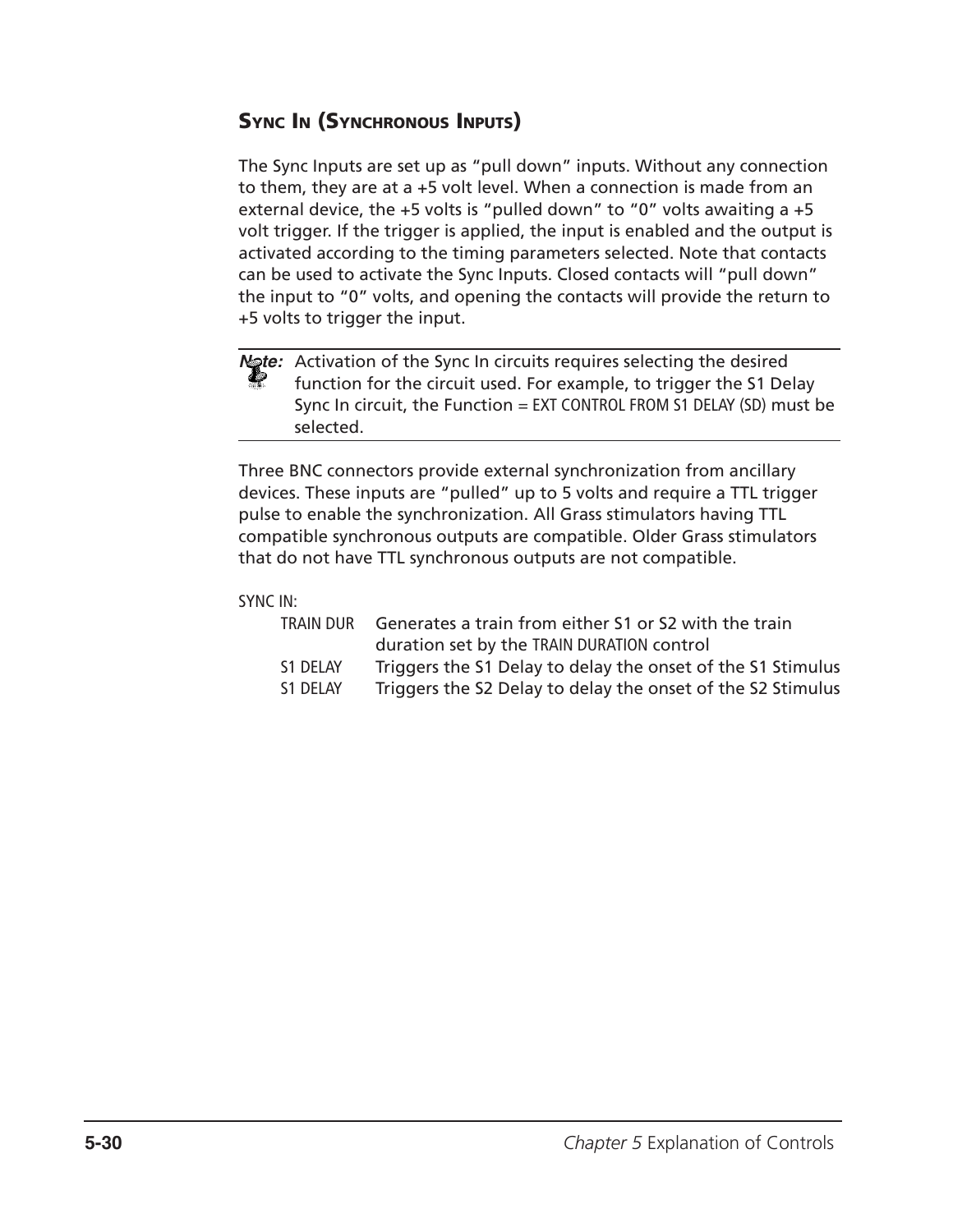## **MONITORS**

### *S1/S2 LED Monitors*

Green LEDs adjacent to the S1 OUT and S2 OUT connectors illuminate with each stimulus pulse.

### *Output On/Off LED Monitors*

Green LEDs adjacent to the S1 OUTPUT ON/OFF and S2 OUTPUT ON/OFF touch switches light when this function is selected.

### *Output Monitor*

A BNC connector on the S88X rear panel provides a low level waveform output of the S1 and S2 stimuli for monitoring purposes. This output is referenced to ground. When the CHOOSE STIMULUS ISOLATION UNITS selection in the SETUP is set to NONE, the monitor output is 1/10th of the S1 and S2 voltage selected by the Output Amplitude controls.

If the SIU-C, or SIU-BI stimulus isolation unit is selected, the Monitor Output voltage does not vary.

## USB Interface

The USB connector on the S88X rear panel provides system software upgrades. For more information, see Chapter 9 Troubleshooting & Maintenance, Field Software Upgrade.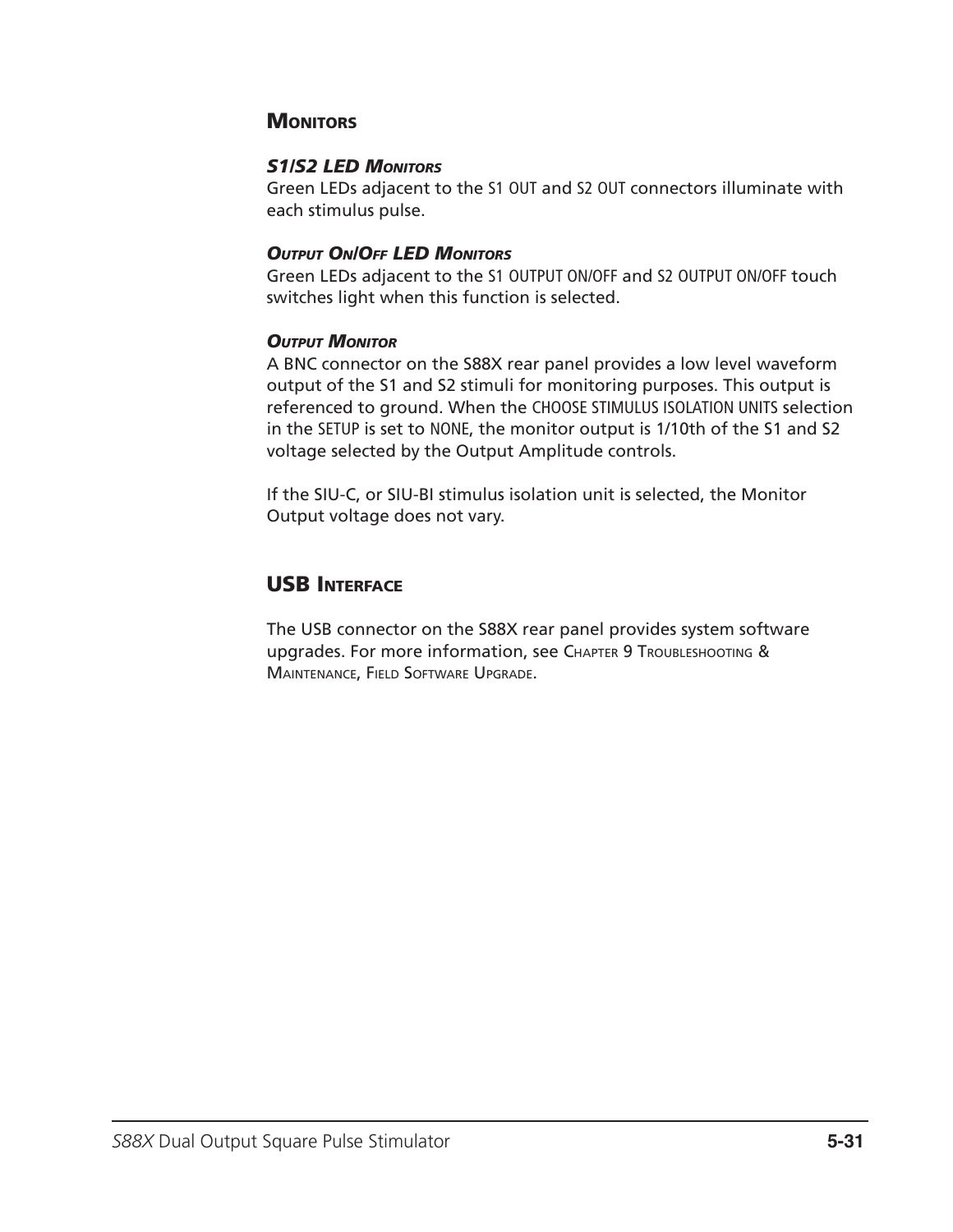## Duty Cycle Limitations

Duty cycle is defined as the ratio of the time that the stimulus is *on* to the total period or interval. 100% duty cycle occurs when a circuit is continuously on, as with DC. Since the time from the start of one pulse to the start of the next pulse in seconds is the reciprocal of the *frequency* or PPS (Time = 1/Frequency), the Delay and Duration controls should not be set greater than about T=1/2F, which is 50% duty cycle.

The S88X SETUP function provides for changing the Duty Cycle limits. The default value is 50%. Values from 0 to 99% can be selected.



**Note:** The S88X display will flash when the selected duty cycle value is exceeded while making a selection with the OUTPUT ON/OFF on. Reduce the timing parameters below the 50% limit.

During setup, with the OUTPUT ON/OFF in the *off* position, a duty cycle message will display if the user attempts to turn on the output and the duty cycle is exceeded. In these messages, the DCWL value is a percentage and is the Duty Cycle Warning Level.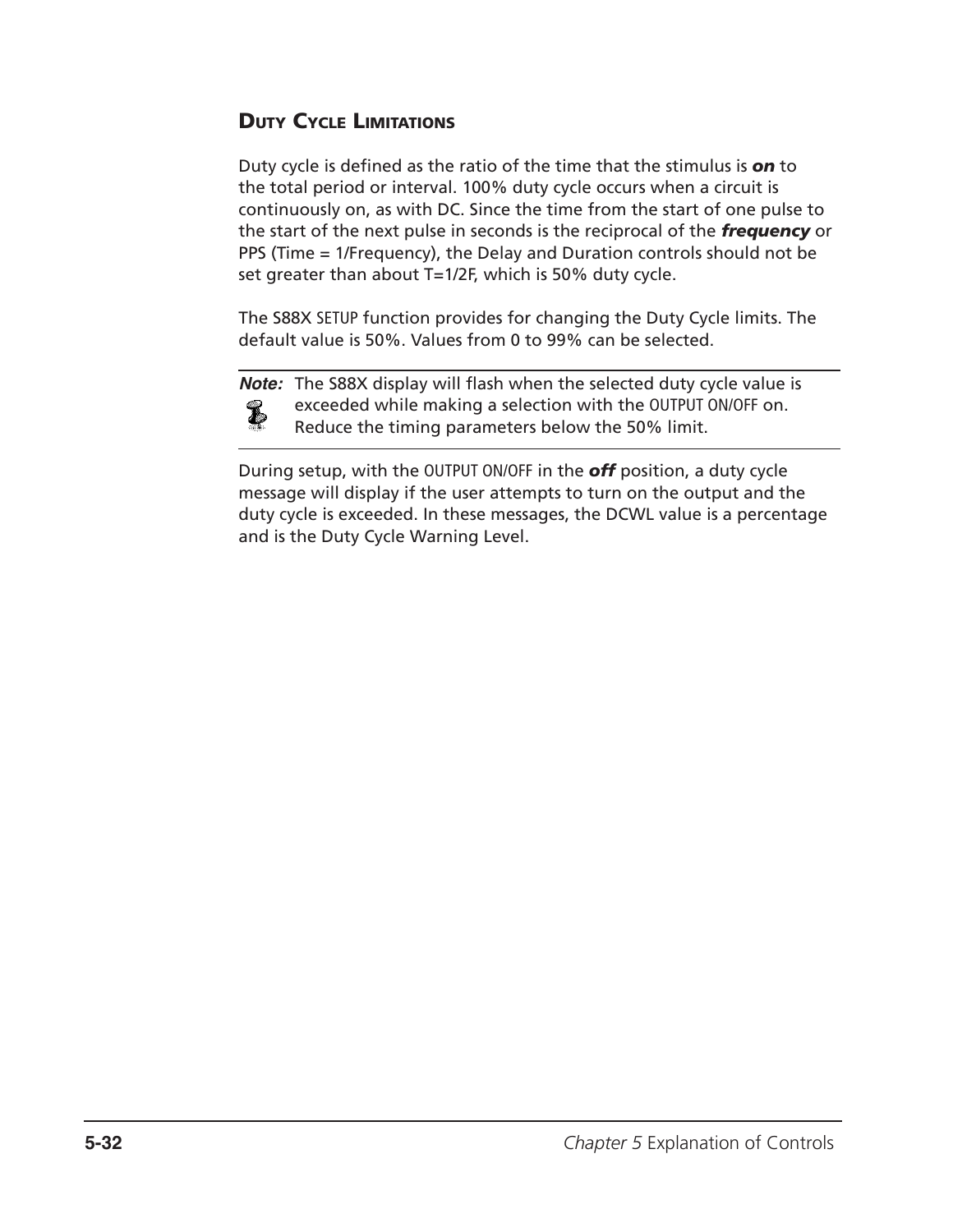

# 6 **Computer Contol**

## Computer Control

S88X can be controlled by a computer connected via a USB cable. There are several methods for doing this:

1. S88X Host Control Software provides a virtual control panel for S88X which provides all of the features and settings accessible from the hardware front panel. Settings can be stored and recalled for ease of use.



*Figure 6-1: Host Control Software*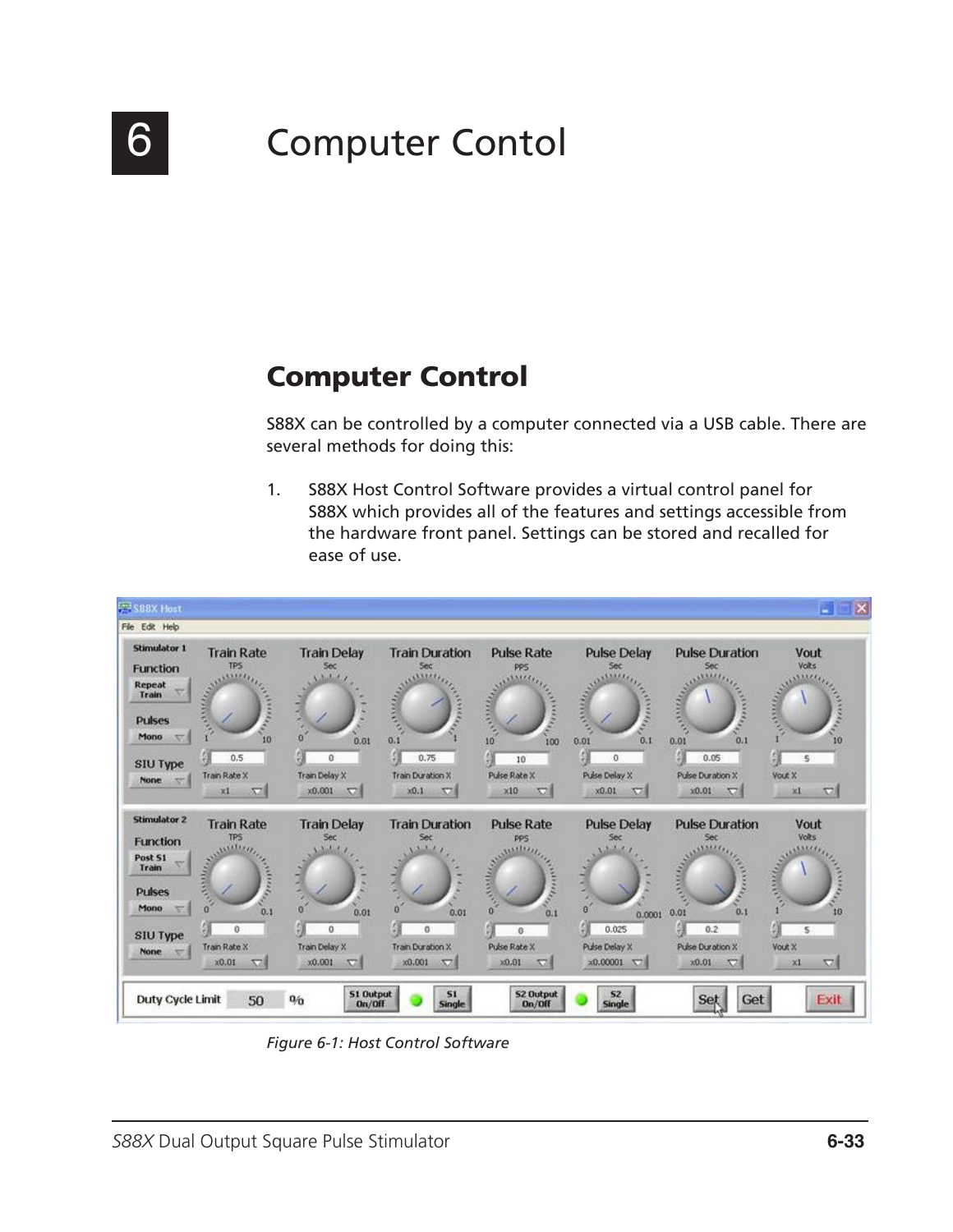- 2. Programmer API. A driver (.dll) and programming interface allows C++ and C# developers to control the S88X. A demo C# interface is available as an example.
- 3. A Python module and driver allows users of this popular, easy-to-use scripting language to control S88X functions. Settings can be changed from the command line or loaded from saved scripts.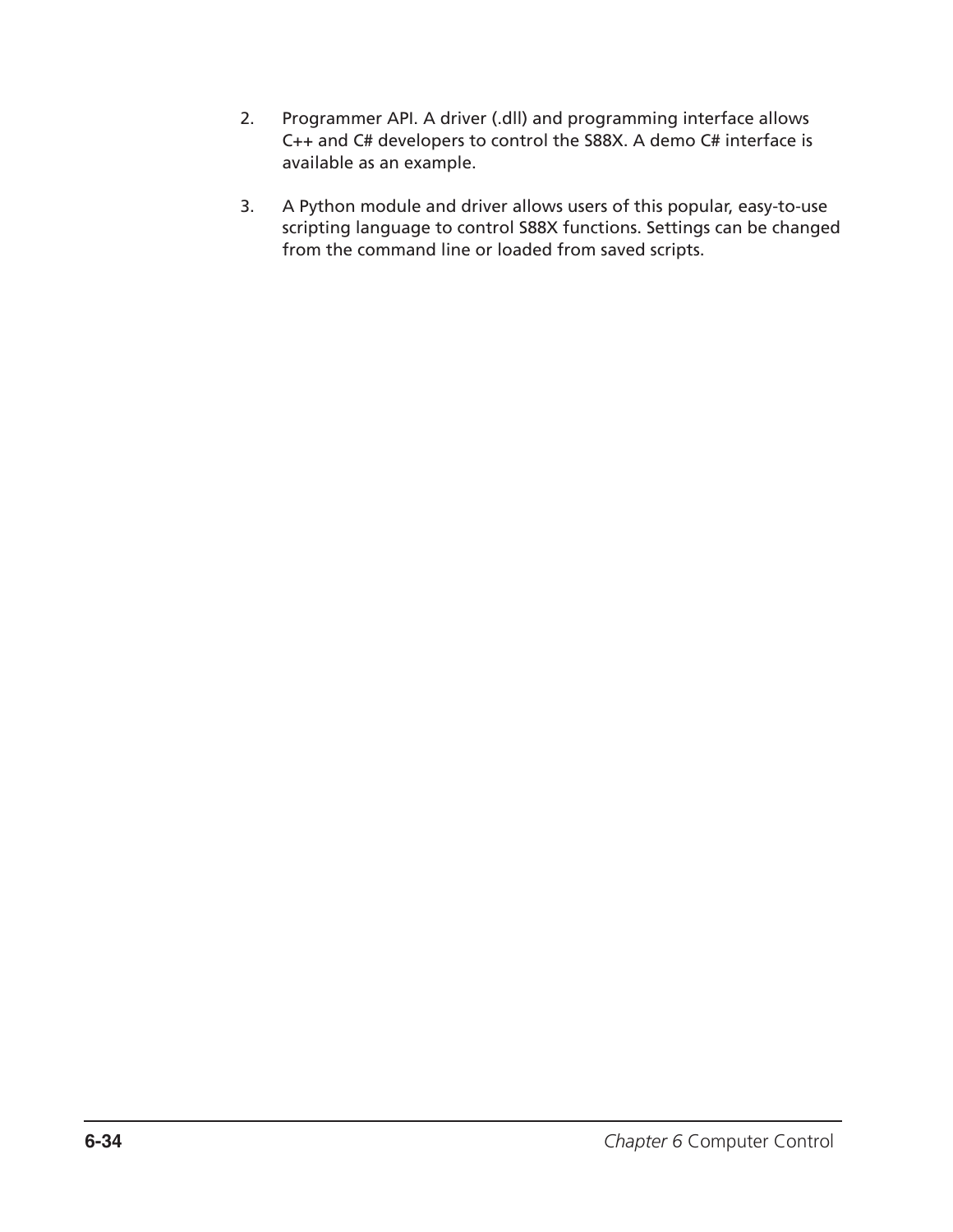

# 7 Operation

## Setup

The SETUP touch-pad control sets several modes as seen on the display. These are:

- DUTY CYCLE LIMIT
- CHOOSE STIMULUS ISOLATION UNITS
- LOAD SETUP
- SAVE SETUP
- TRAIN PARAMETERS FUNCTIONS

The ENTER/ACCEPT touch-pad control is used to enter and accept changes made in the SETUP.

## Duty Cycle Limit

The Duty Cycle Limit default setting is 50%. Values from 0 to 99% can be selected. To change the limit proceed as follows.

- 1. Press the SETUP touch-pad control.
- 2. Press the ENTER/ACCEPT touch-pad control.
- 3. Use the TIMING thumbwheel control to increase or decrease the value.
- 4. Press the ENTER/ACCEPT touch-pad control again.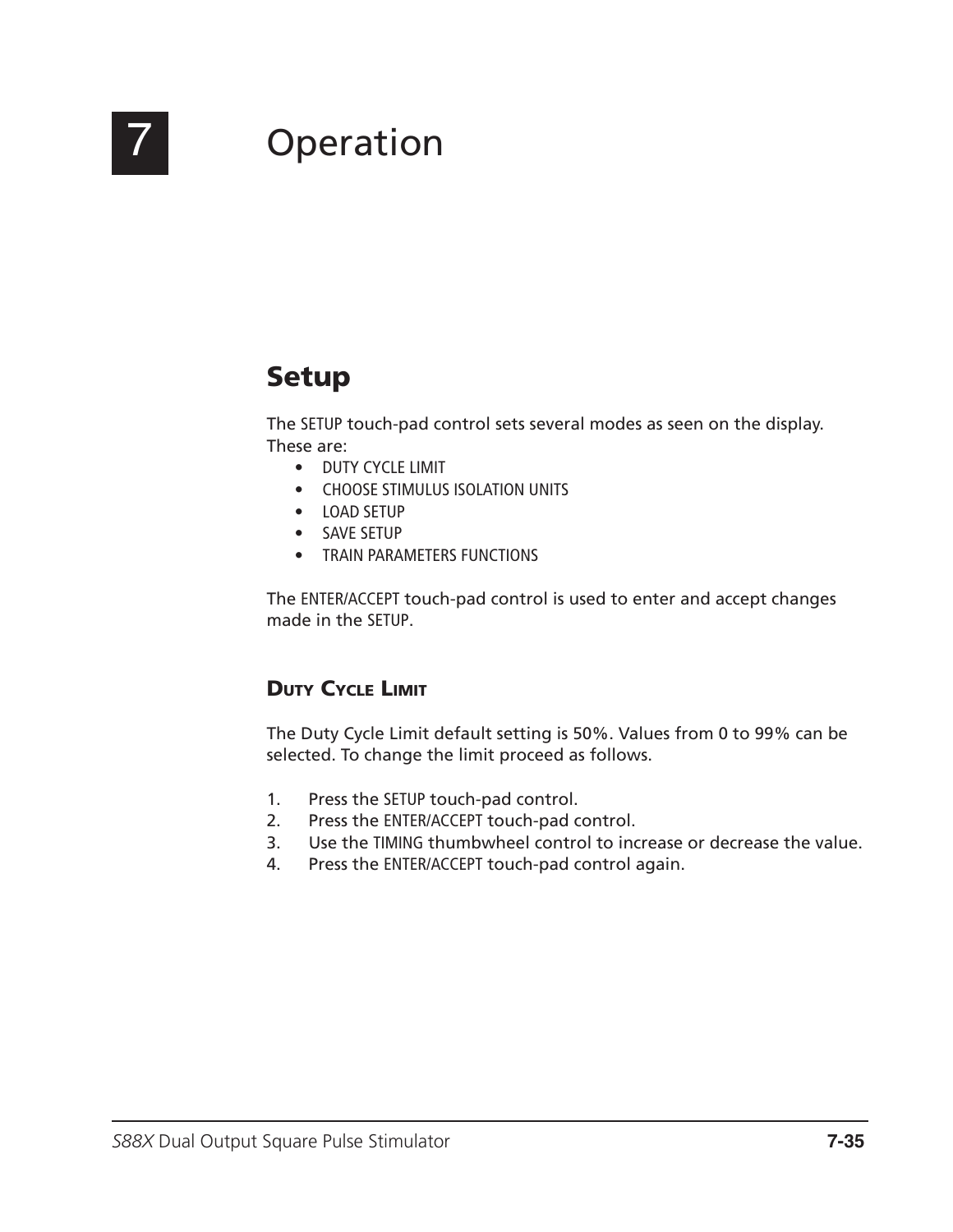## **CHOOSE STIMULUS ISOLATION UNITS**

To connect the Grass Stimulus Isolation Units to the S88X proceed as follows.

- 1. Press the SETUP touch-pad control.
- 2. Toggle down the list to CHOOSE STIMULUS ISOLATION UNITS by using the TIMING thumbwheel control.
- 3. Press the ENTER/ACCEPT touch-pad control.
- 4. Use the TIMING thumbwheel control to select S1 STIMULUS ISOLATION UNITS and press the ENTER/ACCEPT touch-pad control again.
- 5. Select the SIU to be used SIU-V, SIU-C, SIU-BI, or PSIU6X connected to the S1 OUT using the TIMING thumbwheel control and press the ENTER/ACCEPT control.
- 6. Repeat for setting up the S2 Stimulus Isolation Unit as required.

When set up properly, the SIU Model will be displayed in the left side of the display when either the S2 FUNCTION or S2 FUNCTION is selected.

See the separate SIU operating manuals for more information.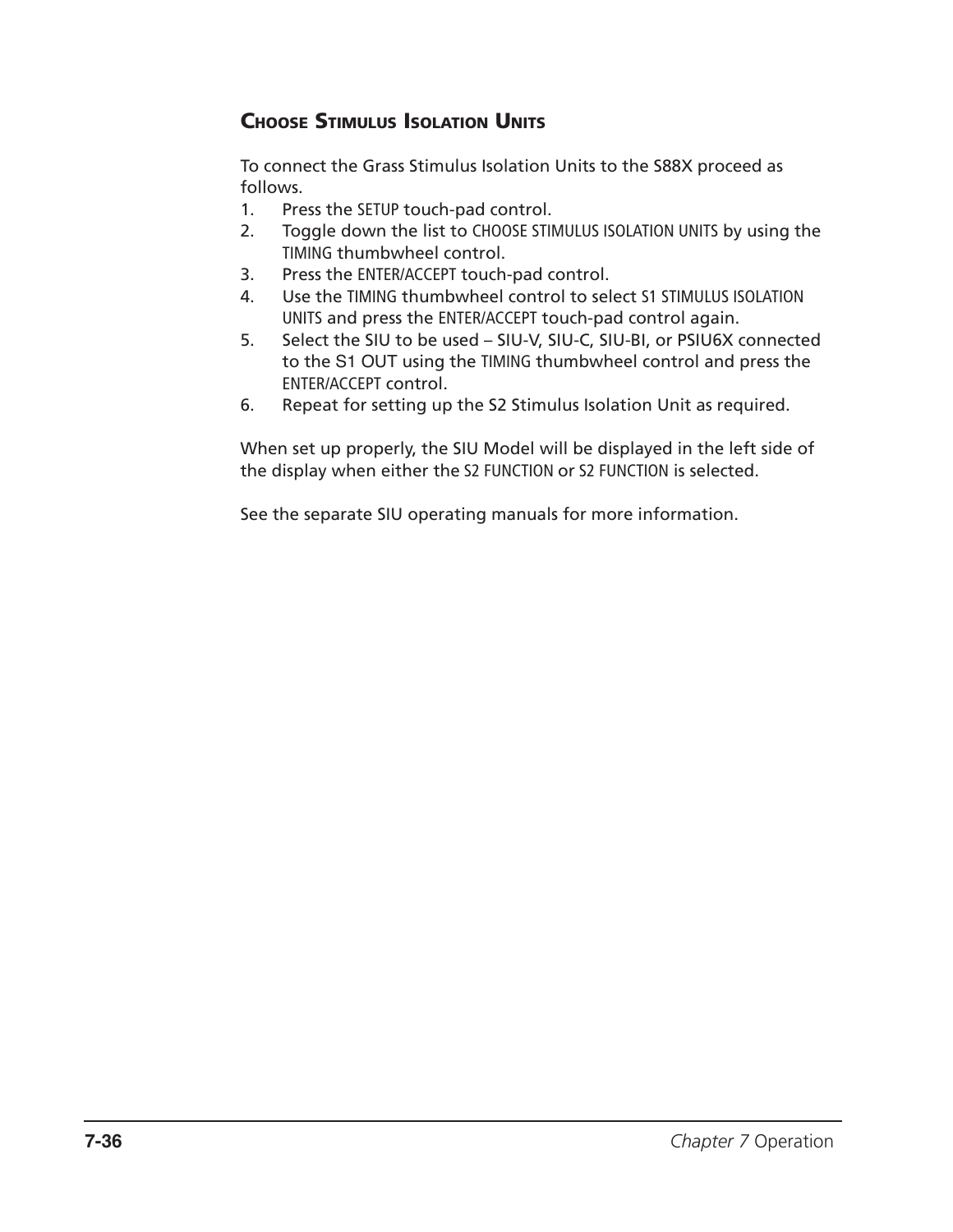## Load Setup & Save Setup

When the POWER to the S88X is turned on, the S88X will display the last set of parameters used. In addition, it is possible to save up to 9 sets of stimulating parameters for use again.

### *Setting up the S88X Parameters*

To set up the parameters to be used proceed as follows.

1. Select the FUNCTION, PULSES, RATE, DELAY, DURATION and OUTPUT AMPLITUDE as is appropriate for the study. Basic Modes of OPERATION later in this chapter offers many basic setups.

**Note:** To increase or decrease a value use the left and right arrow touchpad controls to select the digit to be changed. The number that is L

flashing is the number that is selected. Then use the thumbwheel control to increase or decrease that number.

### *Saving the S88X Setup*

- 1. Press the SETUP touch-pad control.
- 2. Toggle down the list to SAVE SETUP by using the TIMING thumbwheel control and press the ENTER/ACCEPT touch-pad control.
- 3. SAVE TO SETUP NUMBER x will be displayed. (NUMBER x can be adjusted from 1 to 9 by using the TIMING thumbwheel control.)
- 4. Press the ENTER/ACCEPT touch-pad control again.

### *Loading a Set of S88X Saved Parameters*

- 1. Press the SETUP touch-pad control.
- 2. Toggle down the list to LOAD SETUP by using the TIMING thumbwheel control and press the ENTER/ACCEPT touch-pad control.
- 3. LOAD FROM SETUP NUMBER x will be displayed. (NUMBER x can be adjusted from 1 to 9 by using the TIMING thumbwheel control.)
- 4. Press the ENTER/ACCEPT touch-pad control again.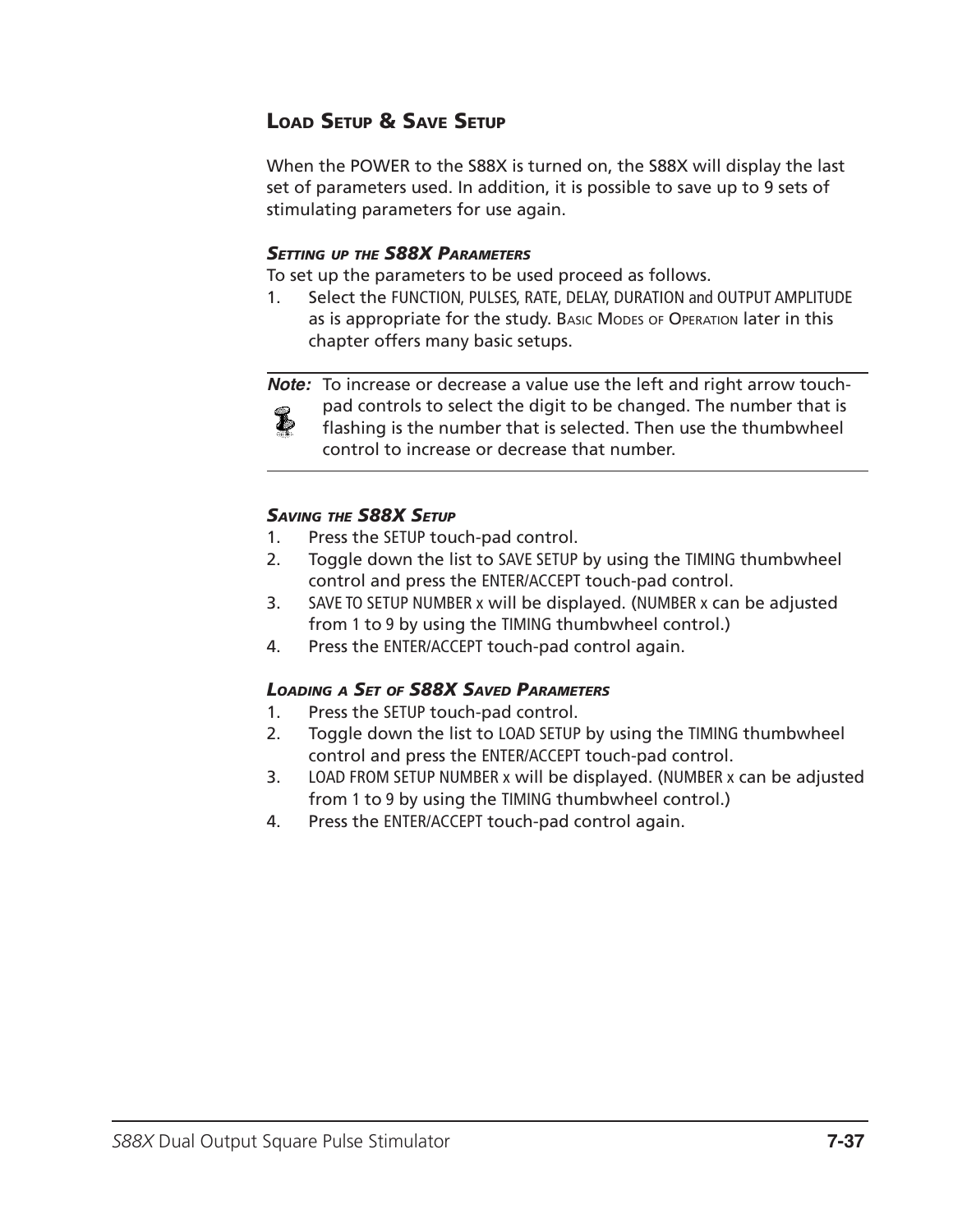## Train Parameters Functions

To select TRAIN PARAMETERS FUNCTIONS proceed as follows.

- 1. Press the SETUP touch-pad control.
- 2. Toggle down the list to TRAIN PARAMETERS FUNCTIONS by using the TIMING thumbwheel control.
- 3. Press the ENTER/ACCEPT touch-pad control.
- 4. S1 TRAIN DELAY, S2 TRAIN DELAY, TYPE OF TRAIN PARAMETERS, and TRAIN SYNC LOCATION will be displayed. Select the desired function by using the TIMING thumbwheel control.
- 5. Press the ENTER/ACCEPT touch-pad control again.

## *S1 & S2 Train Delay*

Applications occasionally require an adjustable delay before a train of pulses is delivered to the preparation. The S1 TRAIN DELAY and S2 TRAIN DELAY function allows the placement of the delay prior to the onset of the train. *For example,* suppose it is desired to deliver a single train of pulses from the S1 output with the following parameters:

| <b>Train Delay</b>            | $= 1$ second |
|-------------------------------|--------------|
| <b>Train Duration</b>         | $= 200$ ms   |
| Number Pulses in Train $=$ 10 |              |
| <b>Pulse Duration</b>         | $= 1$ ms     |
| <b>Output Amplitude</b>       | $= 10$ volts |

The setup should be as follows:

- 1. Press the SETUP touch-pad control and select TRAIN PARAMETERS FUNCTIONS.
- 2. Press ENTER/ACCEPT and select S1 TRAIN DELAY, then ENTER/ACCEPT.
- 3. In the next display, set the S1 TRAIN DELAY to 01.000 (seconds), and press ENTER/ACCEPT.
- 4. Select S1 FUNCTION and select FUNCTION = SINGLE TRAIN (ST).
- 5. Select the TRAIN DURATION and enter 00.200 (seconds).
- 6. Select TIMING RATE and enter 0050.00 PPS.
- 7. Select TIMING DELAY and set to minimum.
- 8. Select TIMING DURATION and set to 00.00100 (seconds).
- 9. Set the OUTPUT AMPLITUDE to 010.00 (volts).
- 10. To initiate the train, press the S1 SINGLE touch-pad control.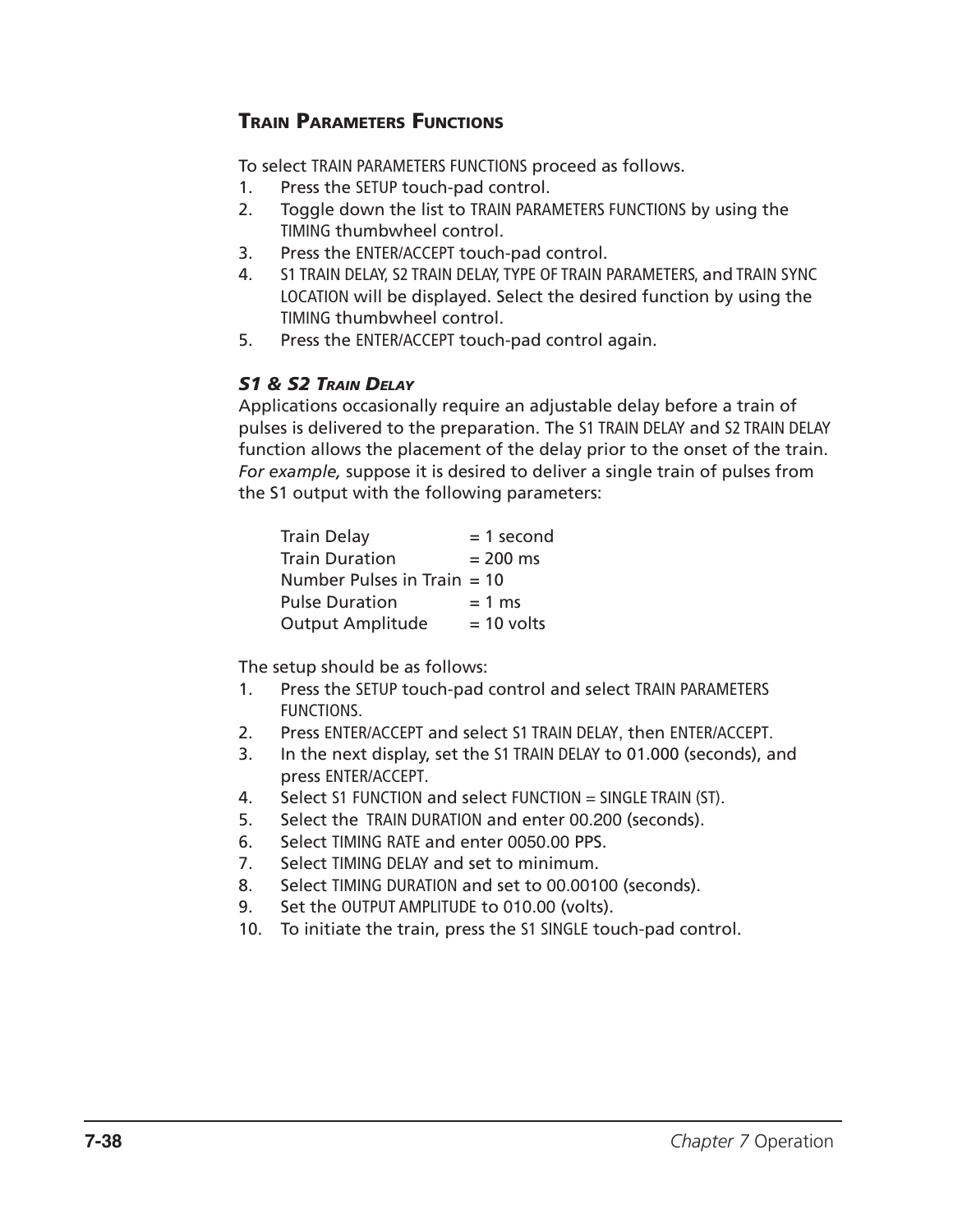## *Train Sync Location*

The Train synchronous output can be selected to be coincident with the start of the train or at the end of the train duration. Selection is made by the following procedure.

- 1. Select SETUP, then TRAIN PARAMETERS FUNCTIONS, then ENTER/ACCEPT.
- 2. In the display, select TRAIN SYNC LOCATION, then ENTER/ACCEPT.
- 3. Select START OF TRAIN DURATION or END OF TRAIN DURATION, then ENTER/ACCEPT.

## *Type of Train Parameters*

This selection changes the train parameters (rate and duration) from one pair (single) for both outputs to two pairs (dual), one for each output. Selection of the parameters is made by the following procedure.

- 1. Press SETUP, select TRAIN PARAMETERS FUNCTIONS, then ENTER/ACCEPT.
- 2. Select TYPE OF TRAIN PARAMETERS, then ENTER/ACCEPT.
- 3. Select DUAL TRAIN PARAMETERS or SINGLE TRAIN PARAMETERS, then ENTER/ACCEPT.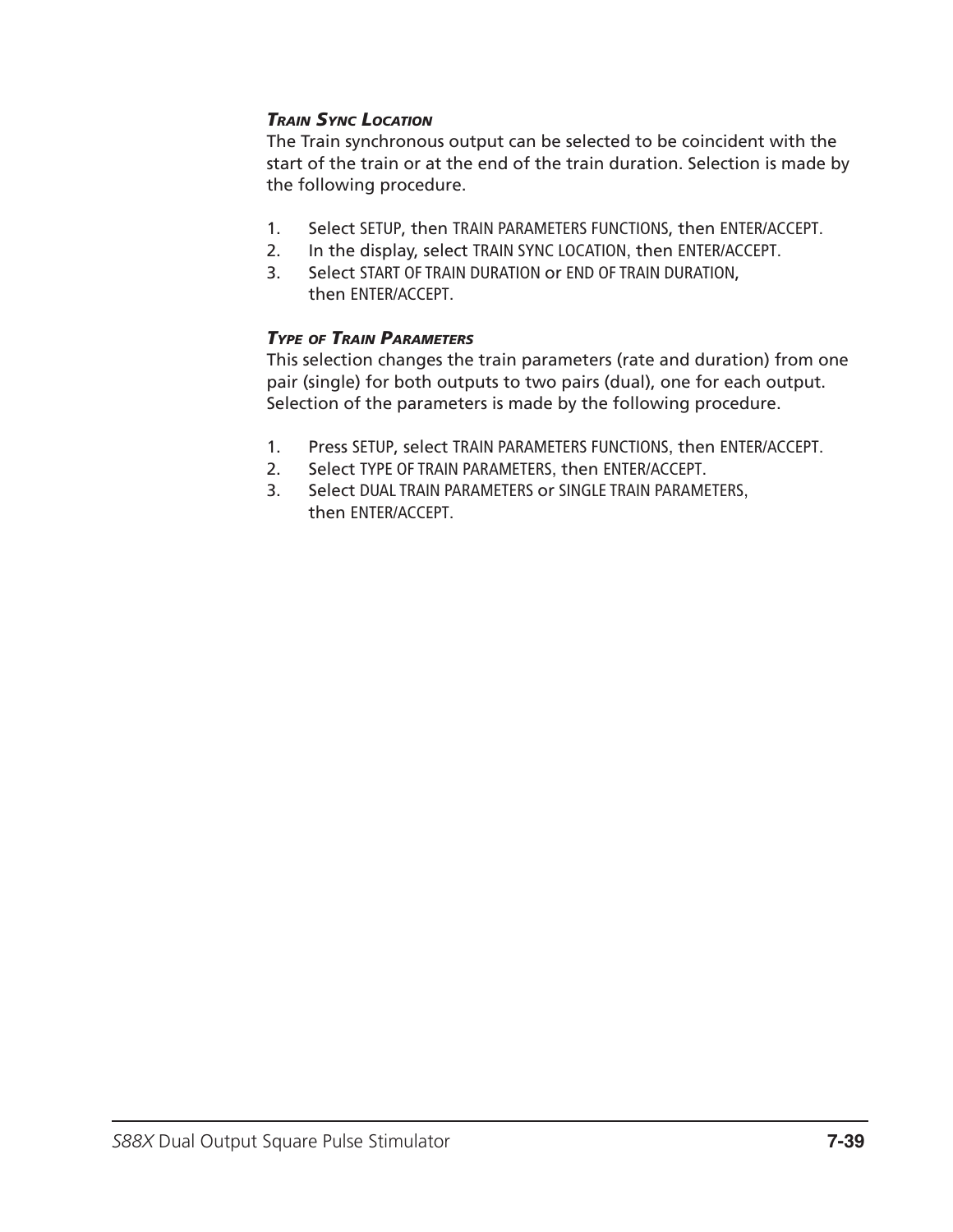## Single Pulses

Single Pulses (S1 or S2, with or without delay) initiated from the S88X SINGLE button.

- 1. Turn the POWER switch *on*.
- 2. Select S1 (or S2) FUNCTION.
- 3. Use TIMING thumbwheel to select SINGLE PULSE (SP).
- 4. If delay is required, select the DELAY pushbutton. The display indicates the delay values in seconds.
- 5. Use left and right arrow keys to select the digit to be changed.
- 6. Use the TIMING thumbwheel to select a value between 0 and 9.
- 7. Select the TIMING DURATION pushbutton. The display indicates the duration value in seconds.
- 8. Use the left and right arrow keys to select the digit to be changed.
- 9. Use the TIMING thumbwheel to select a value between 0 and 9.
- 10. Set the OUTPUT AMPLITUDE in volts using the OUTPUT AMPLITUDE thumbwheel and the left and right arrow keys.
- 11. Depress the OUTPUT ON/OFF button.
- 12. Depress the SINGLE button to initiate the output single stimulus.
- 13. To synchronize other devices to the stimulus, connect either the S1 (or S2) SYNC OUT (no delay), or the S1 DEL (or S2 DEL), if delay is required, to the other device synchronous input.

**Note:** Single pulses with or without delay can be initiated from an external trigger source with the S1 or S2 FUNCTION set to the Ł SYNC TO S1 DELAY, or SYNC TO S2 DELAY. Connect the trigger to either the S1 DEL (S1) or the S2 DEL (S2) SYNC IN.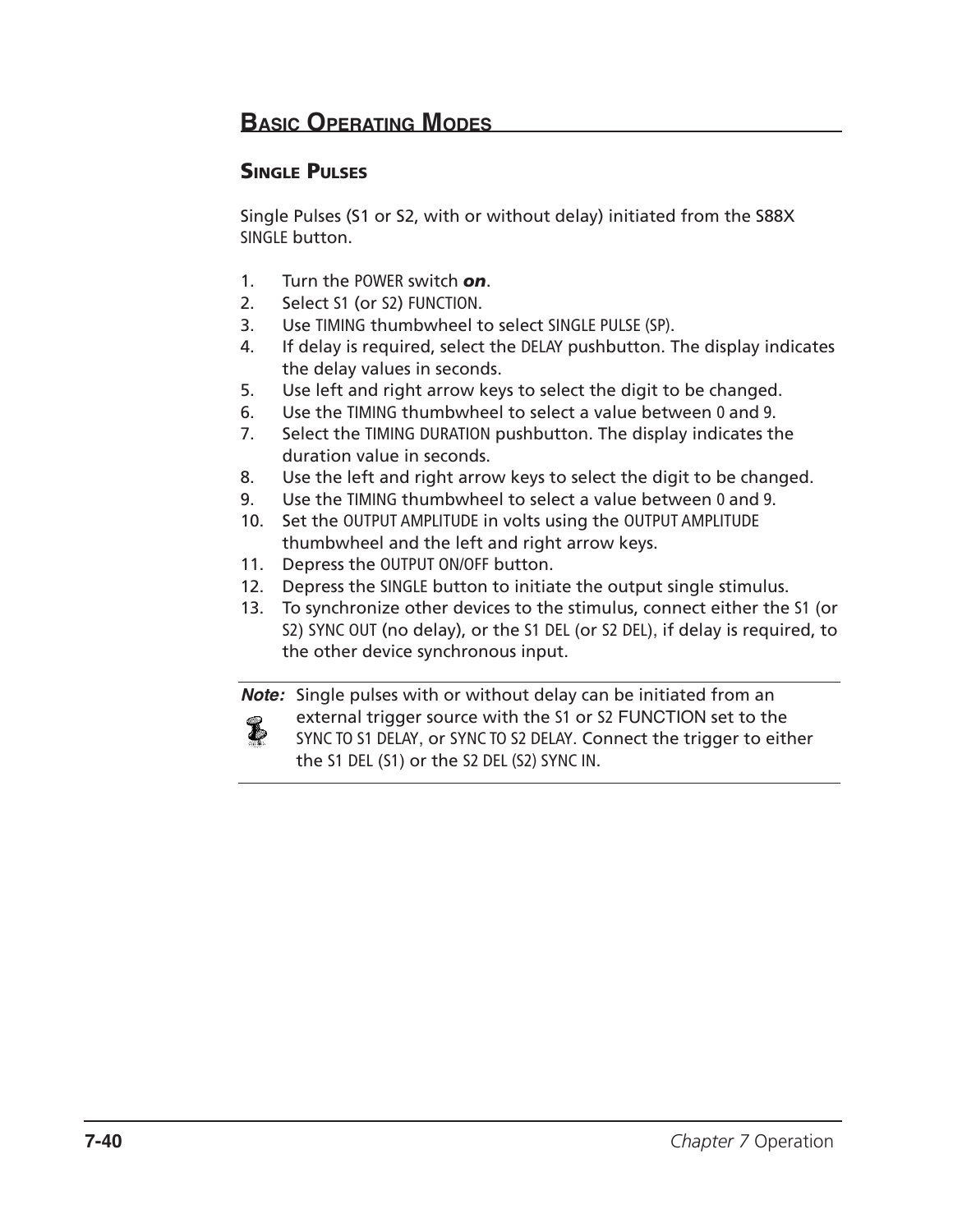## Repetitive Pulses (S1 or S2)

- 1. Select S1 or S2 FUNCTION, and use the thumbwheel to select S1 (or S2) REPEATING PULSES.
- 2. Depress the TIMING RATE button to access the rate timing. Use the left and right arrow keys and the thumbwheel to select a rate between 0.01 and 1000 PPS (Pulses per Second).
- 3. Select the TIMING DELAY button and use the left and right arrow keys and the thumbwheel to set the desired delay value observing the 50% duty cycle limitation.
- 4. Select the TIMING DURATION button and use the left and right arrow keys and the thumbwheel to set the desired duration value observing the 50% duty cycle limitation.
- 5. Set the OUTPUT AMPLITUDE in volts using the thumbwheel and the left and right arrow keys. Voltages between 0.01 and 24 can be selected.
- 6. Depress the OUTPUT ON/OFF button.
- 7. To synchronize other devices to the stimulus, connect either the S1 (or S2) SYNC OUT (no delay), or the S1 DEL (or S2 DEL) if delay is required, to the other device synchronous input.

## Single Trains (S1 or S2)

- 1. Select S1 or S2 FUNCTION, and use the thumbwheel to select S1 (or S2)  $FUNCTION = SINGLE TRAIN (ST).$
- 2. Select TRAIN DURATION button and set the duration of the train using the left and right arrow keys and the thumbwheel between 0.001 and 99.999 seconds.
- 3. Depress the TIMING RATE button to access the rate timing. Use the left and right arrow keys and the thumbwheel to select a rate between 0.01 and 1000 PPS (Pulses per Second). This rate will become the number of pulses within the selected TIMING DURATION.
- 4. Select the TIMING DELAY and use the left and right arrow keys and thumbwheel to set the desired delay observing the duty cycle limit. This delay will be the time from the S1 Delay Sync Out to each stimulus pulse in the train.
- 5. Select the TIMING DURATION and use the left and right arrow keys and thumbwheel to set the pulse duration observing the duty cycle limit.
- 6. Select the OUTPUT AMPLITUDE voltage and select the OUTPUT ON/OFF to *on*.
- 7. Depress the S1 (or S2) SINGLE button to initiate a single train.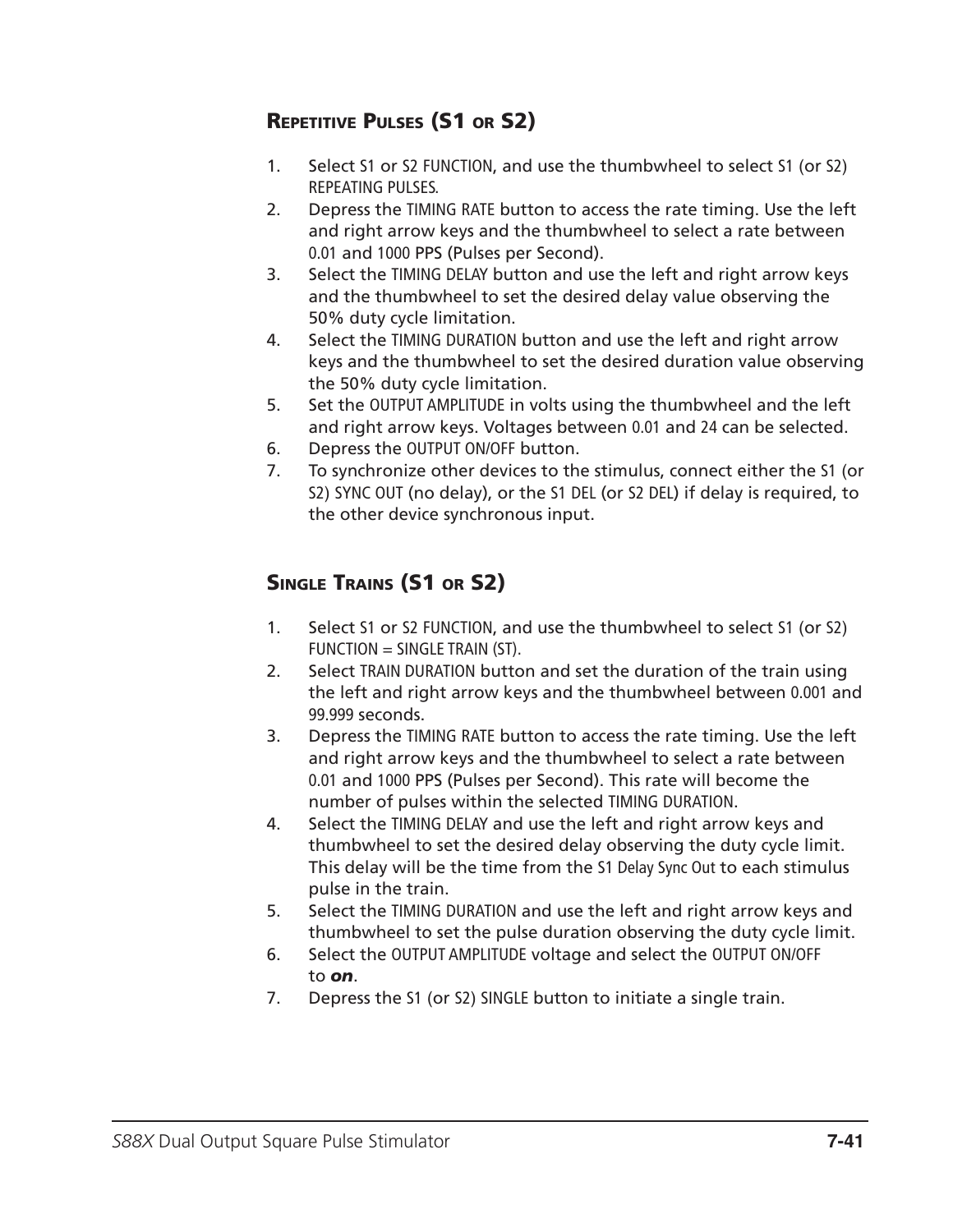If it is desired to provide a *Delay before the Train*, do the following:

- 1. Depress the SETUP button, then use the TIMING thumbwheel to select the TRAIN PARAMETERS FUNCTIONS from the list on the display.
- 2. Depress the ENTER/ACCEPT, button and select the S1 TRAIN DELAY (or the S2 TRAIN DELAY) using the TIMING thumbwheel.
- 3. Depress the ENTER/ACCEPT, button to open the S1 TRAIN DELAY setting in the display.
- 4. Use the left and right arrow keys and the TIMING thumbwheel to set the desired TRAIN DELAY. When the single train is initiated, a sync pulse will occur prior to the start of the train at the TRAIN sync out.

## Repeating Trains (RT) S1 or S2

- 1. Depress the S1 FUNCTION button and use the TIMING thumbwheel to select REPEATING TRAIN function.
- 2. Depress the TRAIN RATE button and select the desired rate using the left and right arrow keys and the TIMING thumbwheel. The rate is from 0.01 to 99.99 TPS.
- 3. Depress the TRAIN DURATION button and select the desired duration using the left and right arrow keys and the TIMING thumbwheel. The duration is from 0.01 to 99.999 seconds.
- 4. Depress the TIMING RATE button and select the desired pulse rate (this will be the number of pulses in the train). The rate can be from 0.01 to 1000 PPS.
- 5. Depress the TIMING DELAY button and select the desired delay.
- 6. Depress the TIMING DURATION button and select the desired pulse duration.
- 7. Set the OUTPUT AMPLITUDE (voltage), and depress the OUTPUT ON/OFF button.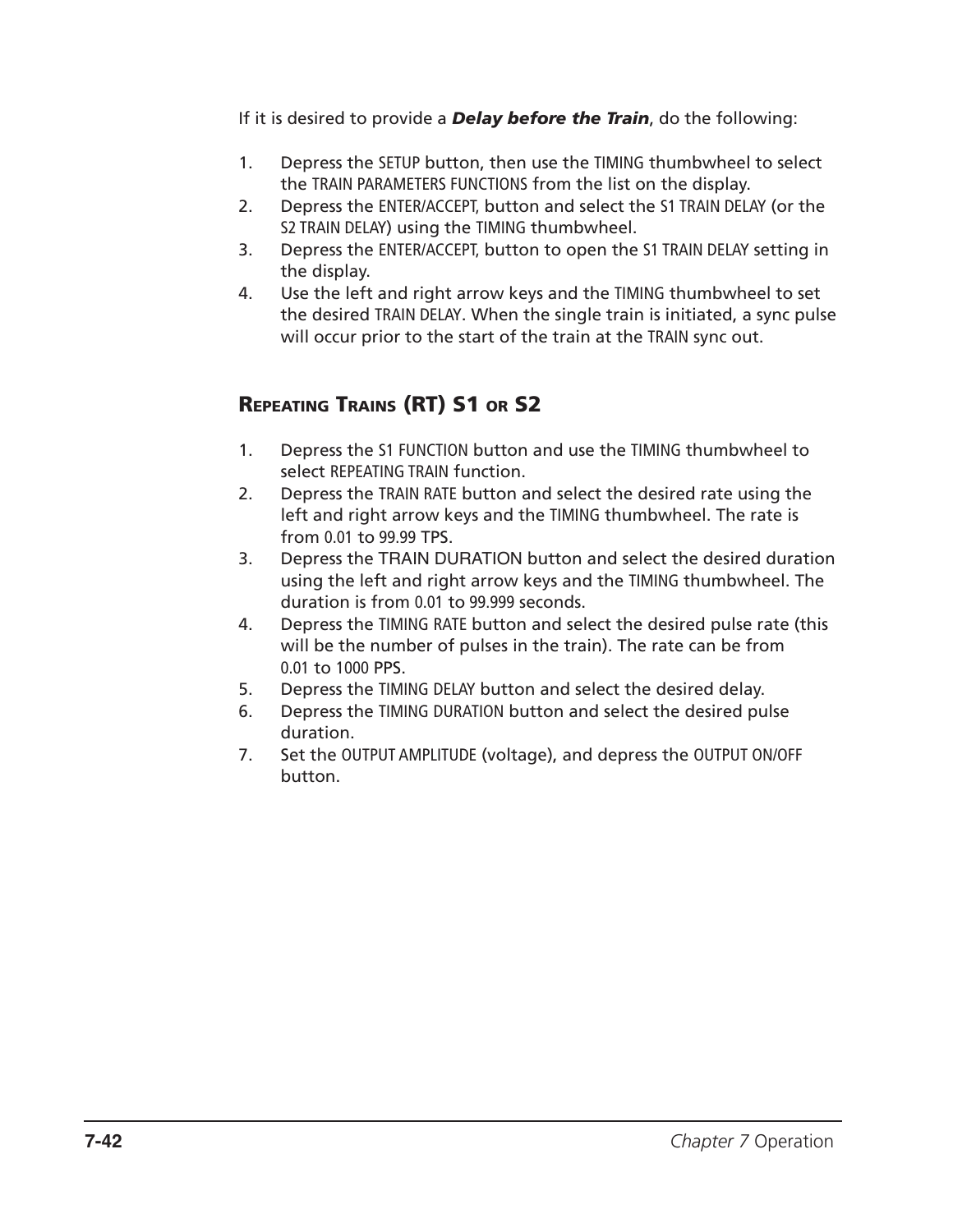## **S1 SPECIAL MODES**

### *Sync to S1 Delay*

This mode is intended for applications when an external device is to be used to control the S1 output. The connection from the external device must connect to the S1 DELAY SYNC IN and be a positive 5 volts for triggering to occur. An S1 output pulse will be produced with each input trigger pulse. Delay between the trigger and the onset of the S1 output is controlled by the S1 DELAY setting. See Chapter 5 for information regarding the Sync Inputs.

### *Sync to Train Duration*

This mode is intended for delivering a train of pulses from S1 by an external device. The connection from the external device must connect to the TRAIN DUR SYNC IN. Each trigger pulse will deliver a train with the Train Duration, Rate, and Pulse Duration set by the S88X. The onset of the train can be delayed using the Train Delay in the SETUP as follows:

- 1. Depress the SETUP button and select the TRAIN PARAMETERS FUNCTION.
- 2. Depress the ENTER/ACCEPT button and select the S1 TRAIN DELAY using the TIMING thumbwheel.
- 3. Depress the ENTER/ACCEPT button and set the S1 TRAIN DELAY using the left and right arrow keys and the TIMING thumbwheel, and depress the ENTER/ACCEPT key.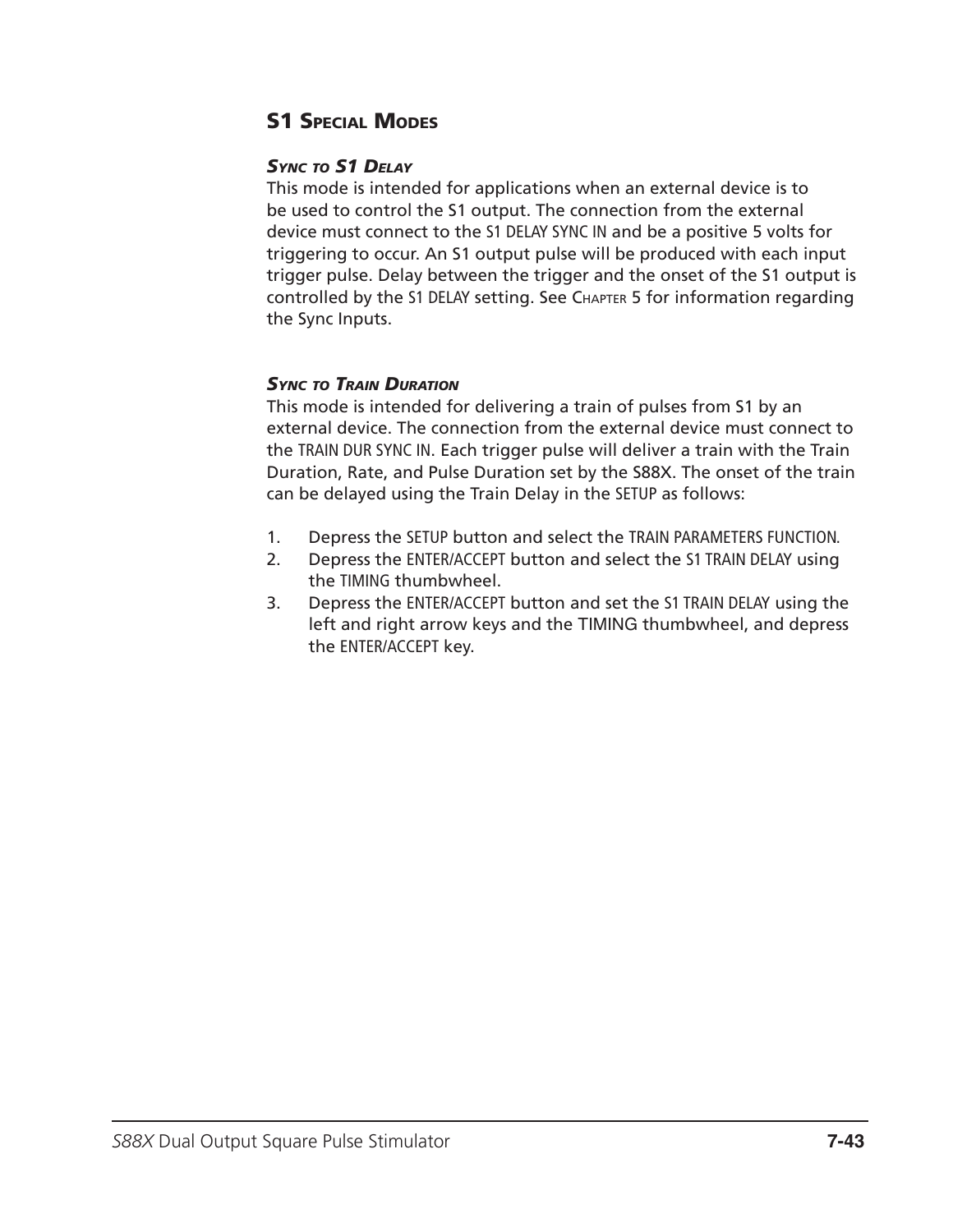## **S2 SPECIAL MODES**

## *Sync with S1 (SS)*

In this mode, S2 is synchronous with S1. Each S1 pulse will produce an S2 pulse. If delay is required between the S1 and S2 pulses, the S2 DELAY can be used.

*For example,* it is desired to deliver monophasic pulses at the same pulse rate of 50 PPS from S1 and S2 outputs but separated by a 20 millisecond delay. Note that the pulse durations and output voltages can be the same or

different. The following procedure lists the settings.

- 1. Select S1 FUNCTION, then S1 REPEATING PULSES (RP).
- 2. Select S1 PULSES, then MONOPHASIC.
- 3. Select TIMING RATE, and set to 0050.00 PPS.
- 4. Select TIMING DELAY and set to minimum.
- 5. Select TIMING DURATION and set to desired pulse duration (observe 50 % duty cycle limit).
- 6. Select S2 FUNCTION, then FUNCTION = SYNC WITH S1 (SS).
- 7. Select S2 PULSES, then MONOPHASIC.
- 8. Select TIMING DELAY and set to 00.0200 (seconds).
- 9. Select TIMING DURATION and set to desired pulse duration (observe 50% duty cycle limit).
- 10. Turn the S1 and S2 OUTPUT ON/OFF to *on*.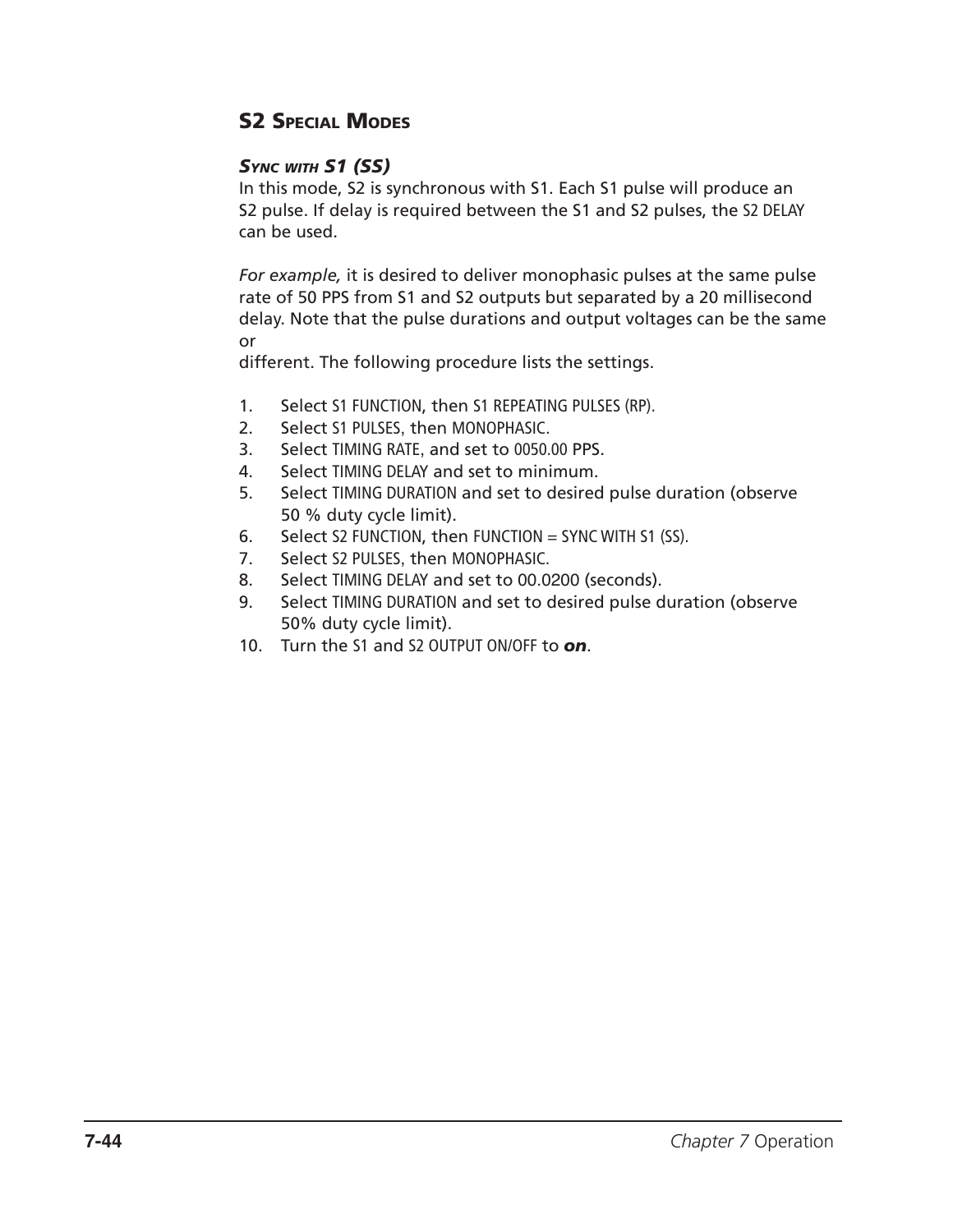## *Post S1 Train (PT)*

This mode provides a Train from S1 followed by a single pulse from S2 (post train). The Delay from the end of the Train to the onset of the post train pulse can be set using the S2 DELAY. The post train S2 pulse duration is set by the S2 DURATION.

The following example lists the settings required to deliver a single S1 train of 5 monophasic, 1 millisecond pulses in 500 milliseconds duration, followed by a 3 second delay, then a single 2 second duration monophasic S2 pulse.

- 1. Select S1 FUNCTION, then FUNCTION = SINGLE TRAIN (ST).
- 2. Select S1 PULSES, then MONOPHASIC.
- 3. Select TRAIN DURATION, then enter 00.500 seconds.
- 4. Select TIMING RATE, then enter 0010.00 PPS.
- 5. Select TIMING DELAY, then enter 00.00005 seconds.
- 6. Select TIMING DURATION, then enter 00.00100 seconds.
- 7. Select S2 FUNCTION, then FUNCTION = POST S1 TRAIN (PT).
- 8. Select S2 PULSES, then MONOPHASIC.
- 9. Select TIMING DELAY, then enter 03.0000 seconds.
- 10. Select S2 DURATION, and enter 02.00000 seconds.
- 11. Set the S1 and S2 OUTPUT AMPLITUDE to the desired voltage values.
- 12. Depress both the S1 and S2 OUTPUT ON/OFF to *on*.
- 13. Depress the S1 SINGLE touch-pad control to initiate the stimulus.

### *Sync Train to S1 (ST)*

Generating a train of pulses from S2 triggered from S1 is possible with the S2 Function in the Sync Train to S1 mode. Each S1 pulse produces a train from S2. If delay is required between the S1 pulse and the S2 Train, the S2 Train Delay can be used.

The following example lists the settings required to deliver a single S1 monophasic pulse of 5 milliseconds duration followed by a 2 second delay, then an S2 train of 25 monophasic pulses each having a duration of 2 milliseconds.

- 1. Depress SETUP, then select TRAIN PARAMETERS FUNCTIONS, then ENTER/ ACCEPT.
- 2. Depress S2 TRAIN DELAY, then enter 02.000 seconds and ENTER/ACCEPT.
- 3. Depress S1 FUNCTION, then FUNCTION = SINGLE PULSE (SP).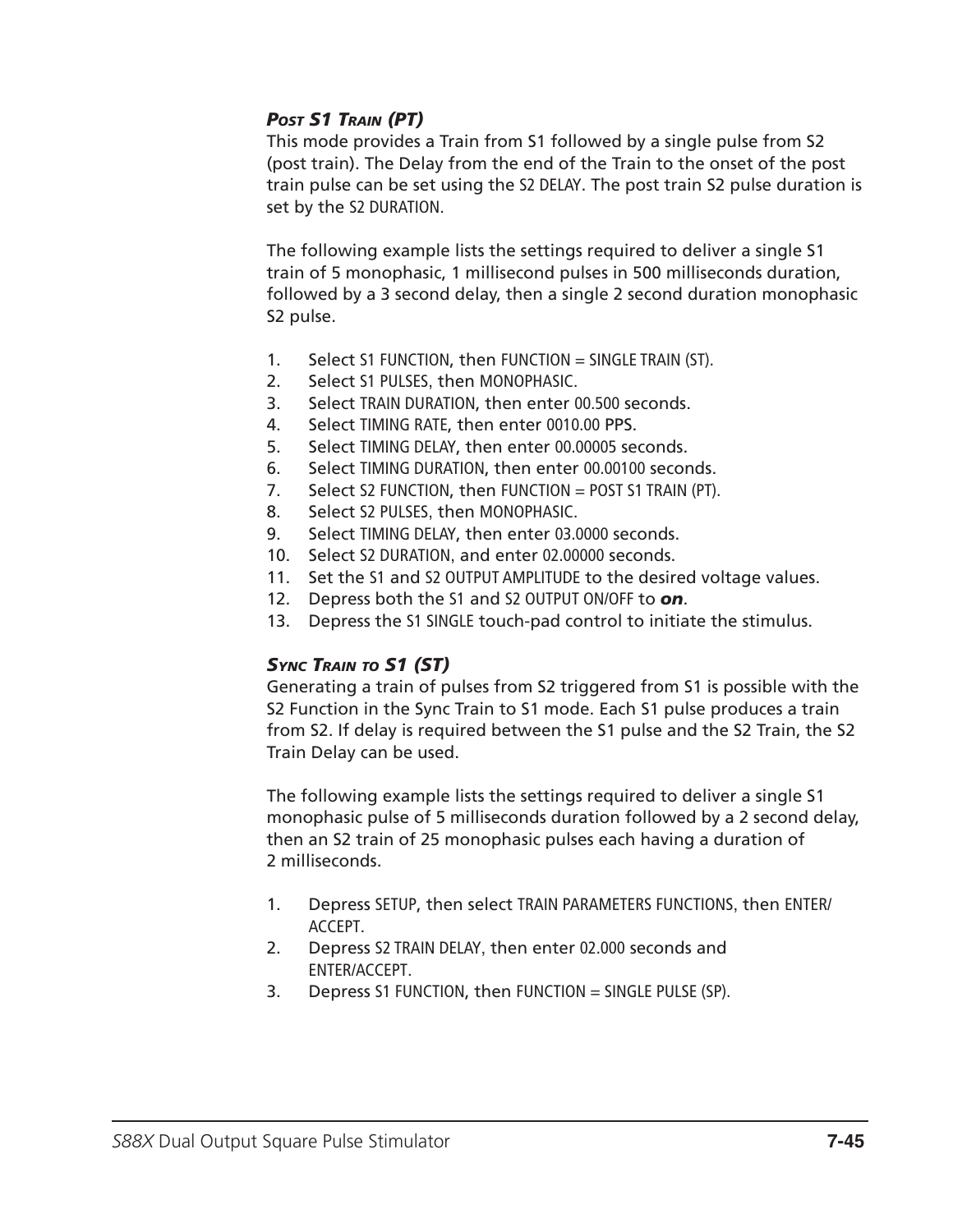- 4. Depress S1 PULSES, then MONOPHASIC.
- 5. Depress TIMING DELAY and enter 00.000005 seconds.
- 6. Depress TIMING DURATION, then enter 00.00200 seconds.
- 7. Depress S2 FUNCTION, and select FUNCTION = SYNC TRAIN TO S1 (TS).
- 8. Depress S2 PULSES, and select MONOPHASIC.
- 9. Depress TIMING RATE, and enter 0010.00 PPS.
- 10. Depress TIMING DELAY, and enter 00.00001 seconds.
- 11. Depress TIMING DURATION, and enter 00.00200 seconds.
- 12. Set the S1 and S2 OUTPUT AMPLITUDE to the desired voltage values.
- 13. Depress both the S1 and S2 OUTPUT ON/OFF to *on*.
- 14. Depress the S1 SINGLE touch-pad control to initiate the stimulus.

### *Single Arrhythmic (SA)*

The Arrhythmic mode produces a single pulse from S2 following an S1 pulse. The S2 pulse must be initiated with the S2 SINGLE button. The DELAY between the S1 pulse and an arrhythmic S2 pulse is set by the S2 Delay. The S1 can be single pulses or repetitive pulses.

The following example lists the settings required to deliver a single 2 millisecond monophasic S2 arrhythmic pulse following a delay of 200 milliseconds after an S1 pacing pulse. The S1 pacing rate is 60 B/M (1 PPS).

- 1. Depress S1 FUNCTION = REPEATING PULSE (RP).
- 2. Depress S1 PULSES, then MONOPHASIC
- 3. Depress TIMING RATE and enter 0001.00 PPS.
- 4. Depress TIMING DELAY and enter 00.000005 seconds.
- 5. Depress TIMING DURATION and enter 00.00100 seconds.
- 6. Depress S2 FUNCTION and select FUNCTION = SINGLE ARRHYTHMIC (SA).
- 7. Depress S2 PULSES and select MONOPHASIC.
- 8. Depress TIMING DELAY and enter 00.20000 seconds.
- 9. Depress TIMING DURATION, and enter 00.00200 seconds.
- 10. Set the S1 and S2 OUTPUT AMPLITUDE to the desired voltage values.
- 11. Depress both the S1 and S2 OUTPUT ON/OFF to *on.*

The S1 output will deliver 1 PPS (60 B/M). To deliver the S2 ARRHYTHMIC pulse, depress the S2 SINGLE touch-pad control.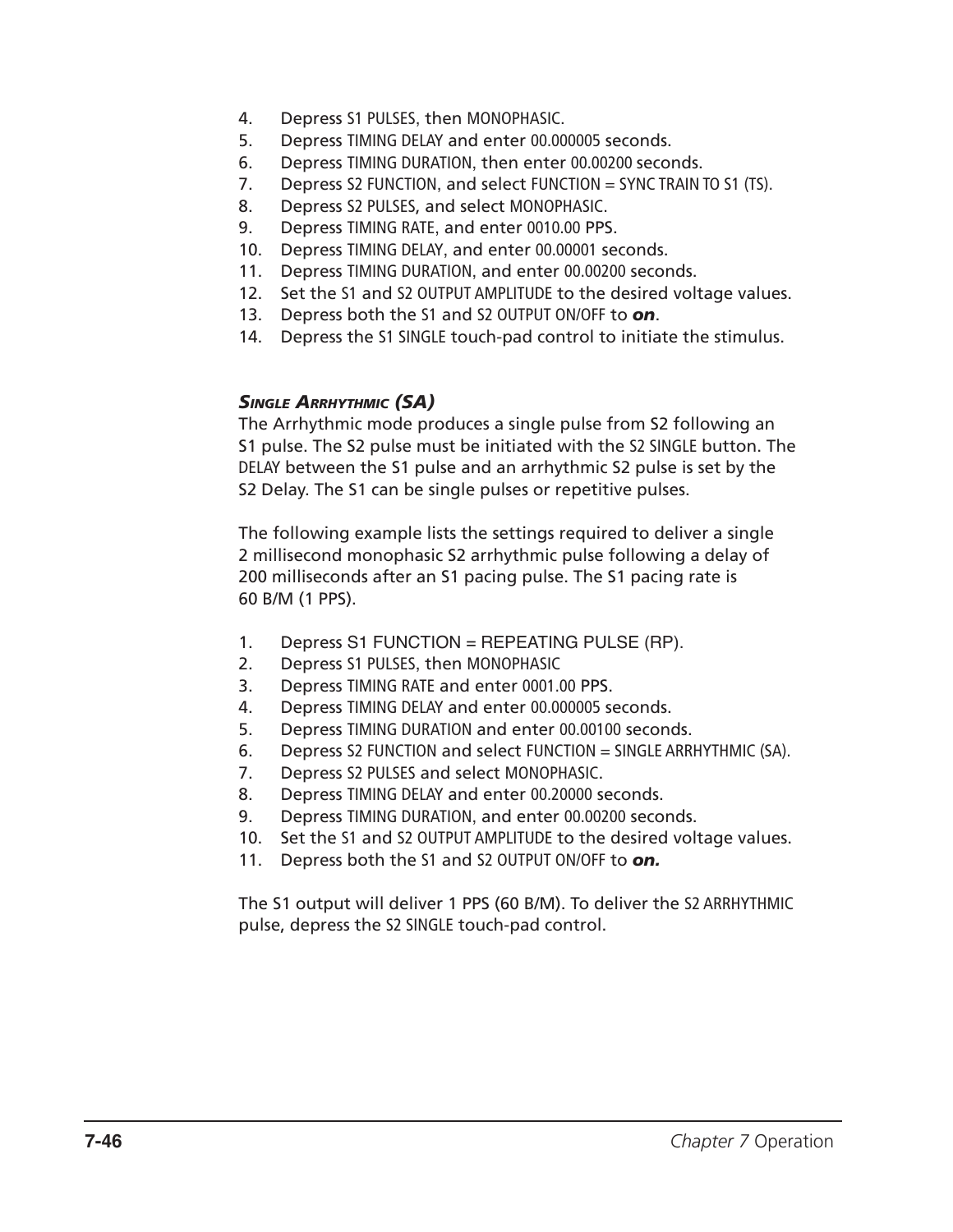### *Sync to S2 Delay*

This mode is intended for applications when an external device is to be used to control the S2 output. The connection from the external device must connect to the S2 DELAY SYNC IN and be a positive 5 volts for triggering to occur. An S2 output pulse will be produced with each input trigger pulse. Delay between the trigger and the onset of the S2 output is controlled by the S2 DELAY setting.

### *Twin Pulse Mode*

The TWIN PULSE mode is available on both S1 and S2. This special mode provides two identical pulses separated by an adjustable delay. The amplitude (voltage) is the same for both pulses in the pair. The TWIN PULSE mode is intended for applications such as refractory studies in muscle and nerve research.

#### *Biphasic Pulse Mode*

BIPHASIC PULSES are available on both S1 and S2. This mode produces a positive pulse immediately followed by a negative pulse. These pulses range from 0 to +12 volts. This mode is used to minimize ion transfer from electrodes to tissue.

#### Non-Isolated Mode

Ground referenced Biphasic pulses are available from both S1 and S2 outputs by selecting the Biphasic (BI) S1 and S2 Pulses function. This mode produces a positive pulse immediately followed by a negative pulse in a voltage range of 0 to +12 and 0 to -12 volts. The primary application is for the prevention of ion transfer.

#### Isolated Mode

Isolated, symmetrical, biphasic constant current pulses can be generated from either output using the Model SIU-BI biphasic isolated constant current units. Three current ranges are provided; 1 to 10 mA, 0.1 to 1.0 mA, and 0.01 to 0.1 mA. The maximum pulse duration is 1 ms/phase. The duration and current of each phase is identical and the separation between phases is fixed.

When using the SIU-BI, the CHOOSE STIMULUS ISOLATION UNIT setting must be SIU-BI for proper operation.

Biphasic Modes using by combining two stimulus isolation units and both S1 and S2 outputs. Note that the duration of each phase can be different as well as the delay between phases. Also, the amplitude of each phase can be different.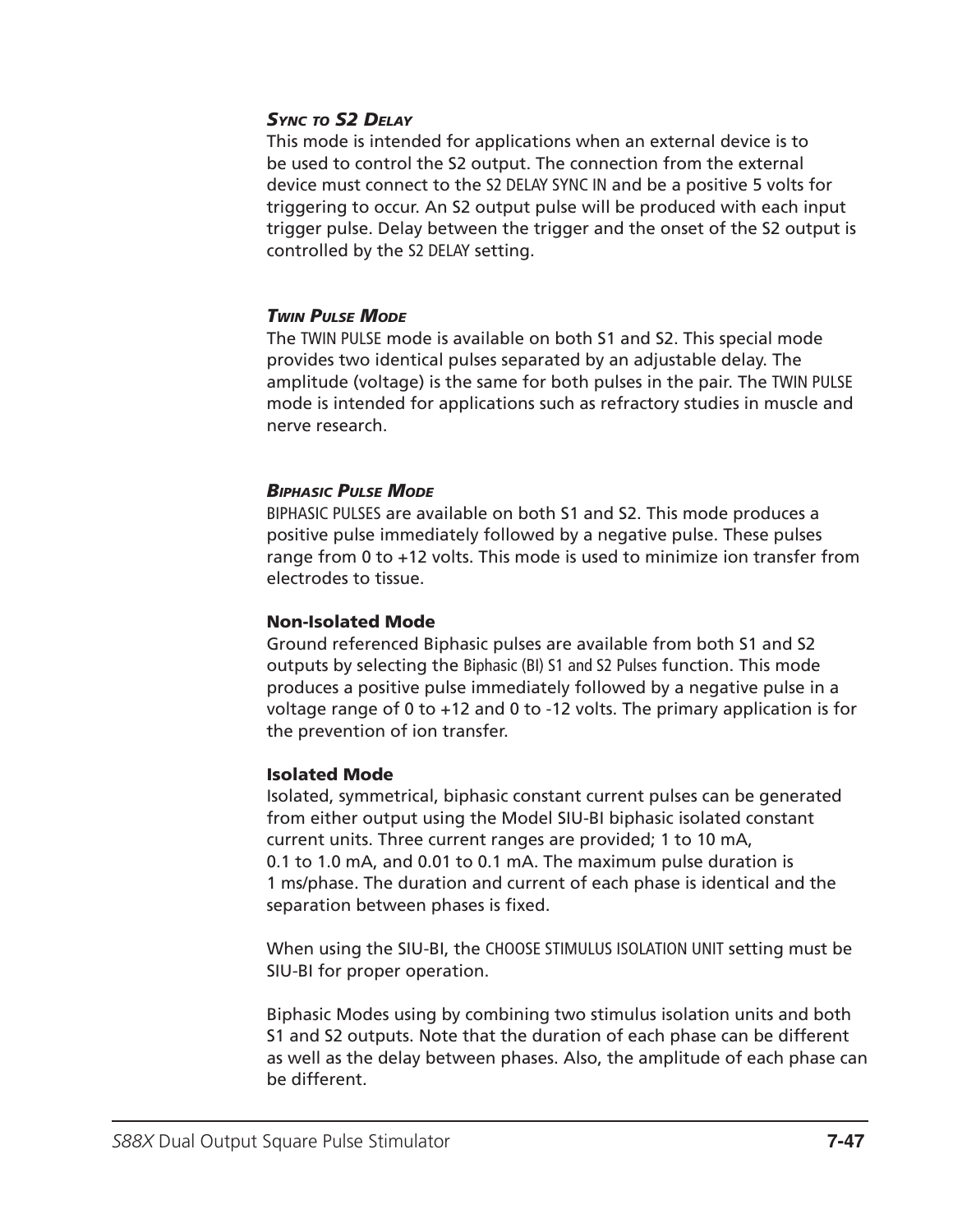#### Using two SIUV units (Biphasic Constant Voltage)

Connect one SIU-V to the S1 Output and a second SIU-V to the S2 Output. Select the SIU-V in the CHOOSE STIMULUS ISOLATION UNIT setup screen for both S1 and S2. Select Monophasic (MO) for the Pulses selection. Select the Sync with S1(SS) S2 Function and use the S2 Delay to separate the pulses.

Connect the output terminals of the two SIU-Vs in series and reverse polarity on one SIU-V. (See SIU-V Users Manual, Chapter 5, Connections for Mixing the S88X Outputs.) The S88X Delay circuit is used to separate the two pulses.

#### Using two PSIU6X units ( Biphasic Constant Current)

Connect one PSIU6X to the S1 output and a second PSIU6X to the S2 output. Select the PSIU6X in the CHOOSE STIMULUS ISOLATION UNIT setup screen for both S1 and S2. Select Monophasic (MO) for the Pulses selection. Select the Sync with S1 (SS) S2 function and use the S2 Delay to separate the pulses.

Connect the output terminals of the PSIU6X units in parallezl and reverse polarity of one of the PSIU6X.

#### Using two SIU-C units (Biphasic Constant Current)

Connect one SIU-C to the S1 output and a second SIU-C to the S2 output. Select the SIU-C in the CHOOSE STIMULUS ISOLATION UNIT setup screen for both S1 and S2. Select Monophasic (MO) for the pulses selection. Select the Sync with S1 (SS) S2 function and use the S2 Delay to separate the pulses.

Connect the output terminals of the SIU-C units in parallel and reverse the polarity of one of the SIU-C units.

See separate user manuals for the Stimulus Isolation Units for more additional information.

### *Monophasic Pulse Mode*

This mode produces single pulses from 0 to +12 volts. They are used for stimulation when neither Twin Pulses or Biphasic Pulses are required.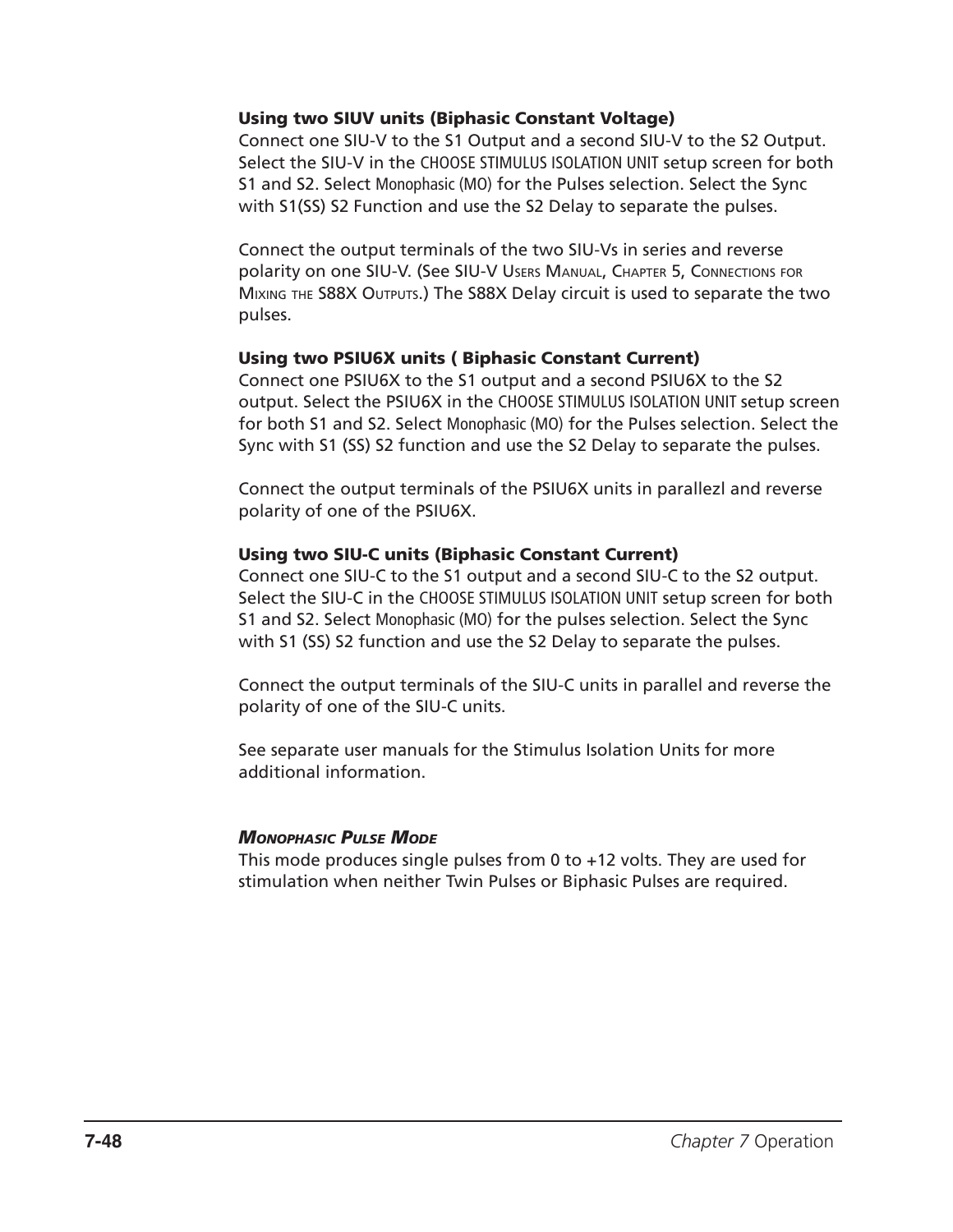

# 8 Artifact, Stimulus Isolation & Constant Current

## Stimulus Artifact

When a stimulus pulse is introduced to a preparation to evoke a response, an electrical artifact appears in the recording instrumentation as the result of the spread of the stimulus current to the recording electrodes. This artifact precedes the evoked response in time as indicated in the oscilloscope record of Figure 8-1. The delay between stimulus artifact and the evoked response is dependent upon stimulation parameters and the characteristic properties of the preparation.

Some stimulus artifact is desirable to establish the time of stimulation. However, excessive stimulus artifact may obliterate the display of the desired response as is often the case when small evoked potentials are sought after a stimulus pulse of excessive amplitude or duration.



*Figure 8-1: Stimulus Artifact*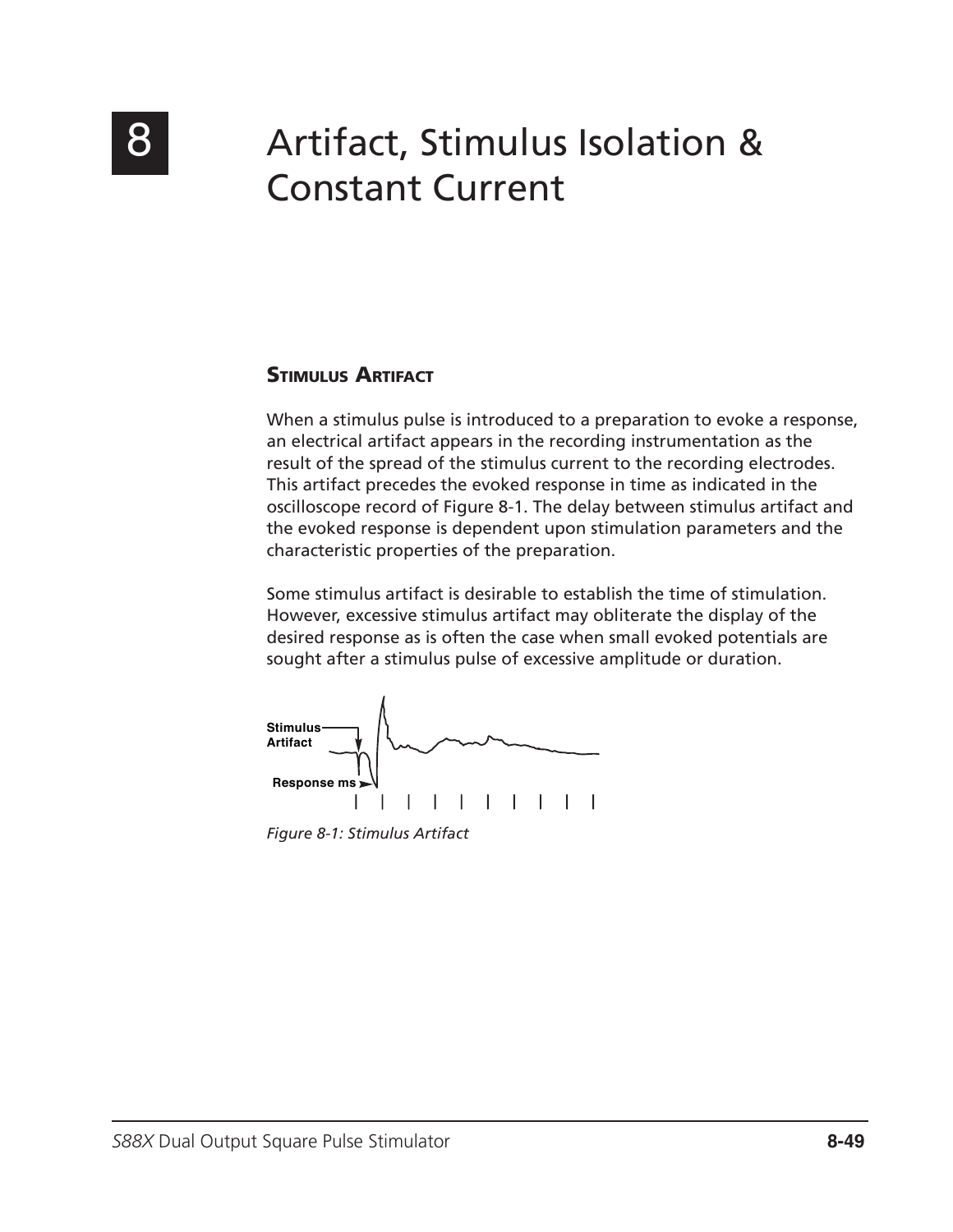## Sources & Reduction of Stimulus Artifacts

Excessive stimulus artifact results when the recording electrodes unavoidably measure the field distribution of the stimulus voltage through the preparation. The size of the stimulus and the proximity of the recording and stimulating electrode pairs contribute to the artifact amplitude. See Figure 8-2.



*Figure 8-2: Stimulus Voltage Field Distribution*

**Note:** For optimum recording results, use independent stimulating and recording electrodes and keep recording electrodes perpendicular L to stimulus current flow, if possible.

To alleviate stimulus artifact:

- Isolate the stimulus pulse from ground and thereby reduce the circulating ground currents between the stimulator, preparation and recording instrument.
- Space stimulating and recording electrodes as far from each other as possible and position them for maximum cancellation of field effects.
- Use as small a stimulator pulse with as short a duration as is possible (approximately 0.1 ms).

If the field distribution pattern of stimulus current causes substantial stimulus voltage between the recording electrodes, the resulting artifact cannot be avoided.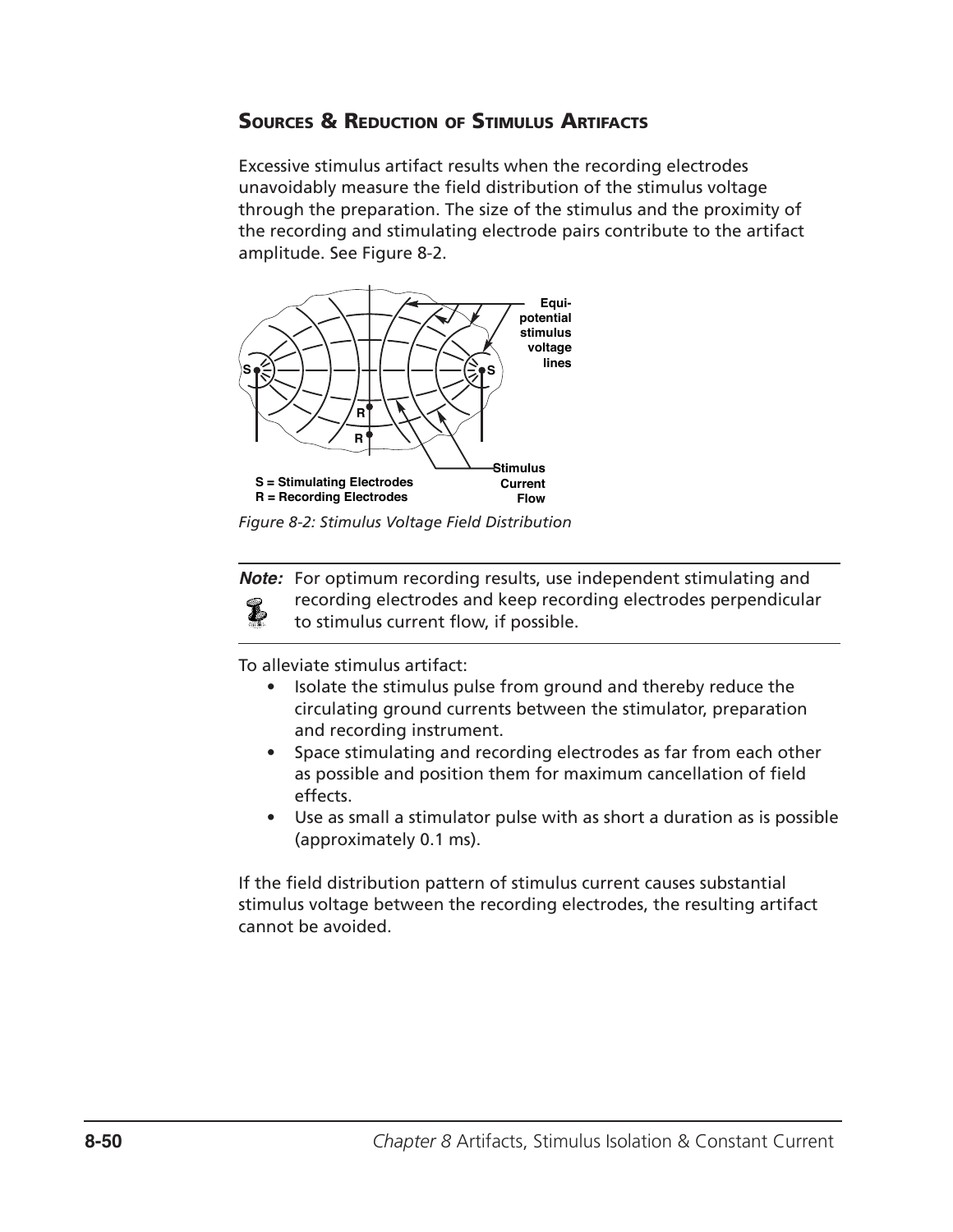## Stimulus Isolation



**Warning:** The S88X output is not isolated. Do not use on humans.

Isolation of the signal from ground is most effective in the reduction of those artifacts due to ground currents arising from the stimulating and recording systems which are conductively joined by the preparation. When stimulus isolation is used during cortical stimulation, and in similar instances when a large volume of tissue surrounds closely spaced stimulating electrodes, the stimulus current sets up a three-dimensional field pattern, wherein the strength of the field usually decreases with the cube of the distance from the stimulating electrode. Isolation of the stimulus from ground in this instance is particularly effective because it reduces ground currents. Stimulus isolation is particularly necessary with multi-channel recording. Is is also valuable from the standpoint of safety, because it isolates the stimulating electrodes from ground. It has the further advantage of permitting direct addition of stimuli of either algebraic sign.

In many applications, a very low output impedance of high power is required and is featured in the S88X. Such an output will stimulate in solutions, will drive a long lead line or other capacitive loads without degrading the stimulus pulse. This is not possible with a high impedance source (constant current). It is possible and economical to drive isolated and high impedance circuits, but it is not economical to build low impedance outputs from high impedance sources. Furthermore, it is most often desirable to have the isolating and constant current circuits as close to the preparation as possible to preserve the isolation and fidelity of the stimulus. Thus, separate cabinets for these circuits are preferred. Furthermore, not all applications require SIUs. The argument for this system is like that for high impedance probes for amplifiers.

The characteristics of the Grass SIUs permit the shielding of stimulating and recording electrode leads, thus reducing the capacitive coupling between recording and stimulus leads. For maximum reduction of artifact, the SIU should be placed as close to the preparation as is possible. Ideally, short unshielded leads to the electrodes should be used and every attempt should be made to reduce conduction and capacitance between the output leads, recording leads and ground to a minimum. If it is not possible to use short electrode leads, use 2-wire shielded low capacitance cable.

Additional information and operating details are further discussed in the specific Stimulus Isolation Unit Instruction Manual.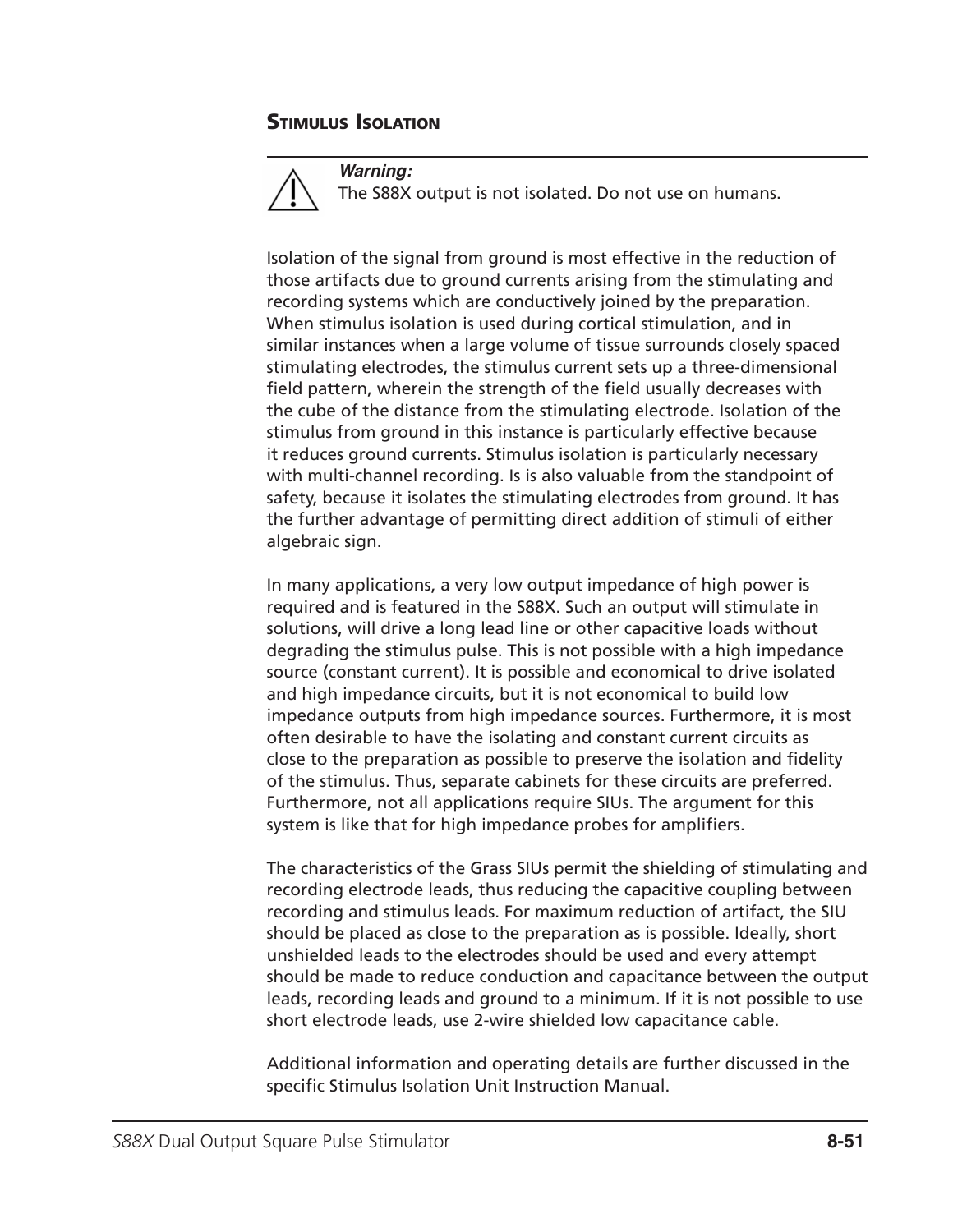## **STIMULUS CURRENT MONITORING**

It is often desired to measure the actual stimulus current. There are two ways of measuring the stimulus current. A DC ammeter can be connected in series with the stimulating electrodes or an oscilloscope can be utilized.

When using a milliammeter or microammeter, it should be placed in series with the stimulating electrodes. Stimulus isolation can be maintained if the meter is isolated with an SIU from ground. See Figure 8-3.



*Figure 8-3: Measuring Current*

With long duration pulses and very long pulse intervals, the meter will provide accurate measurements of peak current. When moderate frequencies and durations are used, the meter will indicate average current. Peak current of a simple repetitive pulse can be calculated by the following:

Peak Current = 
$$
\frac{\text{Average Current} \times 100}{\text{Duty Cycle Percent}}
$$

\nWhere Duty Cycle is defined as: the percent "ON TIME", i.e.,

\nPercent Duty Cycle =  $\frac{\text{Pulse Duration}}{\text{Pulse Interval}} \times 100$ 

\nthen by substitution,

\nPeak Current =  $\frac{\text{Average Current} \times \text{Pulse Interval}}{\text{Pulse Duration (ms)}}$ 

If the repetition rate of the stimulus is close to the resonant frequency of the meter, however, it will be impossible to read the meter accurately. This method cannot be used for biphasic stimuli.

For further discussion, see the APPENDIX included in this manual.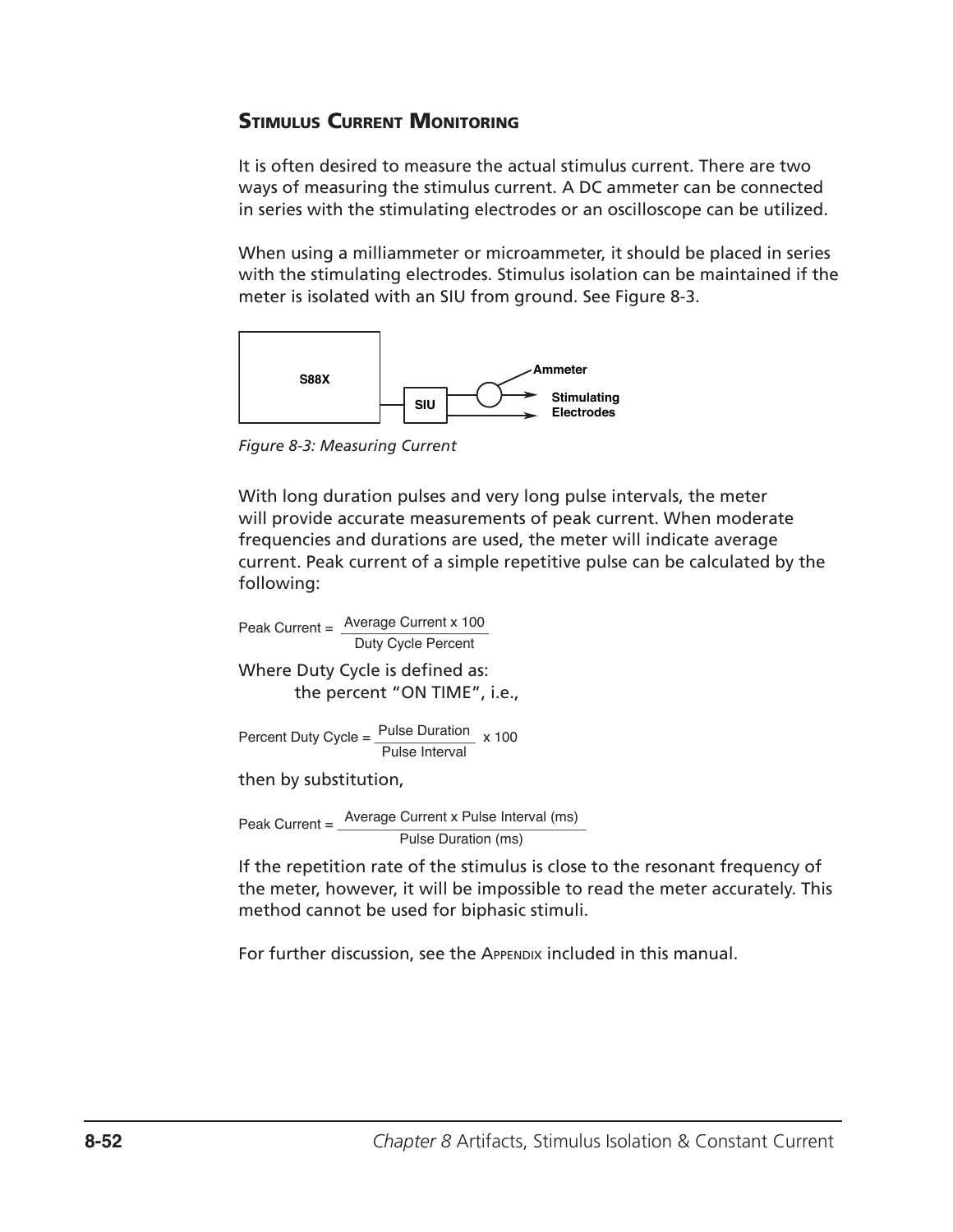Oscilloscope monitoring of instantaneous stimulus current can be accomplished by monitoring the voltages generated across a series resistor with an oscilloscope. Use a series resistor whose value is very small relative to that of the stimulating electrodes and construct a circuit as shown in Figure 8-4. According to Ohm's Law, then:

$$
I = \frac{E}{R}, or
$$

Stimulating Current = Measured Voltage (Oscilloscope) Measuring Resistance

When a 10 ohm resistor is used as shown, each milliampere of stimulus current results in a voltage drop of 10 mV across this resistor. With the oscilloscope calibrated for a sensitivity of 10 mV/cm, each centimeter of deflection on the tube face equals 1 mA of stimulating current. If the oscilloscope cannot be calibrated as low as 10 mV/cm, use a higher resistance to correspond to the sensitivity of the oscilloscope. Figure 8-4 shows the stimulus electrode voltage being monitored on Channel 1 and the current being monitored on Channel 2.



*Figure 8-4: Oscilloscope Monitoring*

It is not possible to maintain stimulus isolation when this method is used, since the input of most oscilloscopes is referred to ground. When stimulus isolation is necessary, measure current periodically during the experiment as shown in Figure 8-4, then, by using the three-pole switch, isolate the measuring circuit as shown. If "before stimulus" and "after stimulus" measurements are identical and none of the dial settings have been altered, it can be assumed that the current has remained at a fixed value between measurements.

If stimulus isolation is not required, use the circuit shown in Figure 8-4 without the three-pole switch, but wired as if the switch were in the monitor position. This permits continuous current monitoring. The oscilloscope should be operated with one input terminal grounded.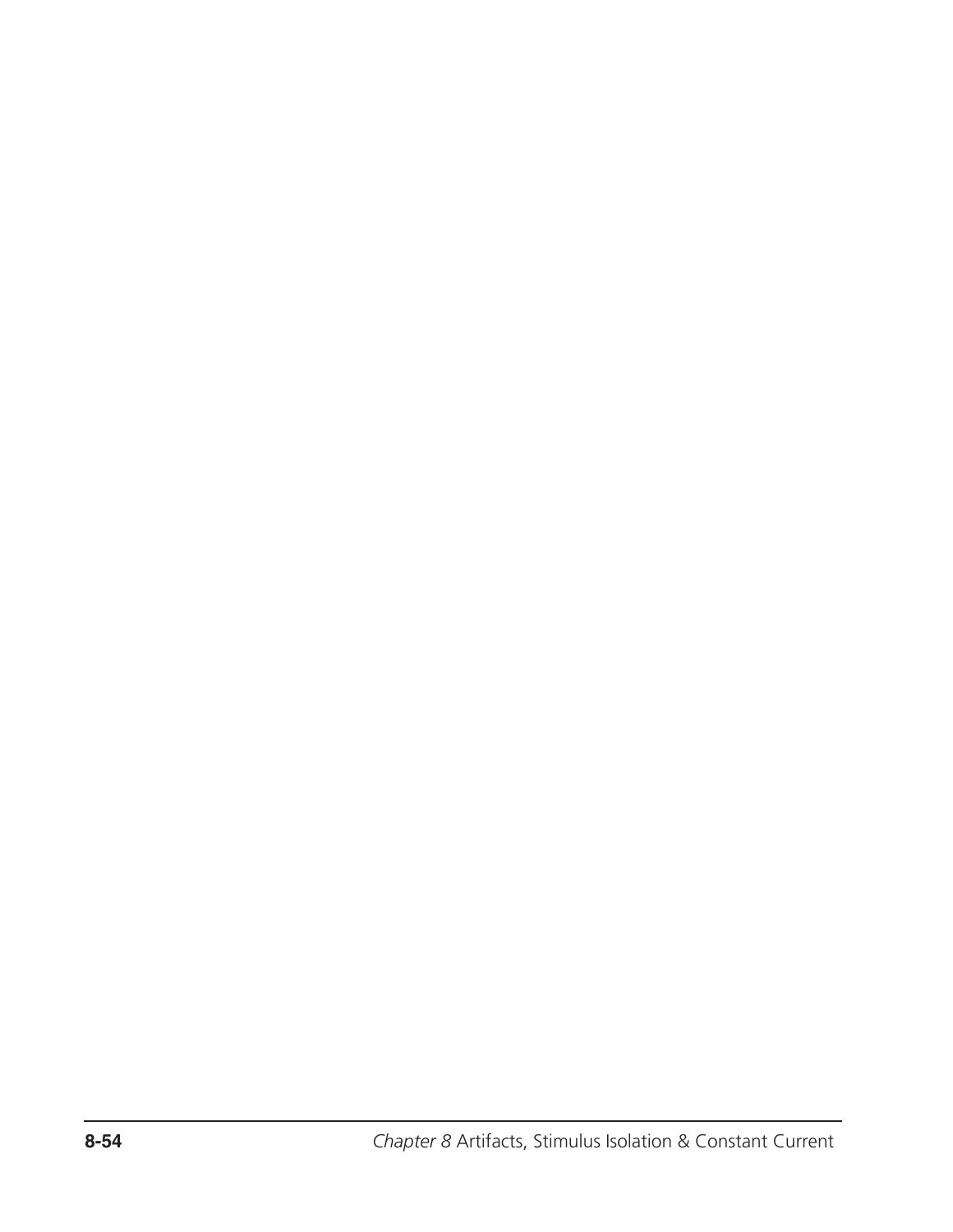

# Troubleshooting & Maintenance

## General

If the S88X display does not light up during power up, check to see that thepower cord is attached to the S88X and to a standard 3-wire AC receptacle. If it still will not power up, check the outlet to be sure there is power, by connecting another device to the outlet.

The S88X contains no field replaceable modules or parts. *Do not remove covers or attempt to troubleshoot or make repairs inside the cabinet.* Malfunctioning units should be returned to Grass for repairs.

## **RESET CIRCUITRY**

The S88X circuitry is designed to protect internal components in the event of a short circuit or temperature increases within the output circuits. If such an event occurs at either the S1 or S2 output, the output will be shut down and an error message will display S1 OVER TEMP or S2 OVER TEMP. To reset the circuitry, depress the OUTPUT ON/OFF control for the S1 or S2 output.

## Troubleshooting Tips

If problems occur during external control of the S88X via the SYNC IN circuits, check that the appropriate S1 FUNCTION or S2 FUNCTION has been selected. If the function is correct for the desired mode, try another sync input cable to rule out a possible break in the cable. Check that the synchronizing signal is appropriate for external control.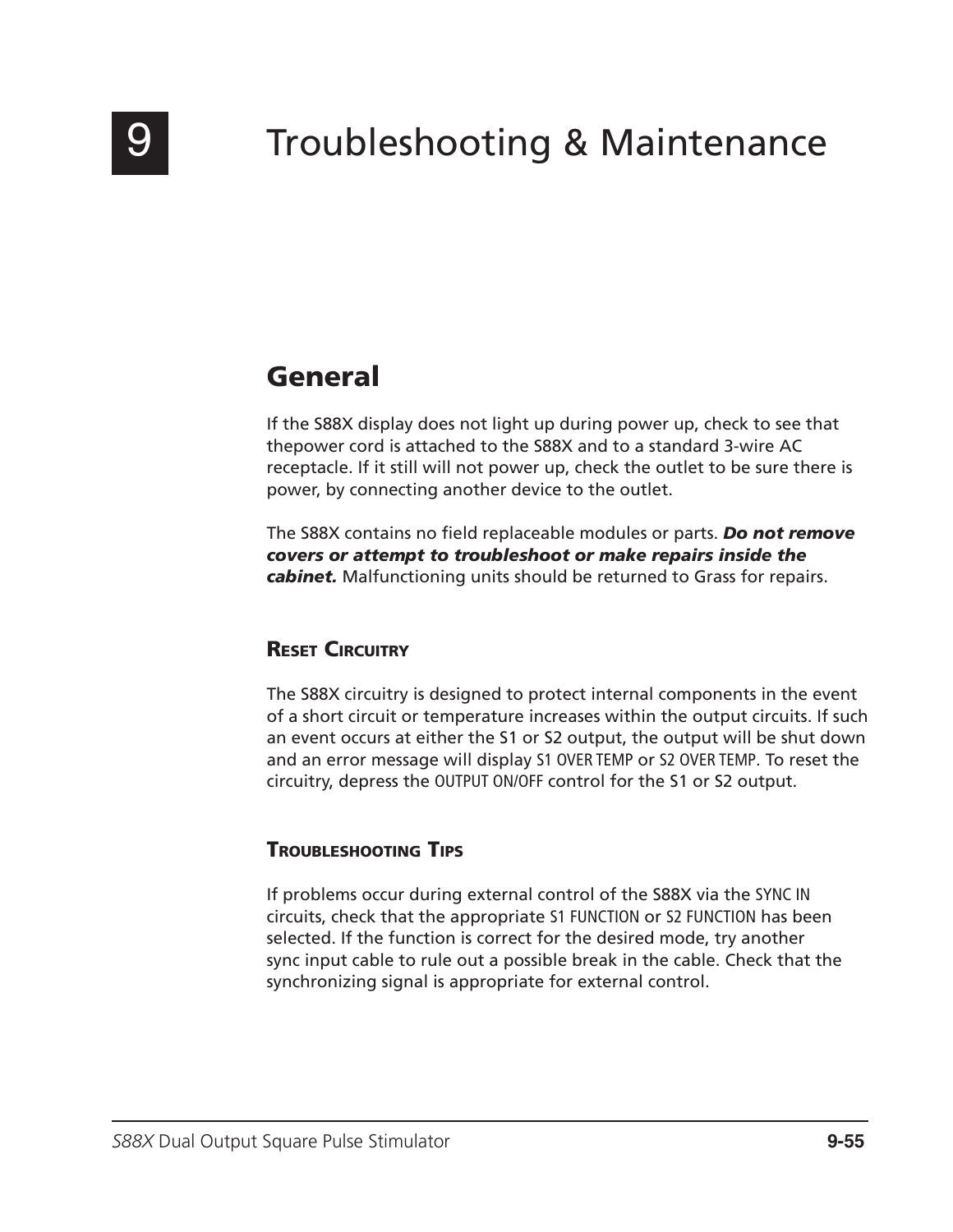## Field Software Upgrade

Field firmware changes can be made via the USB interface. Follow the steps below:

- 1. Locate a Windows PC with USB 2.0 interface.
- 2. Copy the S88Xusb.sys file (on distributed media) into the windows/system32/drivers directory.
- 3. Turn on the S88X. When it is finished booting, connect the USB port on the rear panel of the S88X to the PC USB port.

**Note:** The connecting cable must be a USB 2.0 type. It will have the cable type printed on the cable.



4. The New Hardware Wizard should start and request a \*.inf file. The S88Xusb.inf file will be on the distributed media. Press browse and navigate to the media, then select the S88Xusb.inf file. Press OK to finish the installation.

**Note:** Steps 2 and 4 only need to be done once. After that, the PC will recognize the S88X automatically.  $\bf{E}$ 

- 5. Start application S88XUPGRADE.exe (on distributed media).
- 6. Click on Start Upgrade button. The application will find the S88X, download the new firmware and the S88X will restart using the new firmware.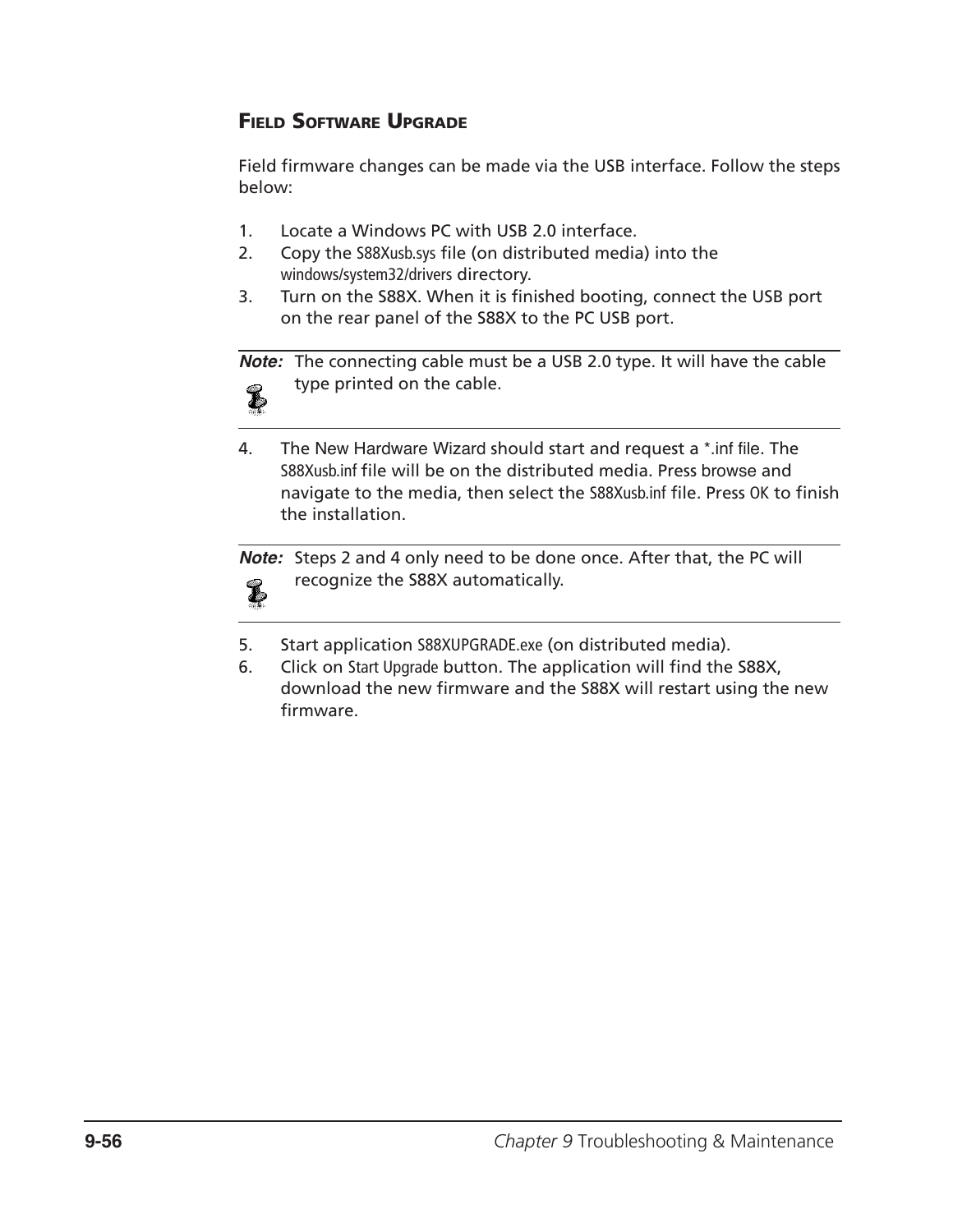

# **Appendix**

## Constant Voltage vs. Constant Current Sources for Pulse Stimulation

While the principal factor responsible for electrical stimulation is current, the amount of voltage required to produce this current is a function of the impedance presented by the electrodes and the surrounding tissue. This varies widely. Some procedures, such as the production of massive seizures in animals, utilize large, low impedance electrodes and yet require relatively high voltage. In the stimulation of single cells with microelectrodes, however, even though the current is in microamps or less, the electrode impedance is high and consequently a high voltage is also required. In other cases, both voltage and current may be low.

"CONSTANT VOLTAGE" inherently means a low impedance source. In this case, the voltage waveform is preserved to the electrode. Current waveform and phase are only dependent on the load impedance. A low source impedance can be relied on to provide the source voltage at the electrode metal-liquid interface independent of cable and similar shunt capacitances.

"CONSTANT CURRENT" on the other hand infers a very high source impedance. Its drawback is that it is difficult if not impossible to preserve either current or voltage waveform values when cable, lead or similar shunt capacities are in the "real circuit". This is particularly true with currents below 10  $\mu$ A and gets worse with smaller currents and consequently higher source and load impedances. On the other hand, "Constant Current" sources offer the advantage of being able to "preset" currents for higher currents and lower impedances, and to provide currents more independent of tissue and electrode impedances. "Constant Current" sources are especially practical with large currents (over 100 µA).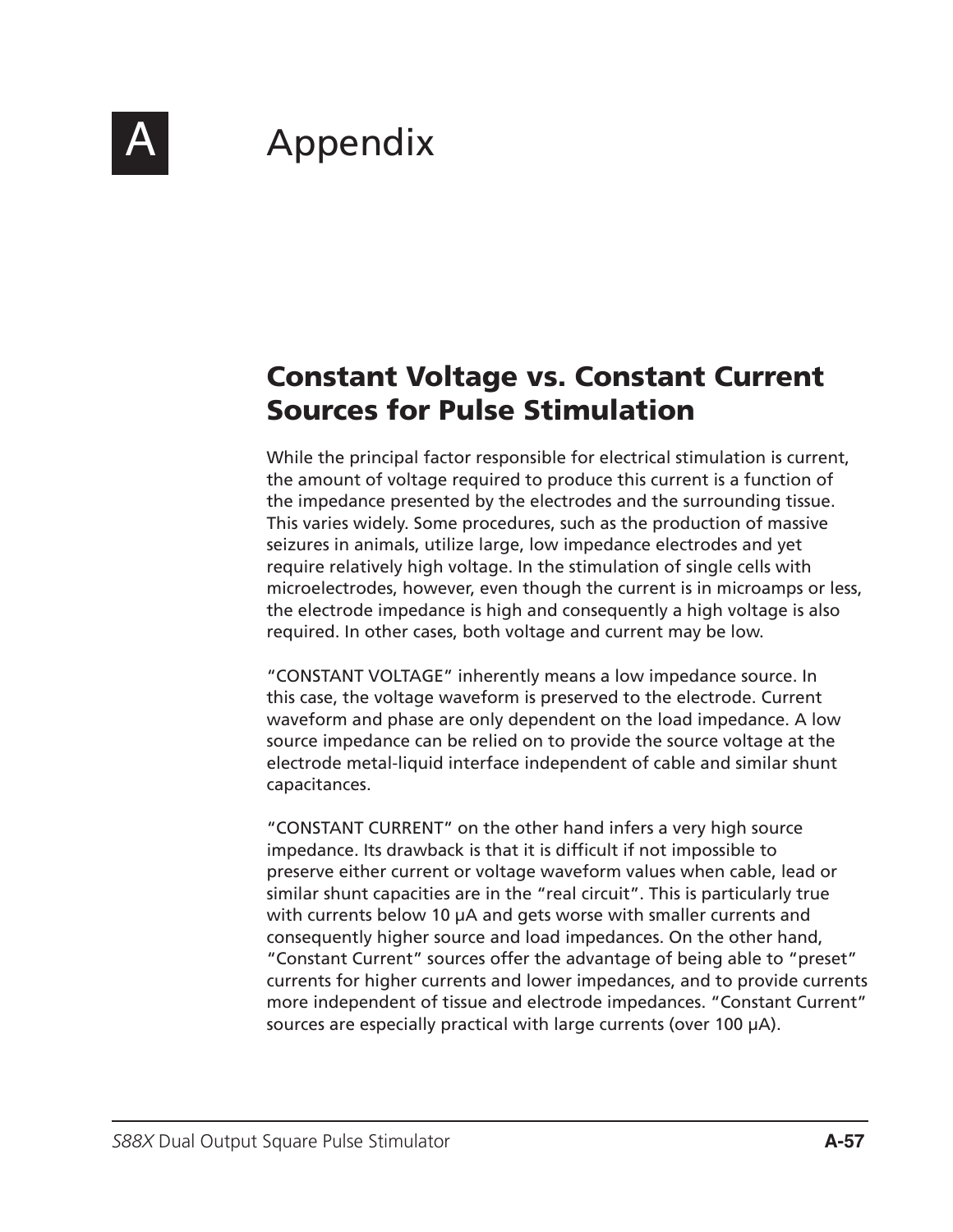Everything is relative though, and ratio of source and load impedances (including the resistive and capacitive components) need to be evaluated for proper understanding of "Constant Voltage/Constant Current". What is more important to recognize is that frequently the current or voltage that is measured in the lead wires is hardly the same as it appears at the interface of the tissue and electrode because of diffusion. Furthermore, it should be remembered that the important stimulus parameter is current density, i.e., amperes per unit area at the specific responding tissue.

#### Amperes  $\overline{\text{mm}^2}$

A general purpose Stimulator, such as the S88X must satisfy the greatest number of applications and represent the most desirable compromise between voltage and current requirements. A low source impedance is required to drive accessory stimulus isolation units including the SIU-V, SIU-C, SIU-BI, and PSIU6X. The S88X output is a low impedance "constant voltage" output having a source impedance of less than 0.2 Ω. The S88X can deliver up to 1.1 ampere from each output especially useful for field stimulation procedures.

Accessory units are available for connection to the S88X. Both the SIU-V and SIU-C feature radio frequency isolation. *The SIU-V* is a constant voltage unit having an output impedance of approximately 1000 Ω. This unit is similar to the previous Model SIU5 isolation unit in functionality. *The SIU-C* is a constant current unit with three current ranges of 1 to 10 mA, 0.1 to 1.0 mA, and 0.01 to 0.1 mA. The SIU-C combines isolation and constant current in a single design. *The SIU-BI* is a biphasic constant current isolation unit and provides a positive pulse phase followed by a negative phase constant current pulse pattern. *The PSIU6X* is an optically isolated, constant current unit with batteries supplying the constant current output. Five current ranges provide current from 0.1 µA to 15 mA.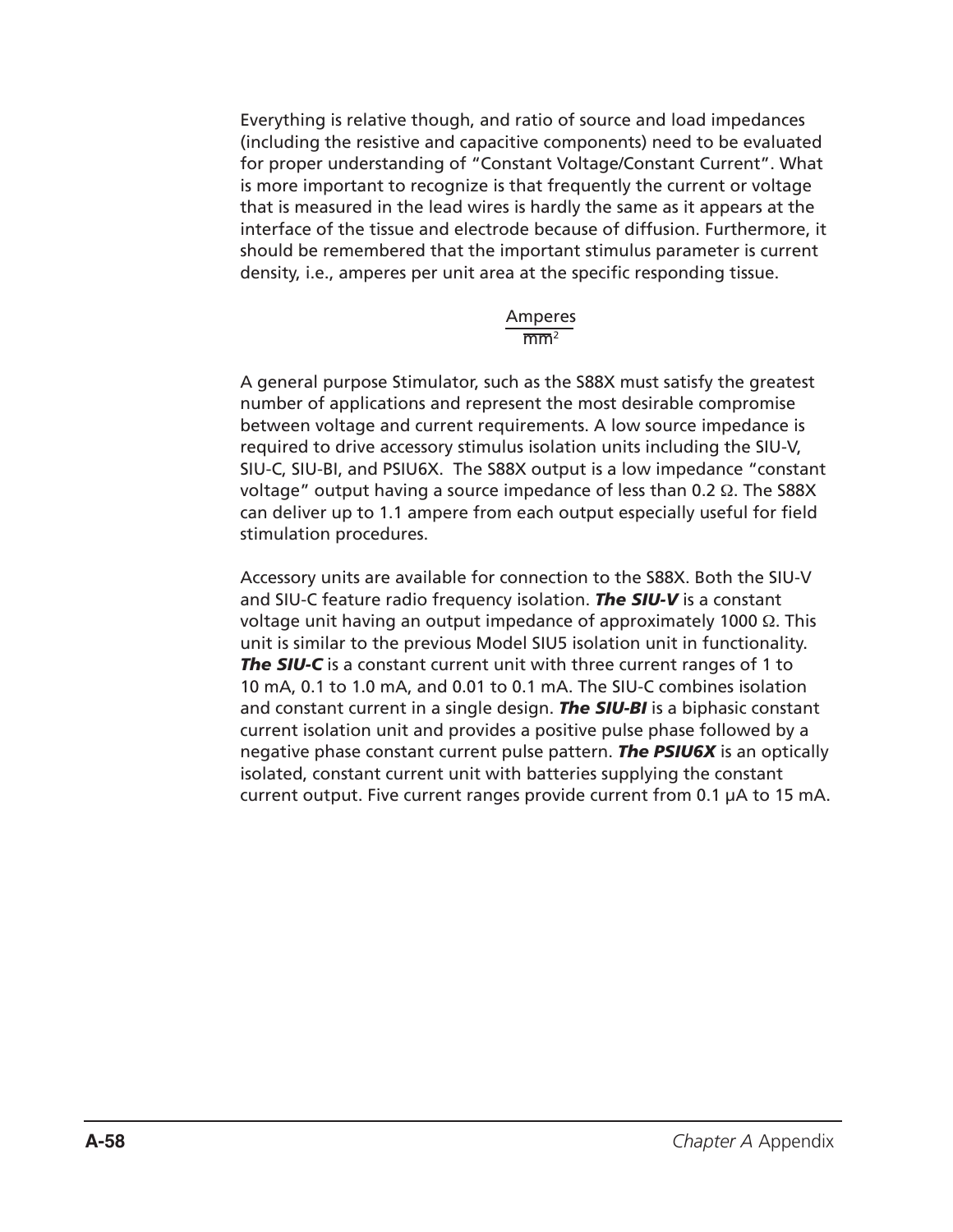

# **B** Appendix

## S88X Timing Diagrams

**Function = Single Pulse (SP)**



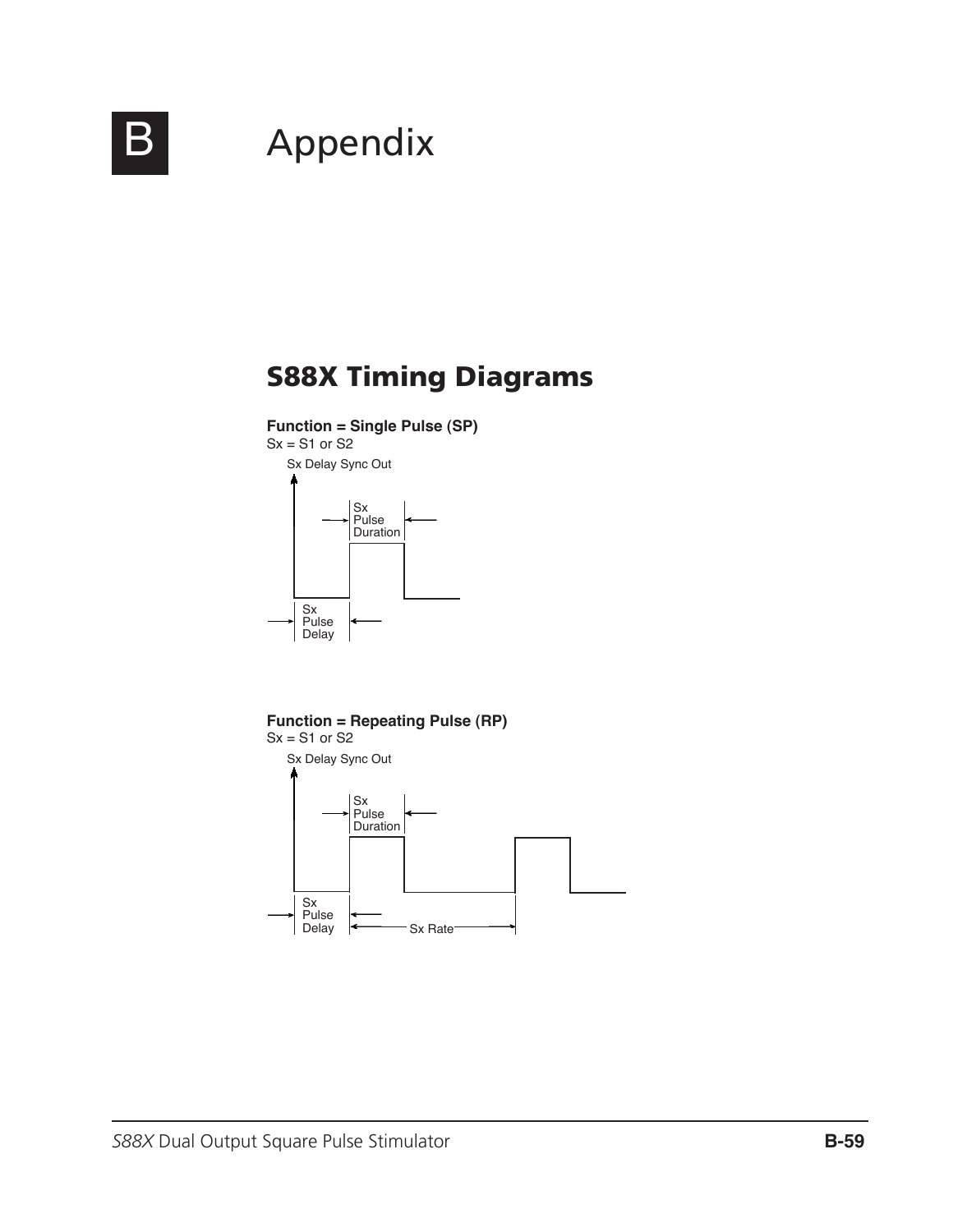#### **Function = Single Train (ST)**



#### **Function = Repetitive Train (RT)**  $Sx = S1$  or  $S2$

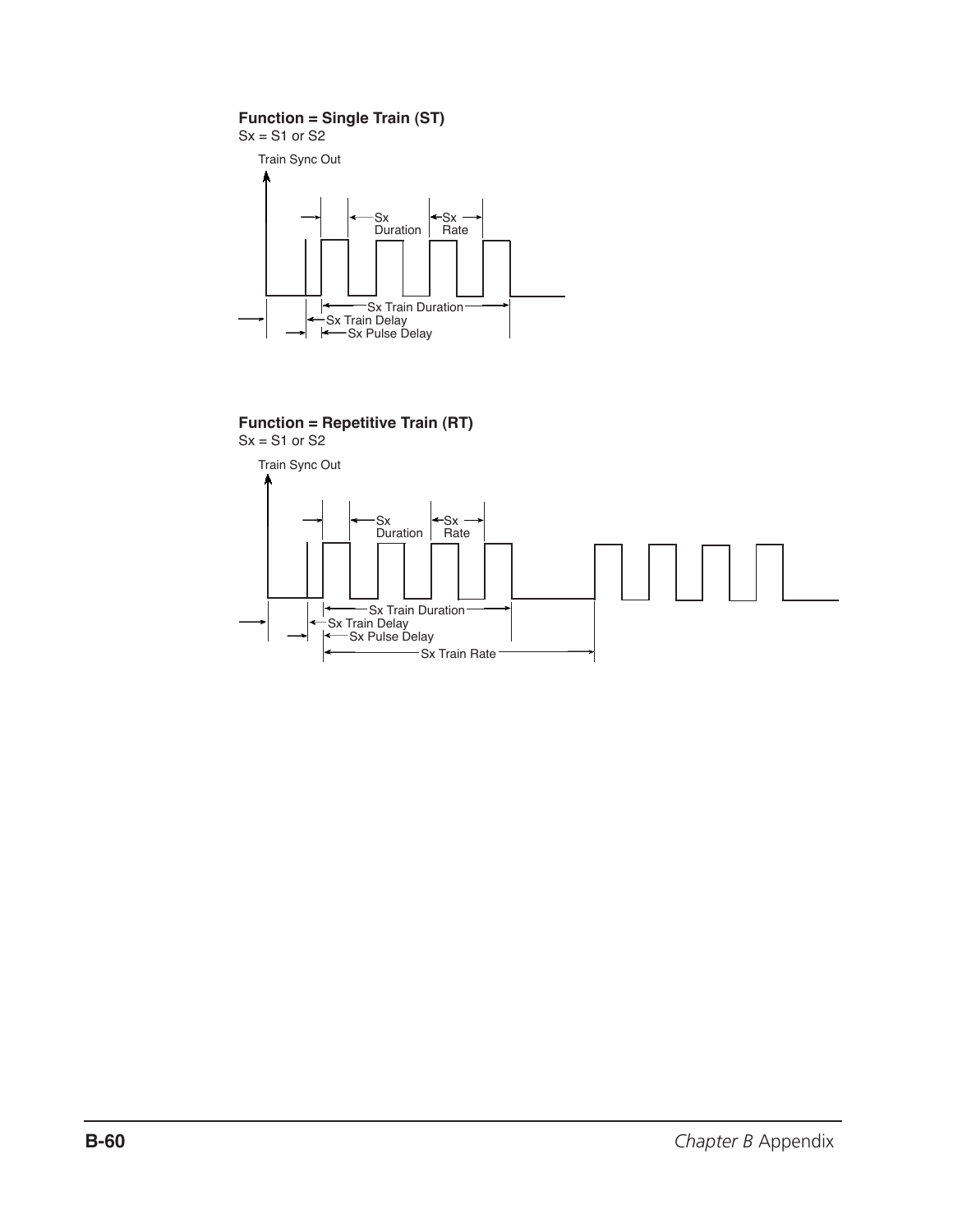#### **S1 Function = Ext Control from S1 Delay (SD)**



#### **S1 Function = Ext Control from Train Duration (TD)**



**S2 Function = Ext Control from S2 Delay (SD)**

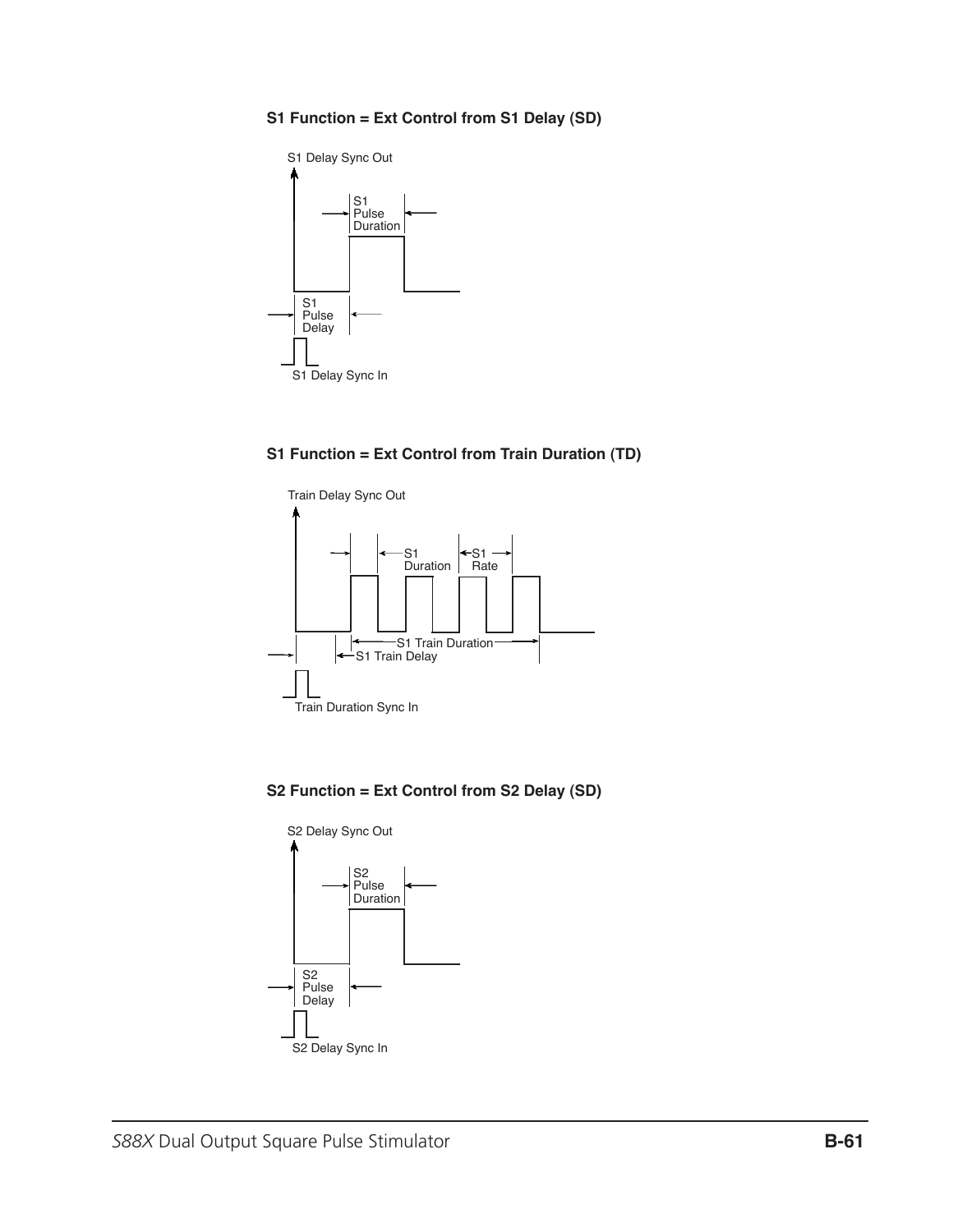#### **S2 Function = Sync with S1 (SS)**

S1 = Single, Repeating, or Trains



#### **S2 Function = Single Arrhythmic (SA)** S1 = Repeating